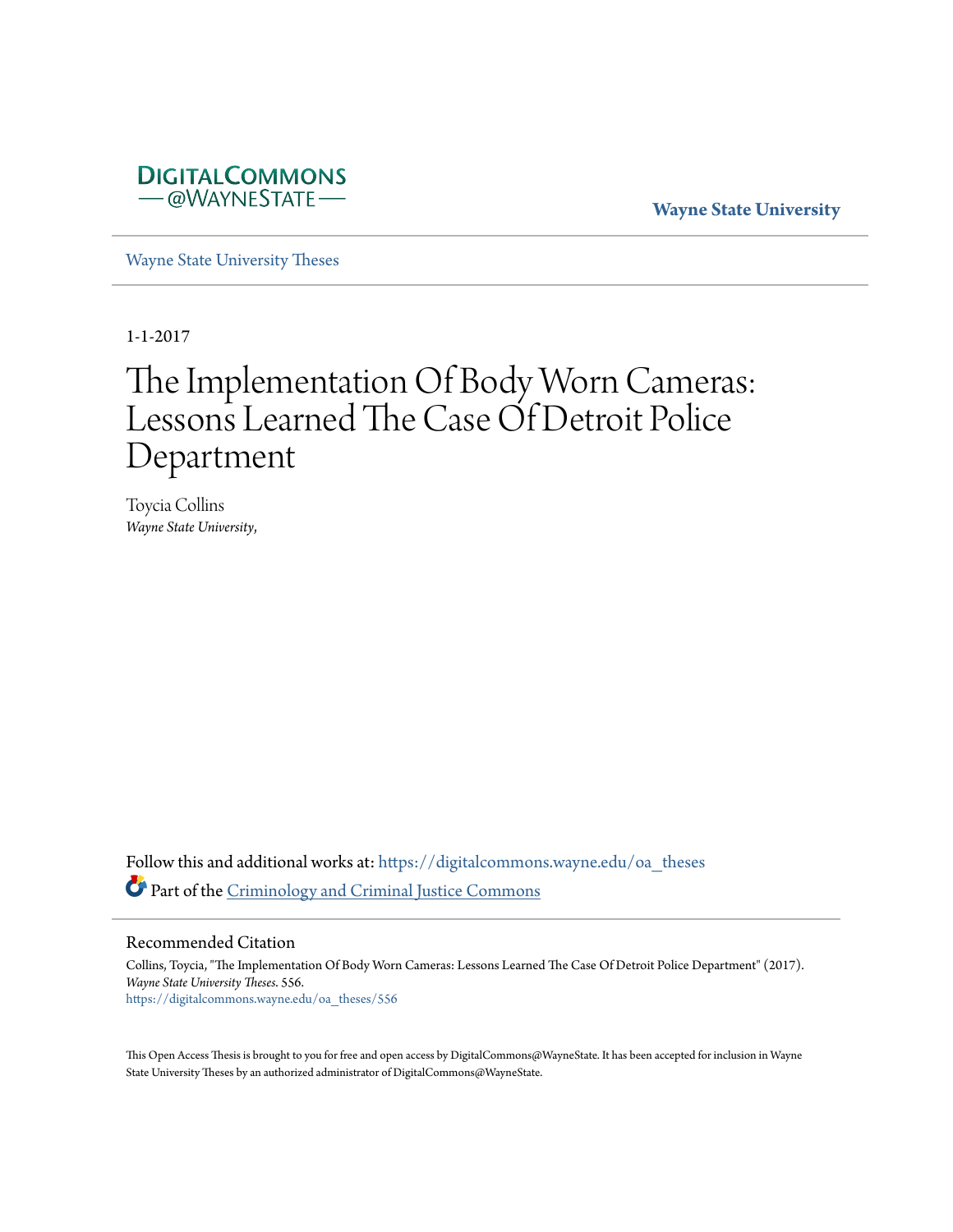## **THE IMPLEMENTATION OF BODY WORN CAMERAS: LESSONS LEARNED**

## **THE CASE OF DETROIT POLICE DEPARTMENT**

by

# **TOYCIA COLLINS**

### **THESIS**

Submitted to the Graduate School

of Wayne State University

Detroit, Michigan

in partial fulfillment of the requirements

for the degree of

## **MASTER OF SCIENCE IN CRIMINAL JUSTICE**

2017

MAJOR: CRIMINAL JUSTICE

\_\_\_\_\_\_\_\_\_\_\_\_\_\_\_\_\_\_\_\_\_\_\_\_\_\_\_\_\_\_\_\_\_\_\_\_\_\_\_\_\_\_\_

Approved by:

Advisor Date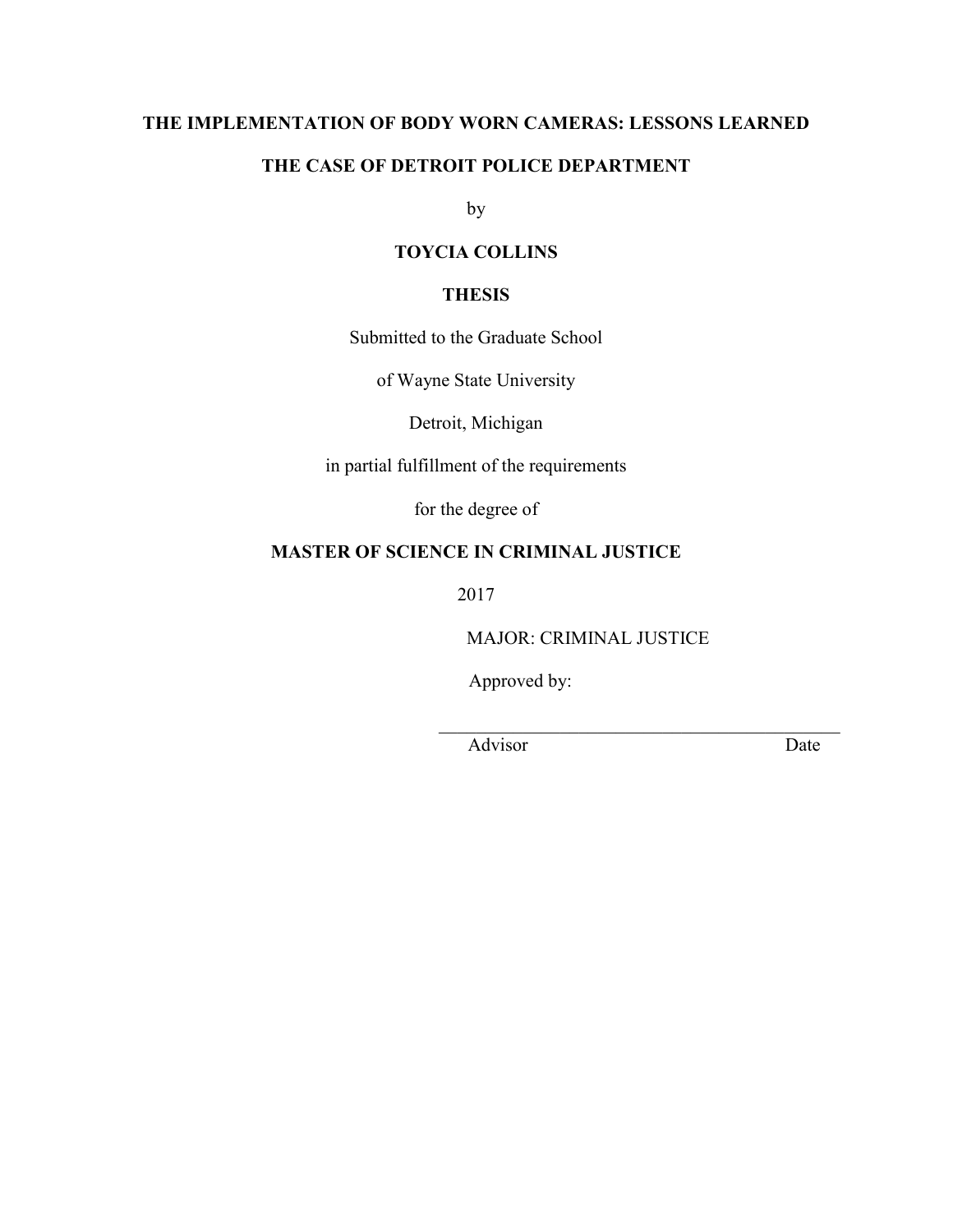# **TABLE OF CONTENTS**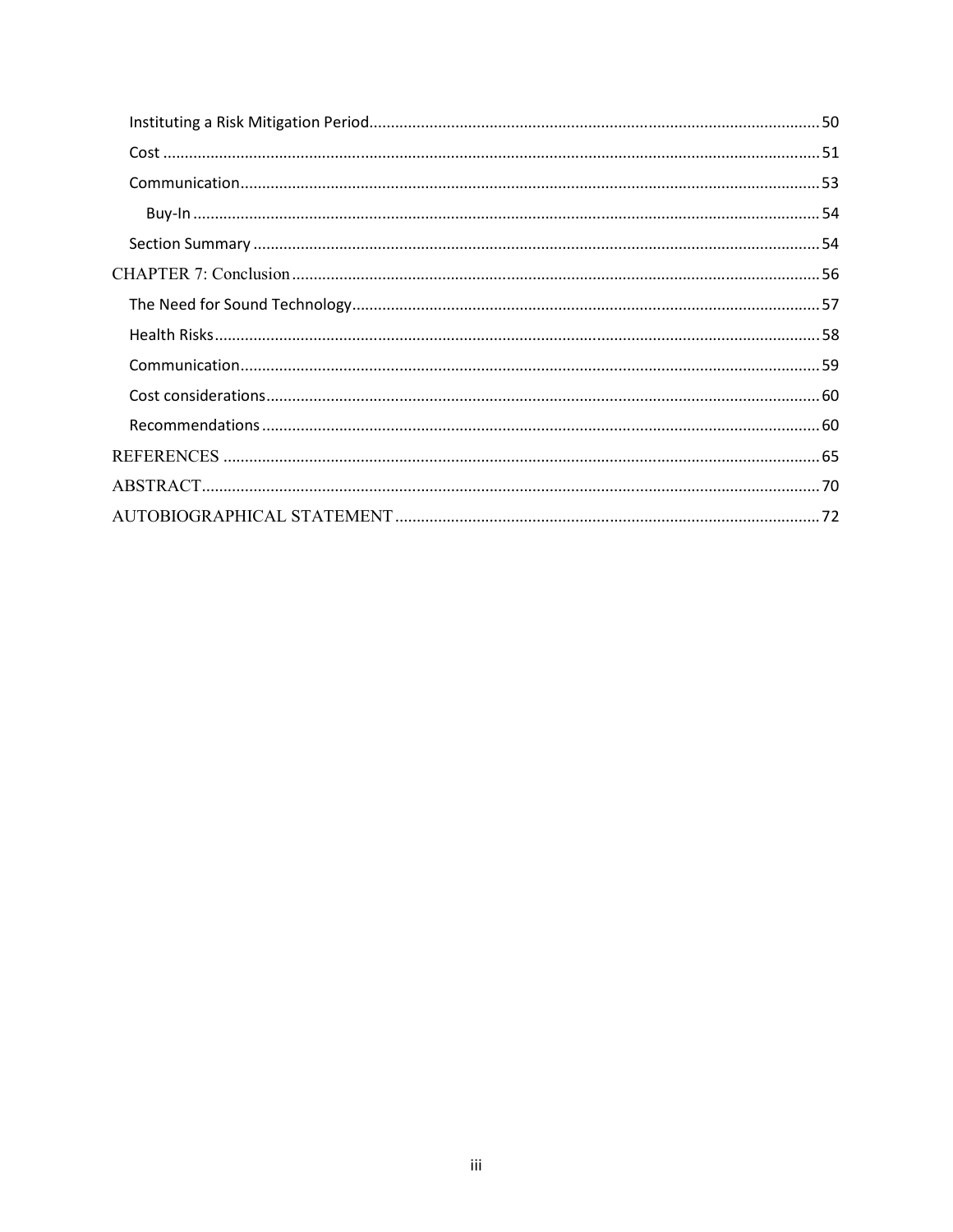# **DEDICATION**

To my mother who never got the chance to achieve all her educational dreams, but who kept praying for and supporting mine.

To my children Tori and Jada who are the reason I did this, so they will always know what is truly possible.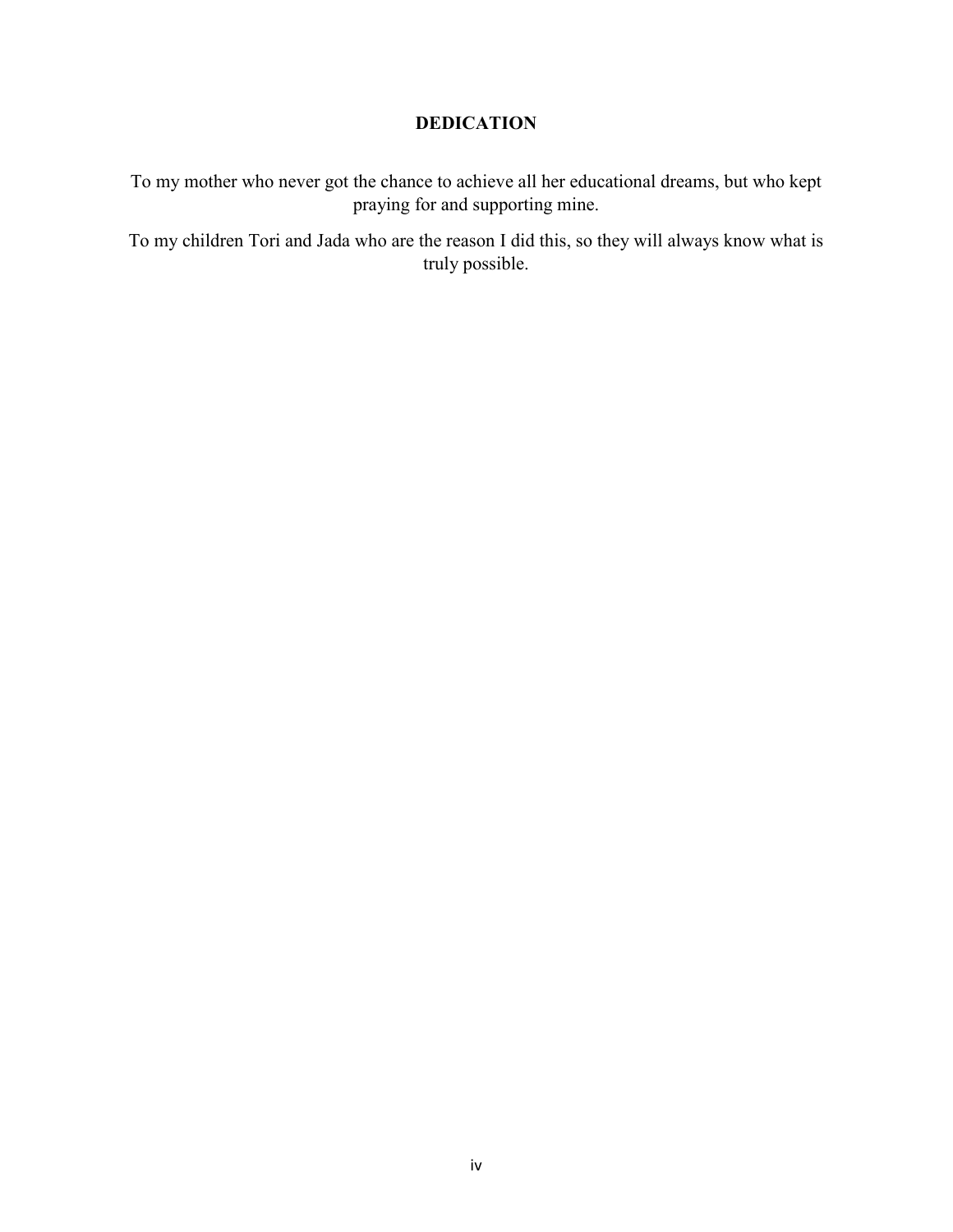#### **ACKNOWLEDGEMENTS**

The completion of this project would simply not have been possible without the unwavering help of a very supportive group of people. Dr. Charles F. Klahm IV, the chair of my thesis committee, but more so, my mentor and my friend. I thank you for your support throughout this process. You spent countless hours ensuring that my work was on par with the scholars of my time, for that I am eternally grateful. Dr. Klahm, you were more than a thesis chair, you were my active cheerleader on the days that were long and dreary and when I felt like giving up was my only option. I want you to know that I appreciate all your efforts.

Dr. Brad Smith, you were my voice of reason during the process. I could always stop by your office to discuss ideas and get your feedback. Your skills as an editor are simply awesome and the kind I aspire to.

Dr. James Frank, my outside committee member. Having your level of expertise on my panel was more than I could ever imagine. Your injection of humor during the review process was a welcome change and one I so badly needed. I thank you for braving road constructions plus rain to attend my thesis defense.

Dr. Matt Larson, who did not serve on my committee, but who offered me a listening ear when I needed to destress. Your willingness to be honest about your own experiences helped me navigate the thesis and graduate school phase, I am forever grateful to you.

To my family who stepped in and provide constant support during the process, there are truly no words to describe the level of appreciation I have for you. God gave me the family he knew I would need for my journey. Lola, Junior, Sinclair, Judy-Ann, Xavier, Jarrell, Tiana, Tori and Jada you guys are truly amazing.

v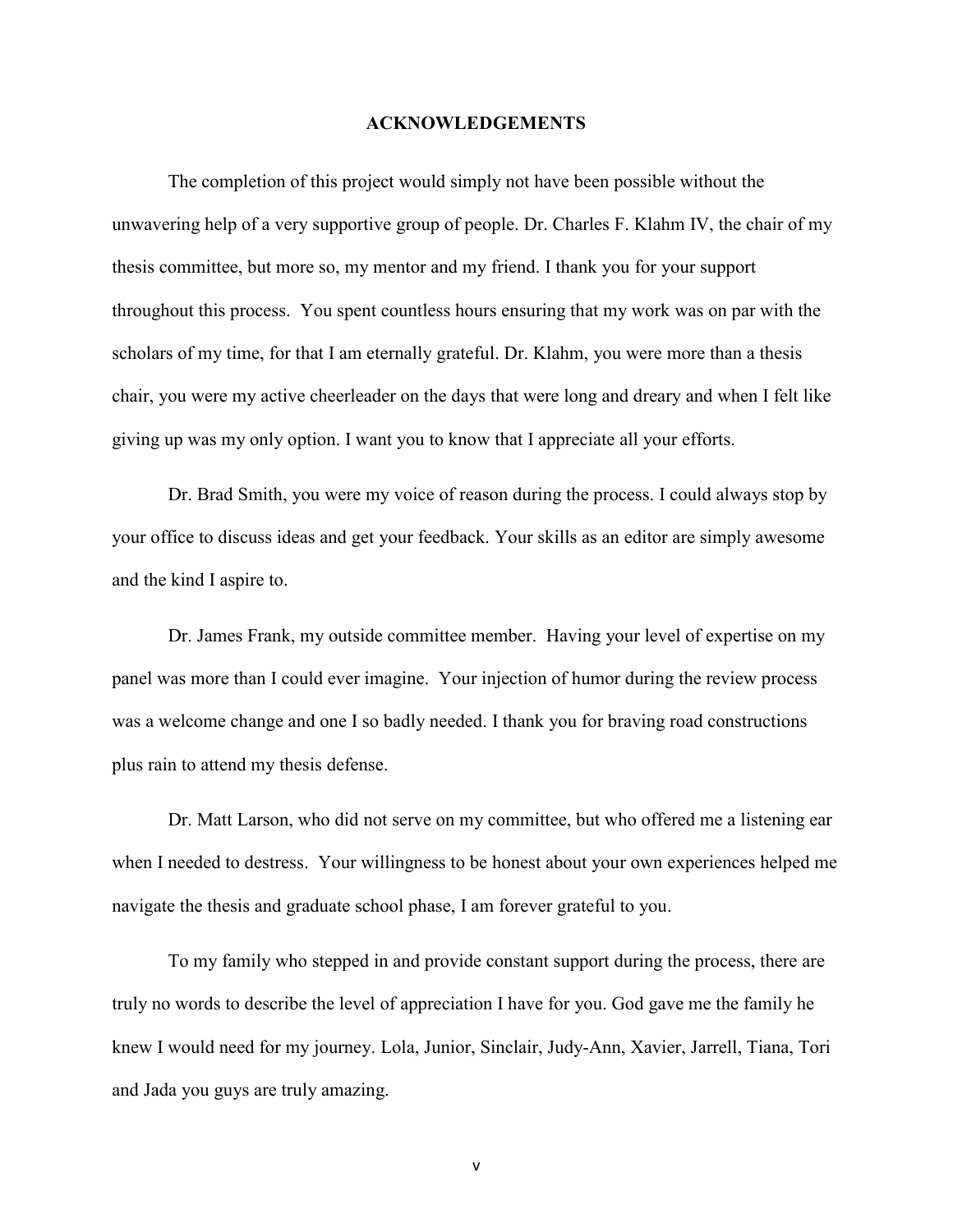Finally, my dearest Mackenzie, you represent the kind of office mate every graduate student needs to have. Your kindness and willingness to help with all things technology was so beneficial. I enjoyed the time we spent working together, traveling together, but more so, I enjoyed the fact that we were able to laugh together.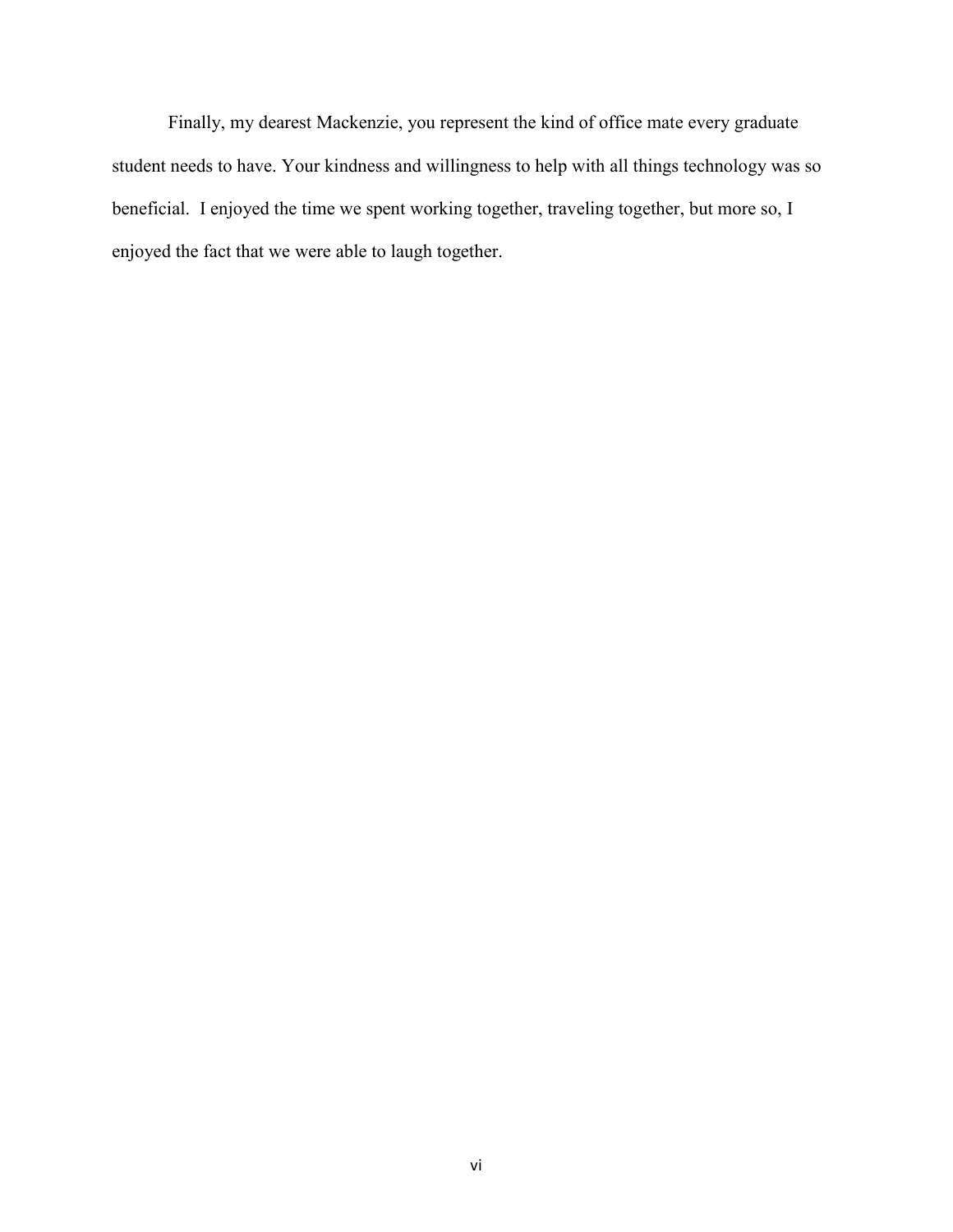#### **CHAPTER 1**: Introduction

The nature of interactions between the police and citizens range from civil professional encounters to very explosive ones (Alpert et al., 2004). While the majority are very civil and characterized by a business-like and transactional or service-driven approach, some have been known to descend into verbal and or physical confrontations. Events that have pervaded the public sphere in recent months, including the death of citizens at the hands of the police and the killings of officers in the line of duty, have once again brought the issue of police-citizen interactions to the forefront of public narrative. When these interactions digress into confrontations, officers are usually entrusted with the role of 'truth advocates' of the state. As a truth advocate, officers are expected to present a very objective and honest account of the events. Over time, this reliance on police accounts has eroded. Police recounting of events are now treated with a heightened degree of skepticism, and sometimes challenged or dismissed outright. This skepticism is sometimes deeply rooted, in large parts, to the way communities have experienced the police in previous encounters.

The majority of communities across the United States enjoy a good relationship with police. For example, according to a 2016 Gallup poll, police ranked only behind the military and small business in terms of American's confidence in social institutions (Gallup, 2016). And, while global assessment of confidence in police is generally high, there are some segments of society that hold a very different opinion of police on some issues. In particular, compared to Whites, Blacks report significantly lower levels of confidence in police to treat Black and White citizens equally (Jones-Brown, 2014). These fractured and adverse relationships that tend to unfold at times, are the result of a very long and torrid history of suspicious and mistrustful behavior that have existed between the two groups. Unfortunately, this suspicion has shown little sign of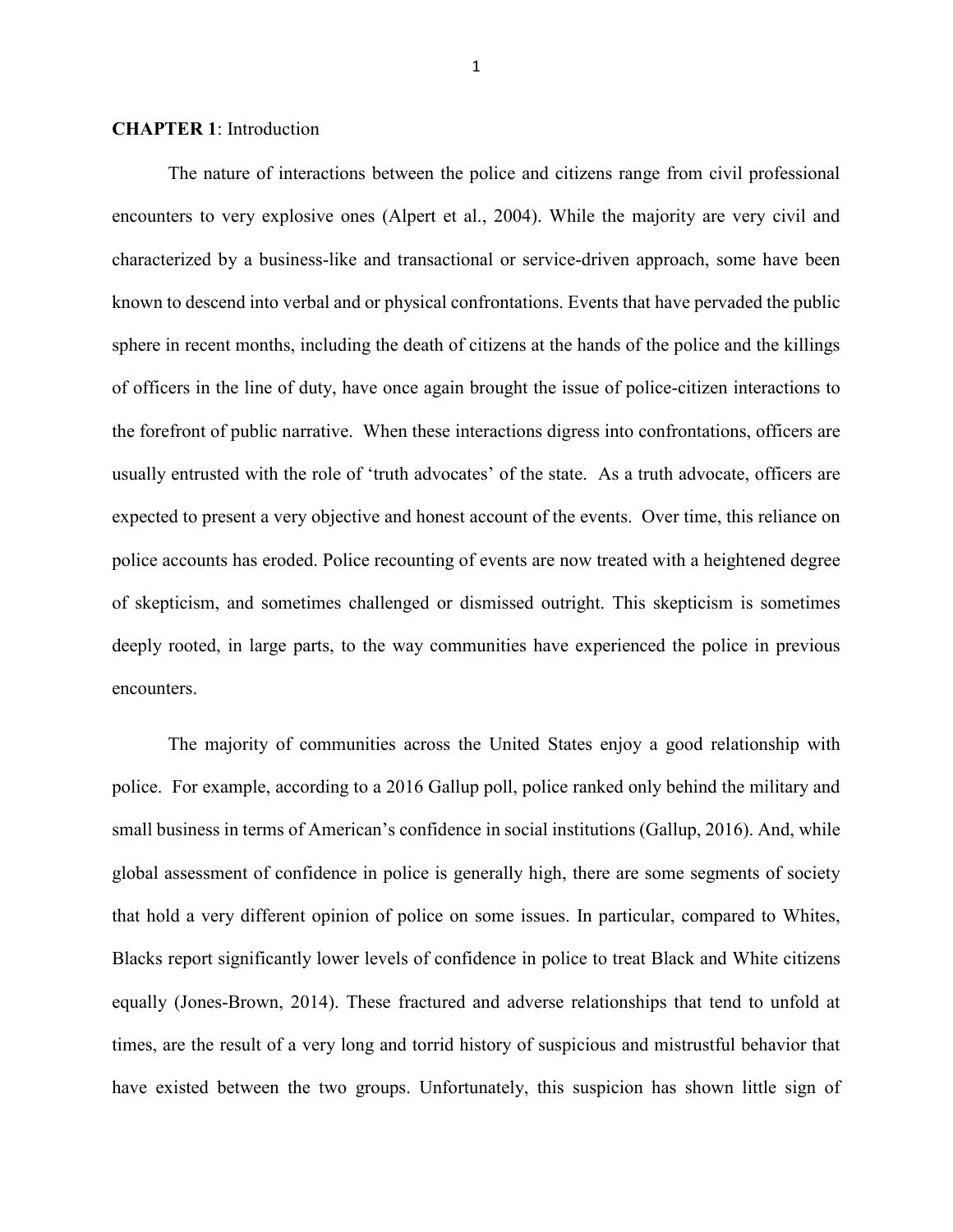relenting. In some communities, history has taught that the police will not treat its citizens fairly. However, police also perceive unfair treatment. Experiences have taught them that some communities are not very fond of the way they "serve and protect." Following uprisings and civil unrest in numerous cities during the 1960s, the National Commission on Civil Disorders (1967), found that "deep hostility between the police and ghetto communities" was "a major source of grievance, tension and ultimately disorder" (Kerner Commission, 1968 p. 299).

Yet, some researchers have concluded that police behavior is determined by suspect demeanor (Worden and Shepard, 1996; Lundman, 1976, 1994). This paradoxical connection between the police and citizens has led to increasing mistrust between the two groups. To further aggravate this complicated relationship between police and citizens, the information age is presenting new challenges. Increasingly, citizens are finding a means and in some cases, the voice to register their mistrust of the police. The openness and anonymity of social media provides the perfect cover for citizens to speak with little censure and act with few consequences. As such, social media platforms deliver the perfect opportunity for citizens to record, criticize, lobby against and even instigate widespread condemnation and protest of police actions deemed excessive or problematic on any level.

The issue of mistrust has featured prominently in recent publicized police citizen interactions. Public trust in the police can enhance police effectiveness and the legitimacy of police actions (Lea and Young, 1984; Lyons, 2002; Sunshine and Taylor, 2003; Goldsmith, 2005). However, when this is called into question, there is increasing doubt in the actions of both citizens and the police. The changes brought on by the information age have emphasized the need for a strengthening of police -citizen trust because citizens not only have numerous platforms to voice their mistrust of the police, but with modern cellphones they have the tools to record challenges to

2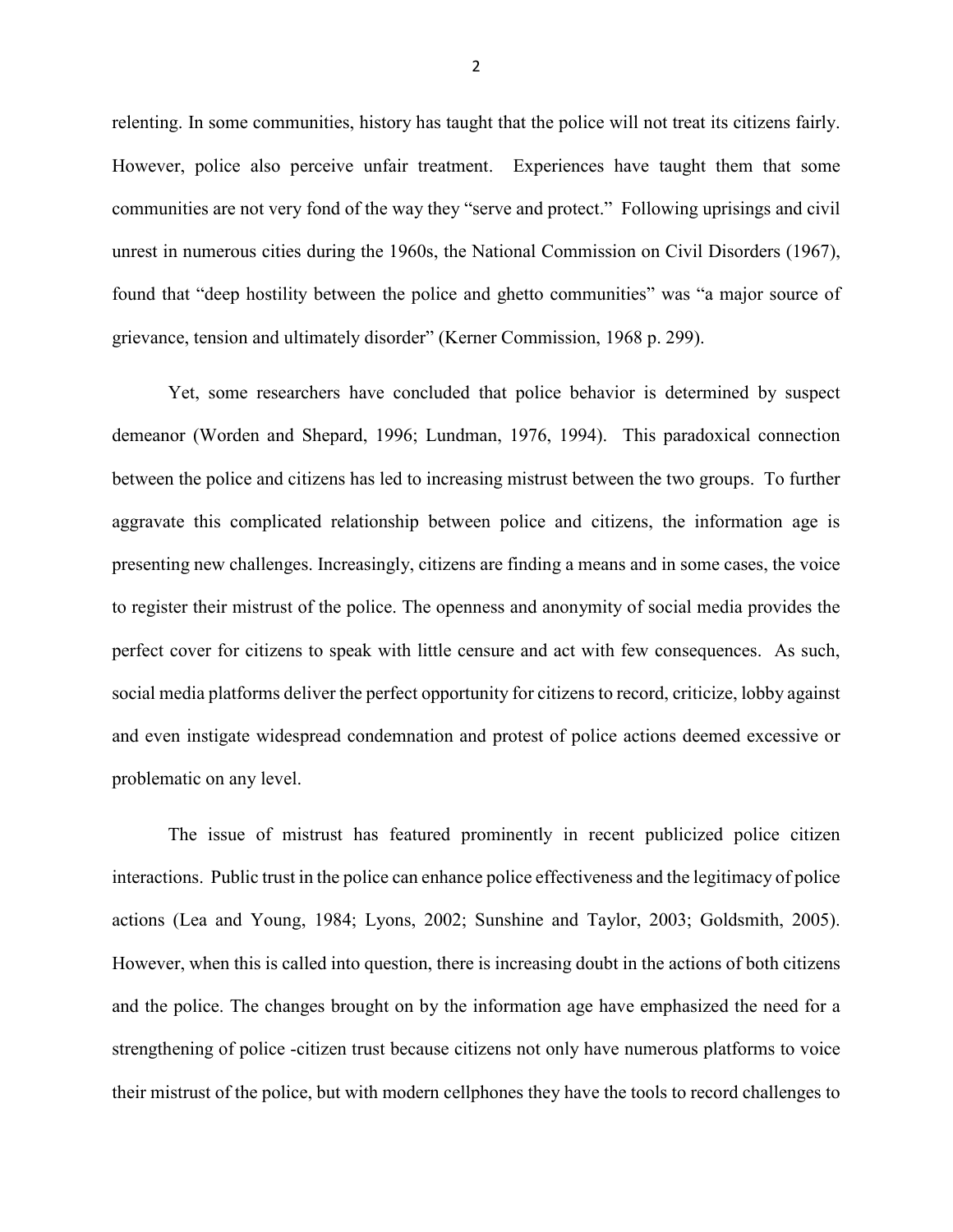officers' version of an event. Subsequent to the captured footage, police -citizen interactions quickly become characterized by claims and counter-claims and the rest of the viewing public is left to piece together the mystery of what really happened. Yet, even in cases where there is no video footage, suspicion that was previously planted in the minds of citizens have led to serious challenges to accounts given by the police (e.g., the Michael Brown incident).

In the summer of 2014, Michael Brown went to Ferguson Missouri to visit his grandmother. Nearing the end his trip, he was involved in a police encounter that ended with his death. Reports indicate that Officer Darren Wilson was first to confront the teenager and when other officers arrived on the scene, Brown was dead (Brown, 2014). Authorities maintain that Brown attacked the officer in his car and tried to take his gun (McLaughlin, 2014), but without video footage of the incident that claim was difficult to substantiate. Moreover, it conflicted with eyewitness accounts of the event. For example, Dorian Johnson, who was with Brown at the time, said Officer Wilson grabbed Brown by the neck and while Brown was trying to pull away, he was shot (McLaughlin, 2014). Another eyewitness, Tiffany Mitchell, corroborated Johnson's story, telling reporters she observed Brown and the officer "tussling through the window," at which point she tried to video record the incident but the sound of shots forced her to seek cover (McLauglin, 2014). Other eyewitnesses said Brown had his hands up in surrender mode when he was shot by Wilson (Barajas, 2014).

Adding to the confusion and controversy are two contradictory autopsy reports. The official autopsy on Brown's death states foreign matter "consistent with products that are discharged from the barrel of a firearm" were found on his thumb wound (Barajas, 2014). Yet, a report from a private autopsy convened by the family and conducted by the former chief medical examiner for the City of New York, Dr. Michael M. Baden, found that "one of the bullets entered the top of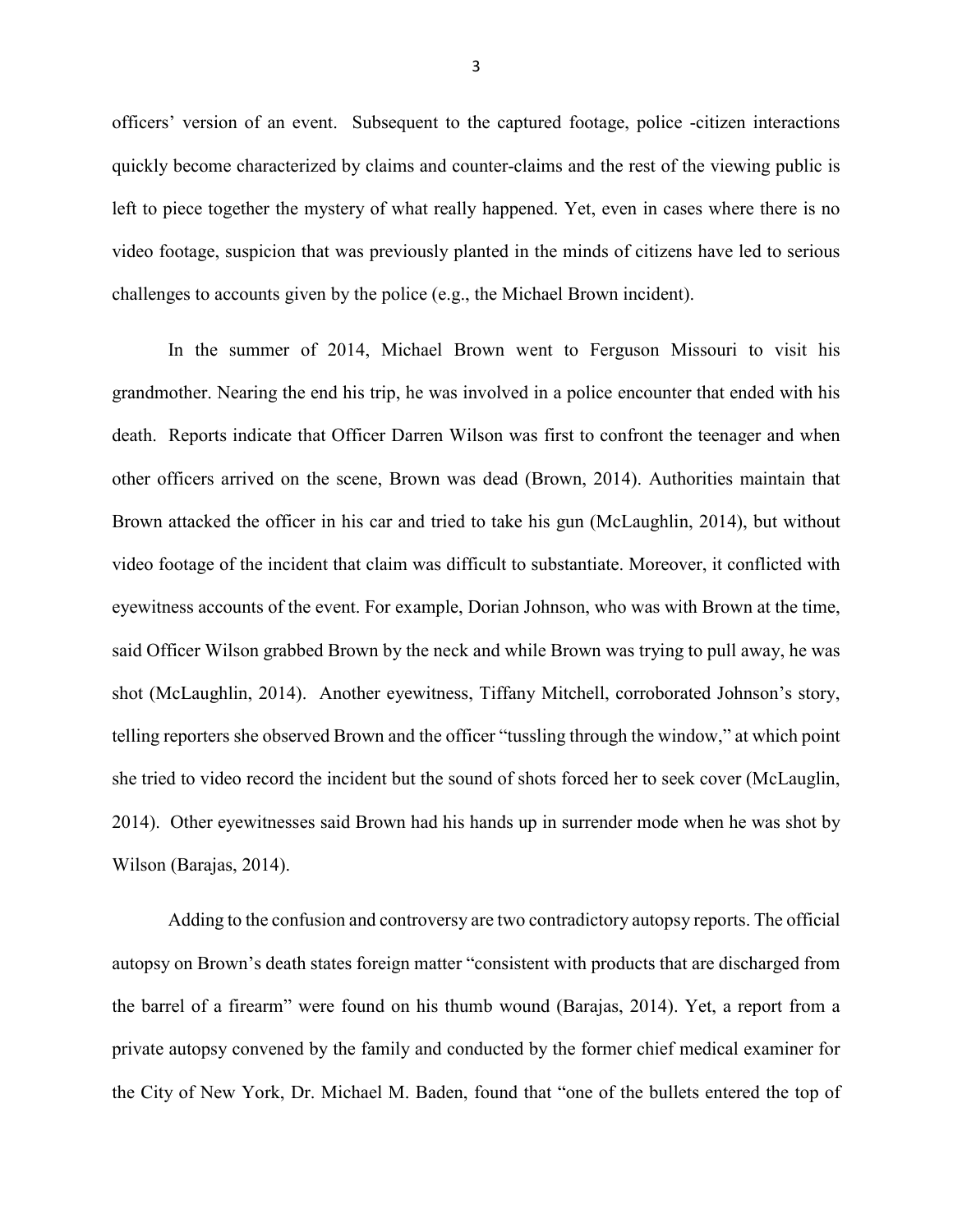Brown's skull, suggesting his head was bent forward when the bullet struck him" (Robles and Bosman, 2014, para. 2). Dr. Baden further details that "Brown was also shot four times in his right arm and the bullets did not appear to have been shot from very close range because no gunpowder was present on his body" (Robles and Bosman, 2014, para. 3).

To say the claims made by witnesses and the police in Ferguson are disparate is a gross understatement. The inconsistencies laced with various arguments and counter-arguments are further compounded by different interpretations of the science involved, making it difficult to determine what really happened. The same is true in many of the other cases of alleged police abuse that have been brought to the public's attention. They have been characterized by numerous claims and counterclaims and it is sometimes hard to ascertain the truth. Although the truth is sometimes elusive, it is vitally important because encounters like these erode the trust communities have in the police and the police's ability to speak honestly about events. Trust, through its presumption of benevolence, dedication and a shared ethical framework enable police legitimacy (Alpert, 2014). When the public views police as legitimate, trustworthy or believable, they are much more likely to co-operate with the police and believe the reports made by the police. Yet, as has been seen in recent months, because of the mistrust that surrounds incidents like that in Ferguson, citizens are not ready to believe police' accounts of interactions.

The suspicion and lack of credibility that characterizes police citizen relations have reached new heights and have become so entrenched in police-citizen interactions that even former President Barack Obama had to suggest a compromise. In the Winter of 2014, after a three-month review of the events in Ferguson and several meetings with civil rights leaders, Cabinet members and law enforcement officials, the president proposed a three-year \$263 million spending package that was aimed at "bridging the gap between law enforcement and the public" (Pickler, 2014, para.

4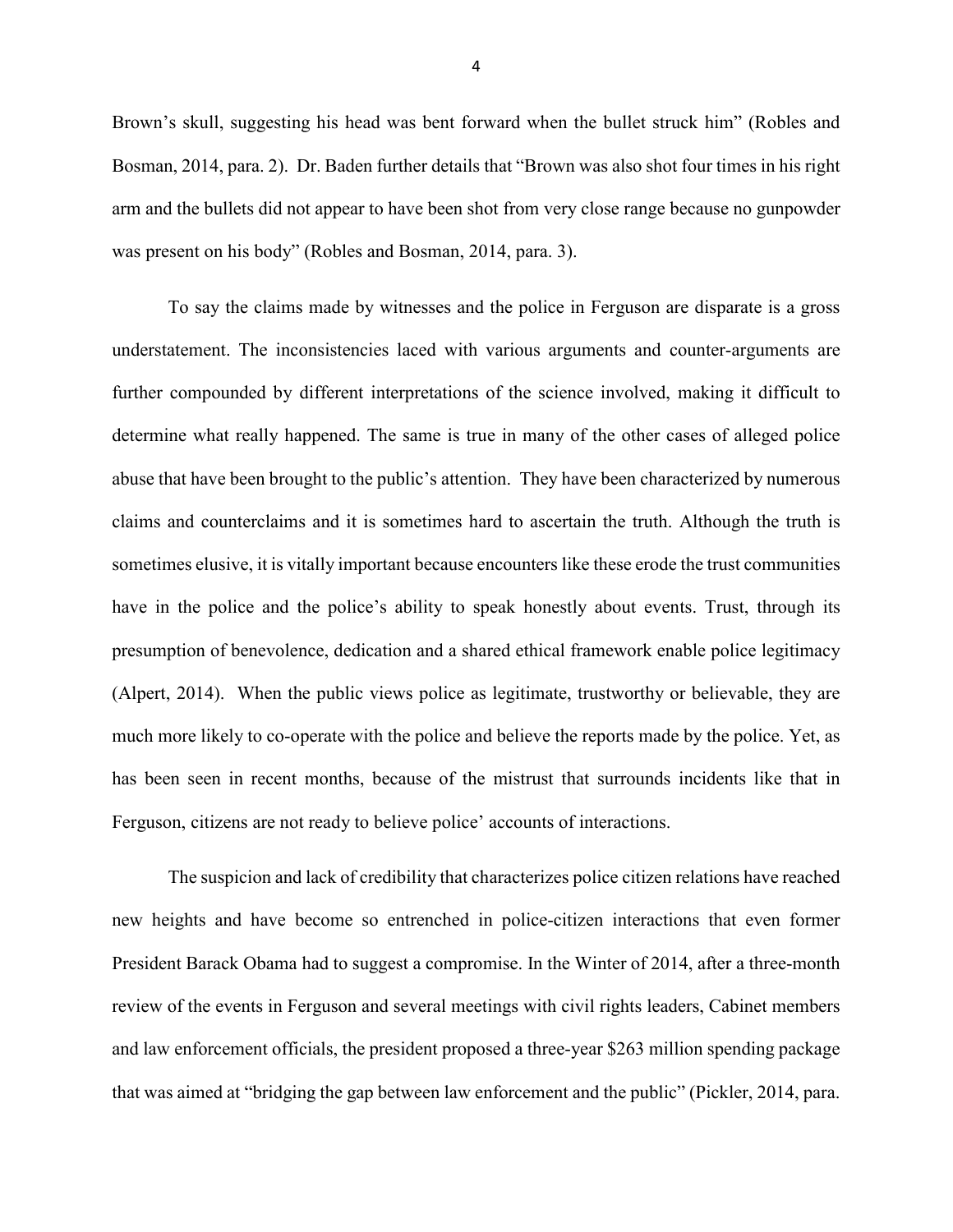5). This package included the purchase of body worn cameras subsidized by the federal government in an attempt to increase transparency and provide concrete evidence of police-citizen interactions.

President Obama's call for officers to be outfitted with body-worn cameras was met with enthusiasm in many areas. Some officers in Ferguson were immediately issued cameras, and other departments across the country quickly followed suit. In September of 2014, the New York Police Department became the largest department to launch a pilot program. Subsequent to that, other large municipal departments and even smaller ones started to procure and subsequently implement the adoption of body worn cameras in their locales. Shortly after body-worn cameras were deployed, researchers began to explore the potential benefits the technology might produce in policing. Indeed, studies were published in 2015 reporting that the adoption of body-worn cameras were associated with a reduction in use of force (Jennings, Lynch, & Fridell, 2015), citizen complaints, and stop-question-frisks (Ready & Young, 2015). Undoubtedly, these finding seems to suggest that body-worn cameras are fulfilling the role they were met to fulfil, that of increased transparency and ultimately improved police citizen relationships.

However, as police departments and other stakeholders seek to assess the impact of bodyworn cameras on, among other things, citizens' interactions, it is also important to consider implementation issues. Mears (2010: 132) opines that implementation is an essential, if not the most important, aspect of a policy since it "documents whether a policy delivers the appropriate amount and type of operations, decisions, services and activities to intended targets in a highquality manner". Additionally, the implementation phase of a project is a very critical stage in the life of the project, because if the program is not implemented properly, it is difficult, if not impossible, to accurately or effectively assess its impact. Specific to body-worn cameras, a careful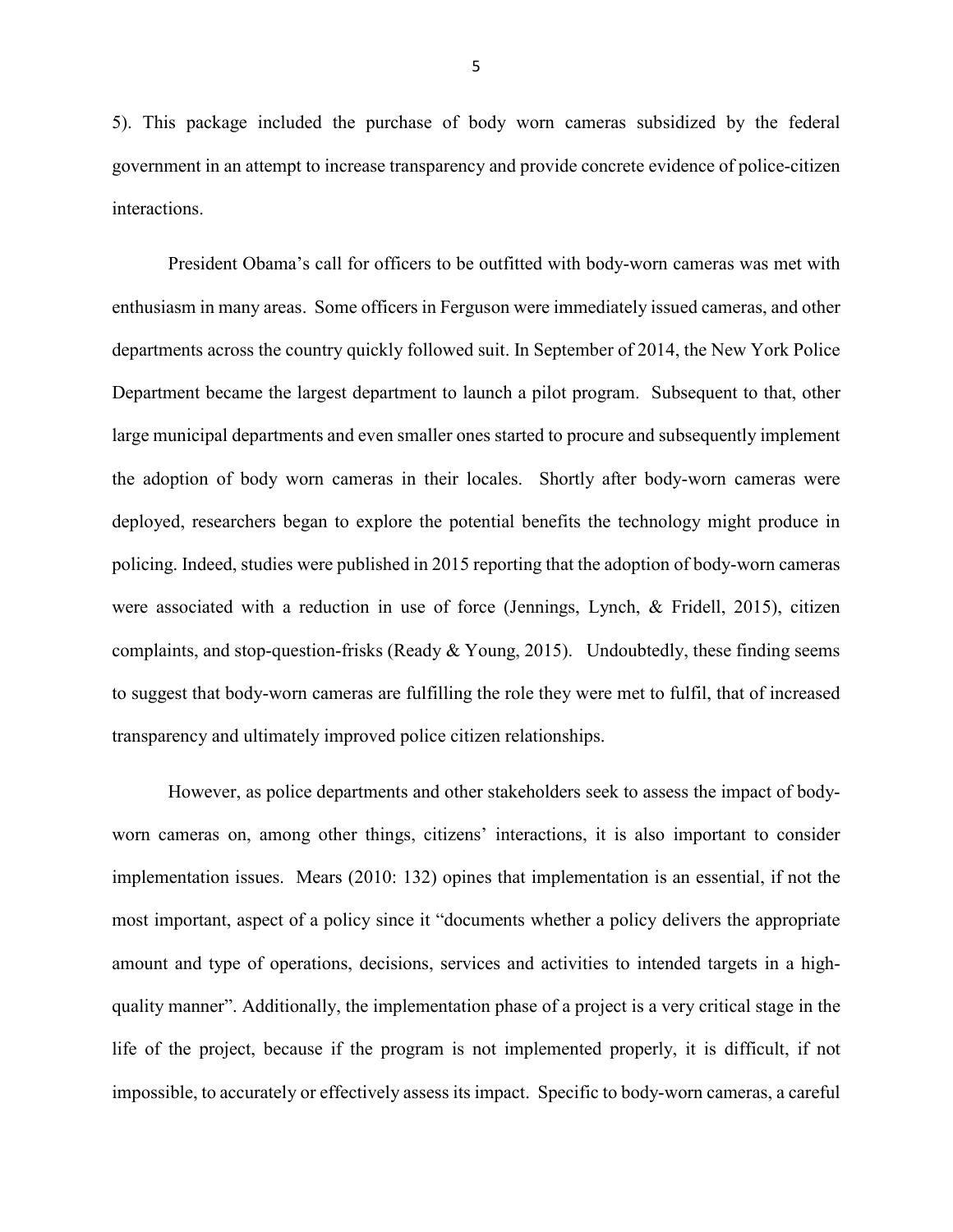analysis of the implementation phase provides an understanding of the activities associated with specific policies and practices and the extent to which the amount and quality of implementation accords with ideals set forth in protocols, standards or policy descriptions (Mears, 2010). Undoubtedly, this phase is an integral one, and, so, it is important that any attempt to understand the effects of this new technology first consider the implementation phase. The aim of this study is to employ the use of a mixed methodology in assessing the implementation of body worn cameras at the Detroit Police Department, with analysis of the challenges, victories and lessons learnt during this phase.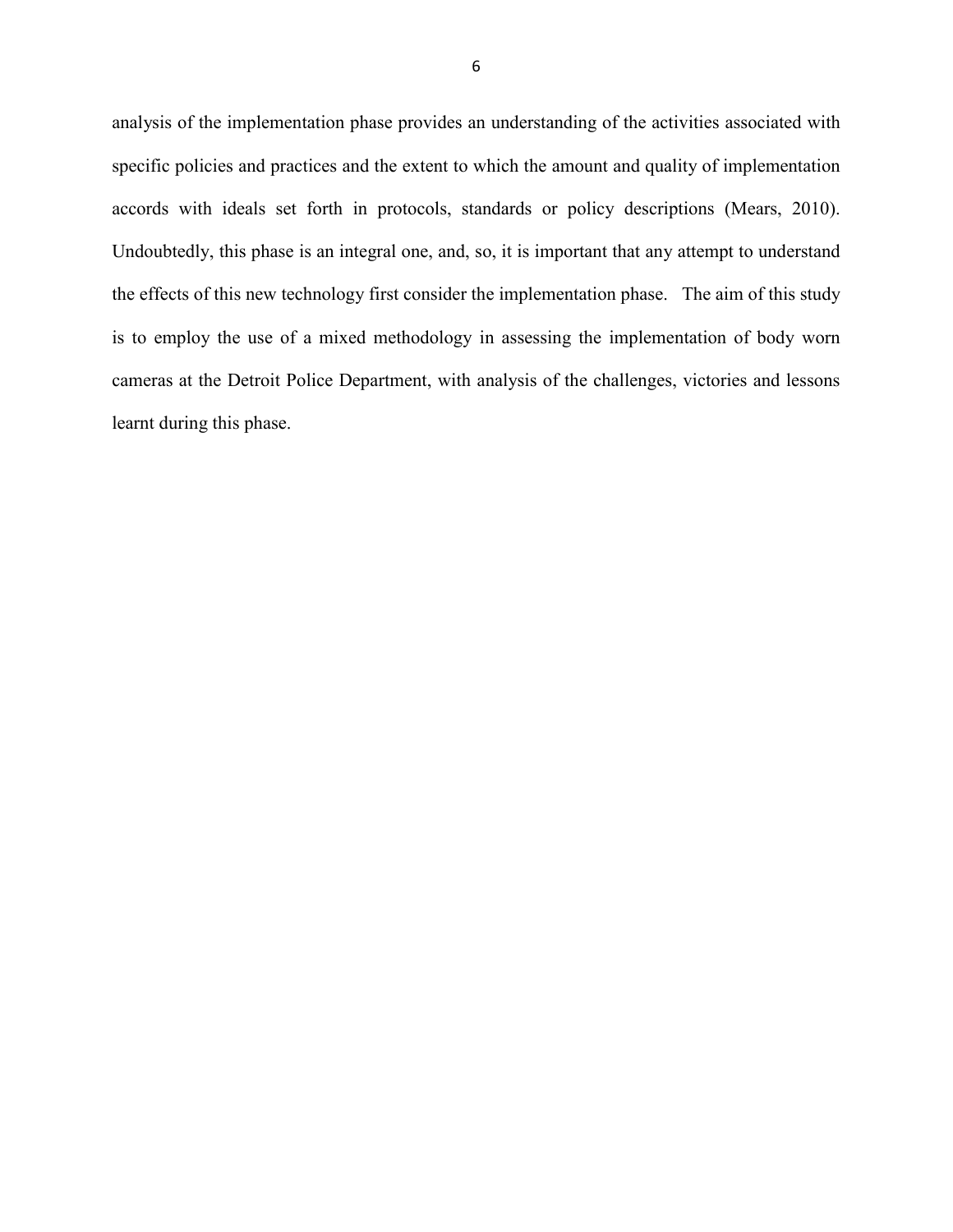#### **CHAPTER 2**: Literature Review

Public Administration has had no shortage of attention over the years. In fact, most scholarly attempts at understanding public programs coalesce around considerations that relate to the functioning of public administration bodies (Elmore, 1978; Bovens, Schillemans & Hart, 2008; Linder & Peter, 1987). Despite this attention to public administration, the nuances of policy implementation have largely remained a background issue (Lester et al., 1987; Berman, 1998; O'Toole, 2000; Berman, 2006). Yet, like all other aspects of public administration, policy implementation is an important facet of policy adoption. Quality implementation is a very important feature associated with achieving program outcomes. Additionally, sound policy implementation removes barriers between goals and outcomes and can identify areas of disconnect between the two. It is important to note that "even the most sensible and appealing plans require significant leadership, commitment and hard work to be implemented thoroughly and with fidelity" (Maguire & King, 2013, p. 358)

Policy implementation as an explicit field of study, has had periods of popularity over the last century. The field gained traction in the early 1960s when Pressman and Wildavsky (1973) conducted an investigation of the Economic Development Administration and highlighted the implementation difficulties they faced while trying to institute a training program in Oakland, California (see also; Lester, Bowman, Goggin & O'Toole, 1978). The field remained somewhat dormant until a flare up in attention came after the Great Society programs launched by President Lyndon B. Johnson in the late 1960s was being evaluated in the early 1970s, and the subsequent postmortem of welfare and budgetary crises (O'Toole, 2000).

As policy makers and other practitioners continued to grapple with the disappointment of numerous program initiatives during the 1960s and 1970s, policy implementation began to emerge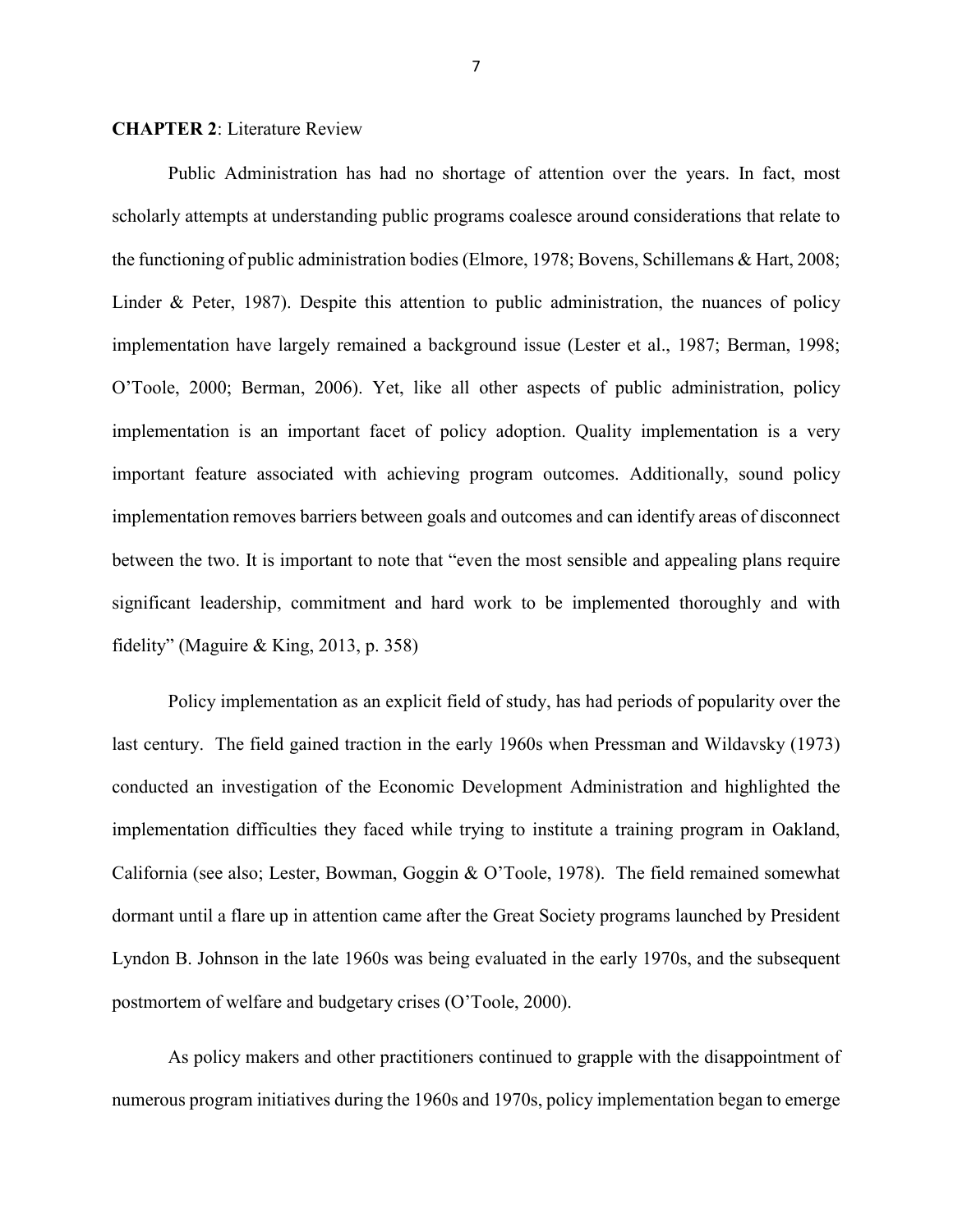as an important staple in the consciousness of scholars and practitioners alike. Subsequently, a consensus seemed to emerge between scholars, practitioners and other stakeholders that policy implementation is an important part of public management and ought to be treated as such (Lester et al., 1978; Bovens, Schillemans & Hart, 2008; Blomberg & Waldo, 2002; Gasco, 2003). This mandate by stakeholders orchestrated a recognition that policies cannot be understood in isolation from the means of their execution (Elmore, 1978). This is especially true as case studies point to the idea that public programs are usually characterized by the "same basic patterns: grand pretensions, faulty executions and puny results" (Elmore, 1978, p. 186). Increasingly, policy analysts are becoming concerned with the process by which policies are translated into administrative action and more specifically the process of implementation. Lester and Goggin (1998) purport that as experiences continue to emerge in the public sector and "the development of several shifts in governmental relationship" continue to show signs of being problematic, it seems clear that the practical world is now just as much in need of valid knowledge about policy implementation as it has ever been (p. 3-4).

The 1990s saw the interest in program implementation wane. This was due, in large part, to the reality that implementation issues are inclined to regress from the headlines as the policy agenda becomes preoccupied with cutbacks, decentralization and holding the line (O'Toole, 2000). Mears (2010) was among the orchestrators of a revolution in policy implementation literature, pointing to the need for increased vigilance in the scholarly community as it relates to program implementation. He believes that it is especially important against the backdrop of governmentally-sponsored programs that seldom achieve their objectives (see, for example, Derrick, 1972; Pressman & Wildavsky, 1973, Murphy, 1973, Bardach, 1977, Lester et al., 1987, O'Toole, 2000, Berman, 2006). Many of these programs failed, in large part, as a result of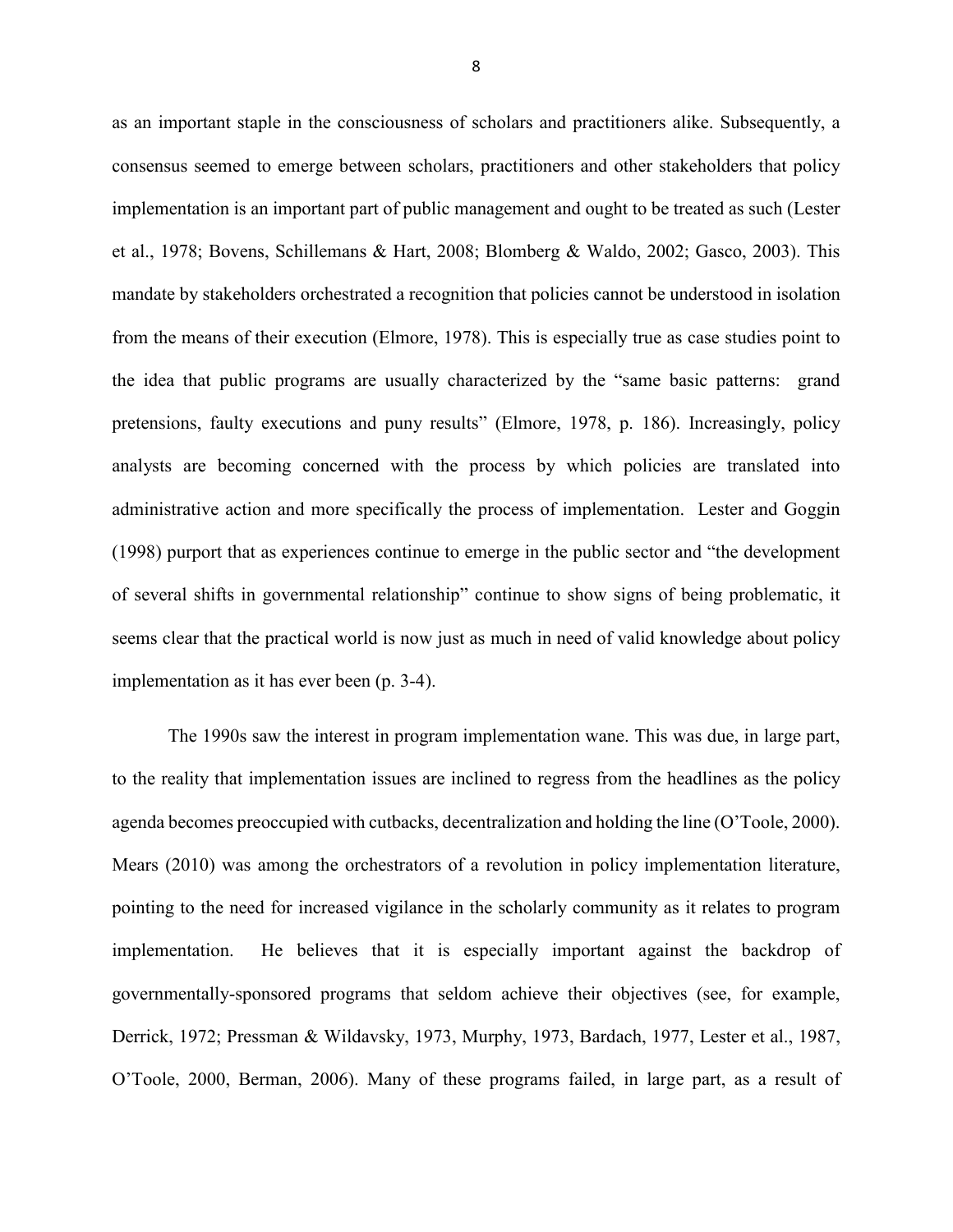overlooking the basic ingredients. Mears postulates that, while there is hardly a prescriptive approach for describing policy, the "organizational plan, the service-utilization and the impact theory" are the basic ingredients of any policy. Ultimately, each is necessary for a well-thought out policy and the implementation of said policy.

The popularity, or lack thereof, surrounding policy implementation is related to an understanding of what constitutes policy implementation. Early implementation literature focused on case studies that provided "detailed accounts of how a single authoritative decision was carried out at a single location or multiple locations" (Lester at al.,1987, p. 201). As a result of the casestudy nature of early policy implementation studies, it was difficult to offer any generalizations in the field. So, even as public programs continued to show signs of a disconnect between goals and outcomes, there was little knowledge available to assist the implementation process. Conversely, only a few scholars even agreed on the need to understand why implementation failed or succeeded, which led to very few chances at amelioration (Yin, 1982).

Early attempts to understand why policy implementation remained an understudied area of public administration was also compounded by "theoretical pluralism" (Lester et al., 1987, p. 200). The lack of precise specifications had haunting effects on policy implementation. Thankfully, over the years, scholars have managed to bring some level of precision to the field, citing policy implementation as "what develops between the establishment of an apparent intention on the part of government to do something, or to stop doing something, and the ultimate impact in the world of action" (O'Toole, 2000, p. 266). Mazmanian and Sabatier (1987) extended this definition even further to include both the "assembly of policy actors and action, on one hand, and the cause-effect relationship between their efforts and ultimate outcomes" (p. 266).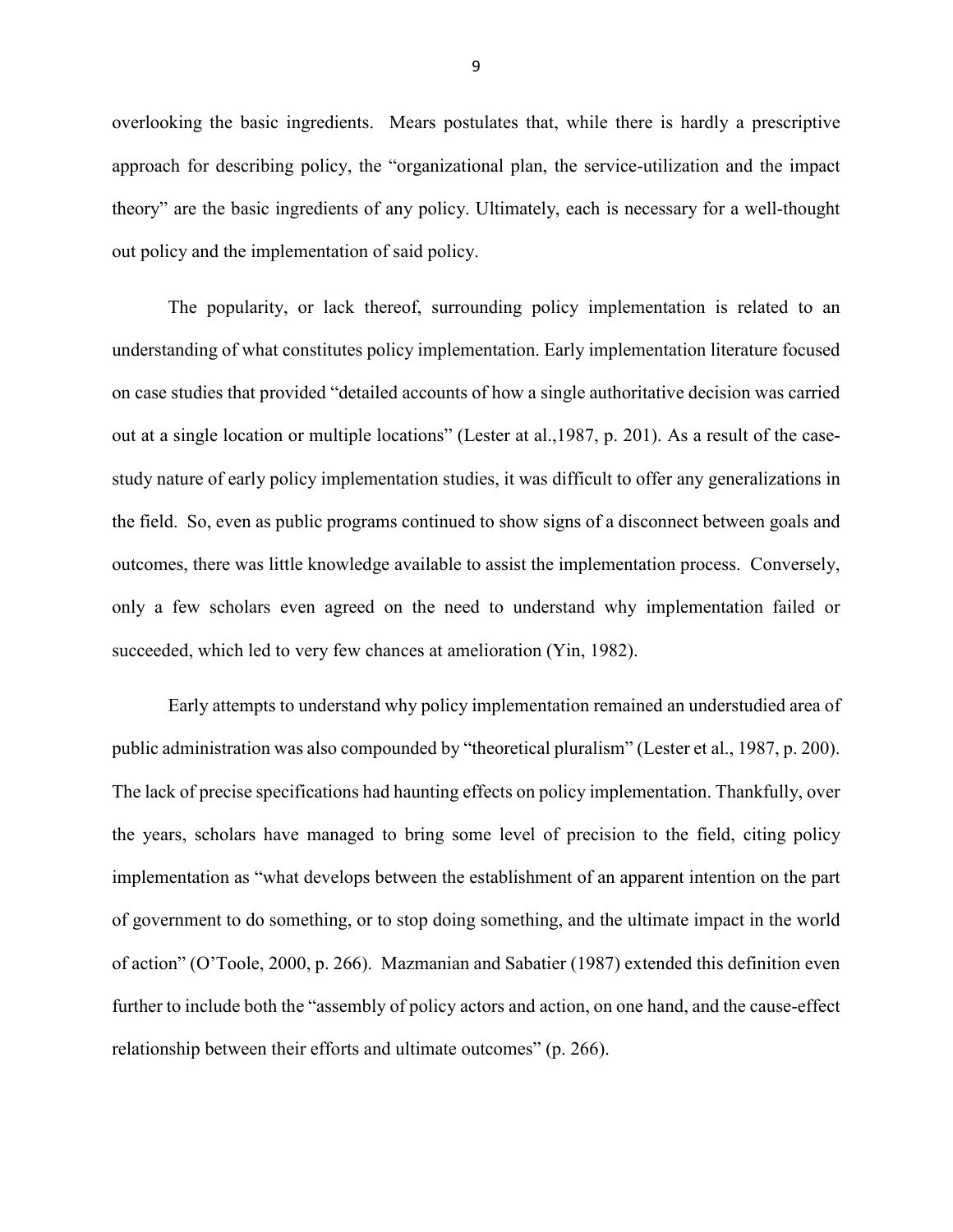Policy implementation forms an integral part of governmental agencies, especially against the backdrop that these agencies are willing to adopt new technologies in order to remain viable and facilitate product and process improvement. However, these benefits can often be elusive. Organizations have the tendency to develop routines around the use of existing technologies, giving rise to a self-reinforcing cycle that is sometimes very hard to penetrate (Orlikowski, 2000). Conversely, routines in task-performing groups tend to continue, even in the face of outside stimuli that overtly beg for a new course of action (Gersick & Hackman, 1990).

As the need for new innovations become more apparent, both technological and organizational features can serve as impediments to the adoption of these innovations. As public agencies embark on implementing new innovations, they have often been criticized for being blind to the need for a clear technological strategy and plan (Edmondson, Bohmer & Pisano, 2001), paralyzed by users' attitudes and experiences or their current competencies (Levitt & March, 1998; Christensen, 1997) and handicapped by the rigidities of organizational culture (Cohen & Levinthal, 1992, Mirvis, Sales & Hackett, 1998). These inadequacies all work together to influence the failure to adopt external innovations. It is important to note that this failure to adopt innovations pursuant to protocols directly inhibits the ability to construct knowledge as it relates to the policy's true effectiveness.

This failure to adopt external innovations according to plan is of critical importance to current public discourse. As cases of police use of force continue to be cloaked by claims and counter claims of police impropriety and suspect resistance, tools that enable transparency are of utmost urgency. As a result of ongoing and increasing advances in video recording capabilities, including portability, ease of access and video quality, cameras have emerged as a viable addition to policing, and a meaningful tool in the quest to improve citizens' trust in the police. Increasingly,

10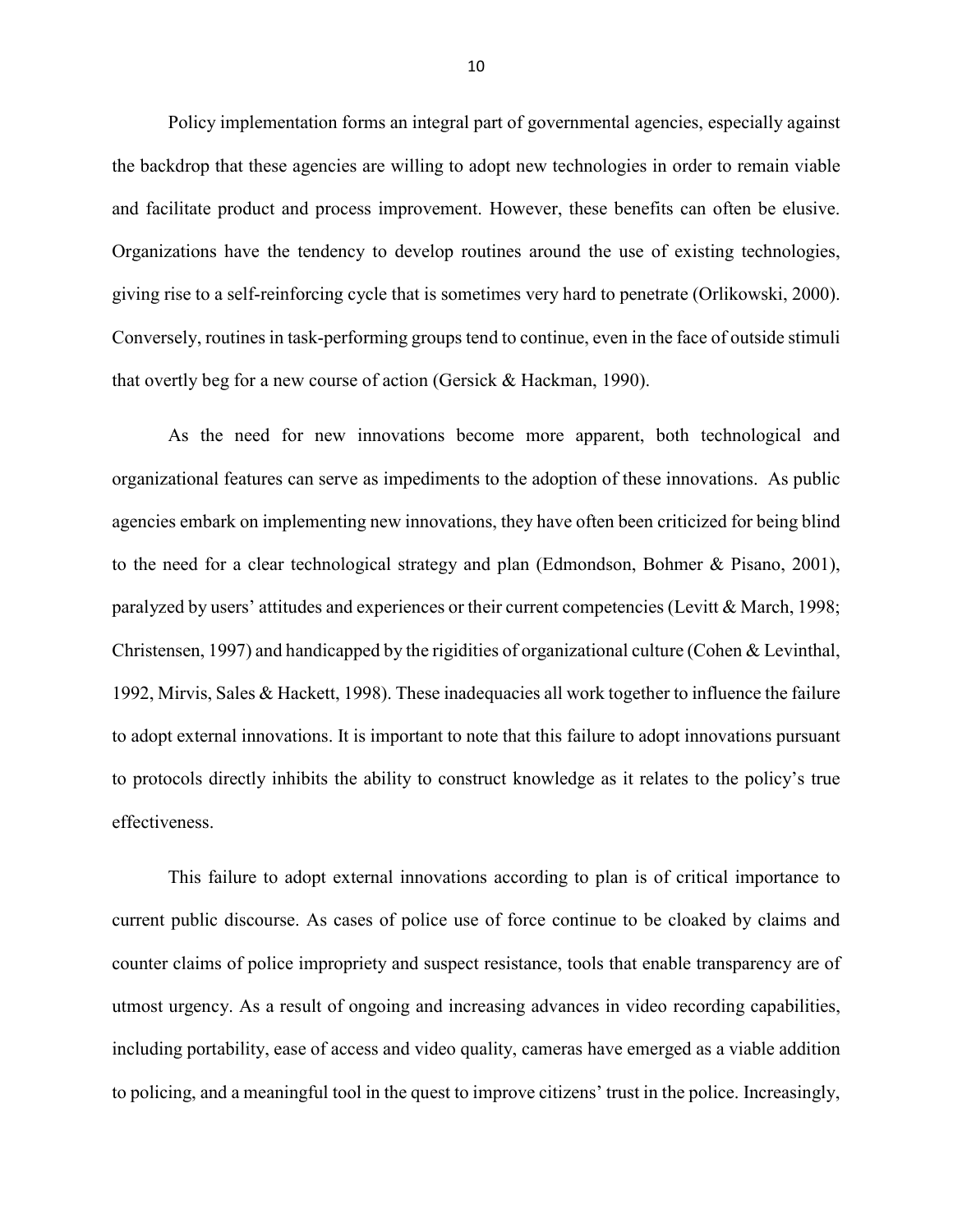body worn cameras are seen as the solution to control instances of improper police behavior and as a means of restoring the credibility of police officers (Coudert et al., 2015). In fact, Former President Barack Obama, in responding to calls for transparency in police and citizen interactions, showed his support for the adoption of the technology, by proposing a \$75 million investment to purchase 50,000 body worn cameras for law enforcement agencies (Jennings, 2015). As the government moves to invest handsomely in this policy initiative, the need to defuse another policy disaster becomes important. Mears (2010:93) points out that it is important to consider the implementation phase of any policy since "flaws in policy implementation amounts to cracks in a building's foundation – they undermine the policy and its effectiveness."

Police departments across the county are no strangers to implementing technology. Technologies such as in-car cameras (IACP, 2003) and GPS technology (Hughes & Burton), have all been added to the policing arsenal in recent years. In-car cameras were touted for their ability "to improve the behavior of both police officer and community members in an encounter (Jennings et al.2014). Some results indicate that in-car cameras have substantial benefits, including enhancing officer safety, improving agency accountability, simplifying incident reviews and reducing agency liability (IACP, 2004). Studies that surveyed officers' perceptions of in-car cameras both before and after use found that a third of officers reported that they believed they were safer after they had the in-car cameras (IACP, 2003). However, approximately 70% reported that the in-car cameras had little to no impact on their behavior, while 88% said in -car cameras had no effect on the way they handled incidents or their use of force (IACP, 2003). Findings like this raise serious questions about the disconnect between goals and outcomes. Additionally, it speaks to the need for input about the implementation phase. Policy holders acknowledge in-car cameras as a tool for improving the behavior of both officers and the community, yet the data show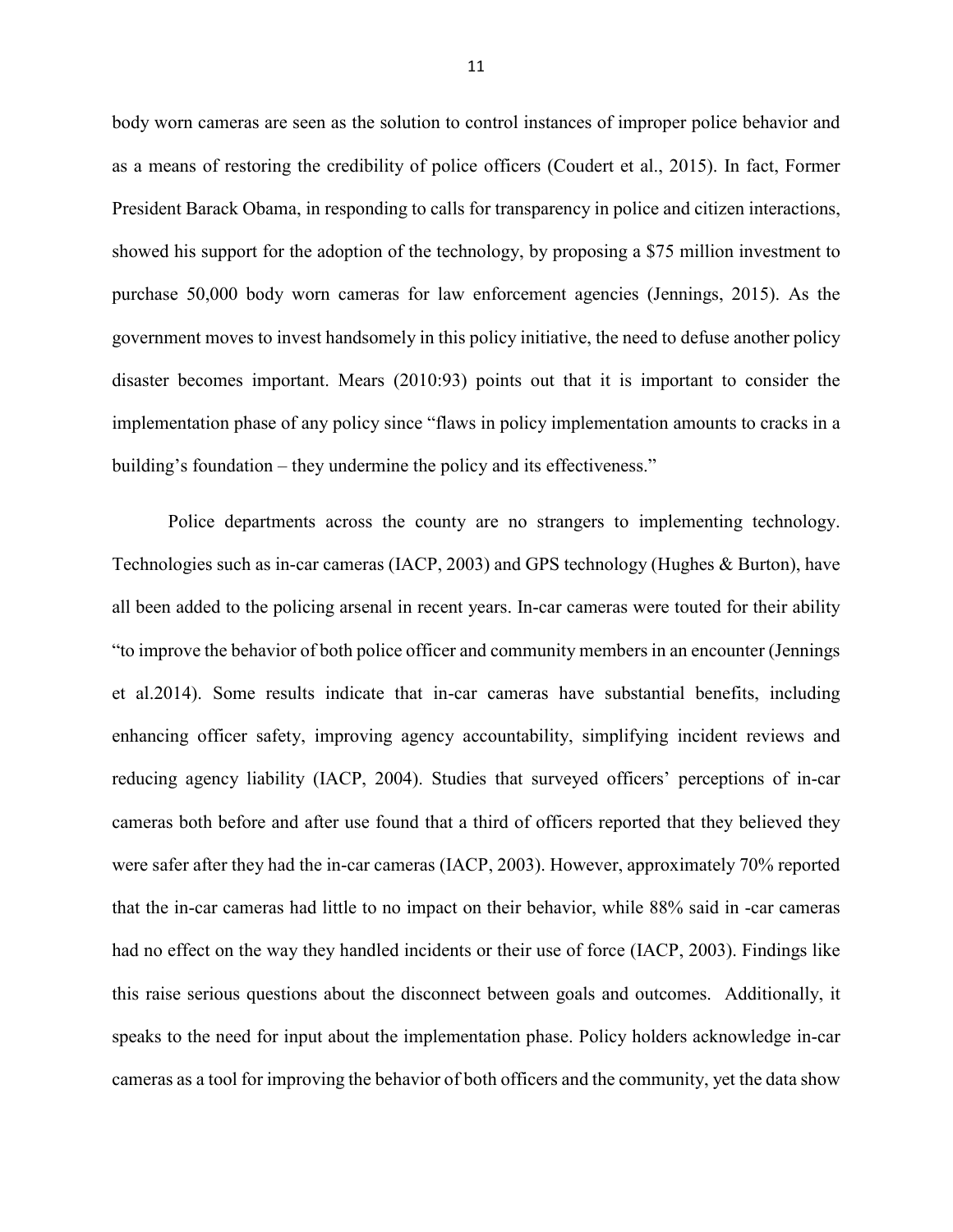that an overwhelming majority of officers said it had no effect on their handling of incidents. Is the difference between the plan and the achieved outcome a result of the way the plan was implemented, or was it a result of some other factor?

These are some of the considerations that have become crucial as agencies embark on implementing body-worn cameras. Already, numerous studies have emerged that attempt to explain the impact of body-worn cameras on officer behavior and/or citizen reactions. Further, these studies have provided evidence as it relates to the meaningfulness of body worn cameras (Ariel et al., 2014; Jennings et al., 2014; Coudert et al., 2016). In the first peer reviewed study of body-worn cameras in Rialto, California, the study showed that not only had citizens' complaints gone down by 88%, but use of force incidents declined by 60% (Ariel et al, 2014). Hedberg et al (2016) also found that "the mere presence of a body-worn camera has an impact on the number of complaints made against officers, with the likelihood of a complaint being reduced by about 62%" (Hedberg et al., 2016, p. 18). While these findings are important, they only speak to potential outcomes that are possible after the technology has been deployed. However, as we celebrate the efficiencies of body-worn cameras, it is imperative that departments understand the process of getting to these results. Too often, missing in studies that focus on body-worn cameras is a discussion of the implementation process and associated issues.

Narrowly focusing on the outcome undermines attempts to understand whether this new policy initiative was implemented in an effective way and the issues that arose during the execution process. In order to fully understand the current outcomes that are being generated by body-worn cameras, there are nuances that must be considered and accommodated. Additionally, it is important to understand the implementation phase in an attempt to document issues associated with adopting the technology. These issues surround agency infrastructure, officers' resistance,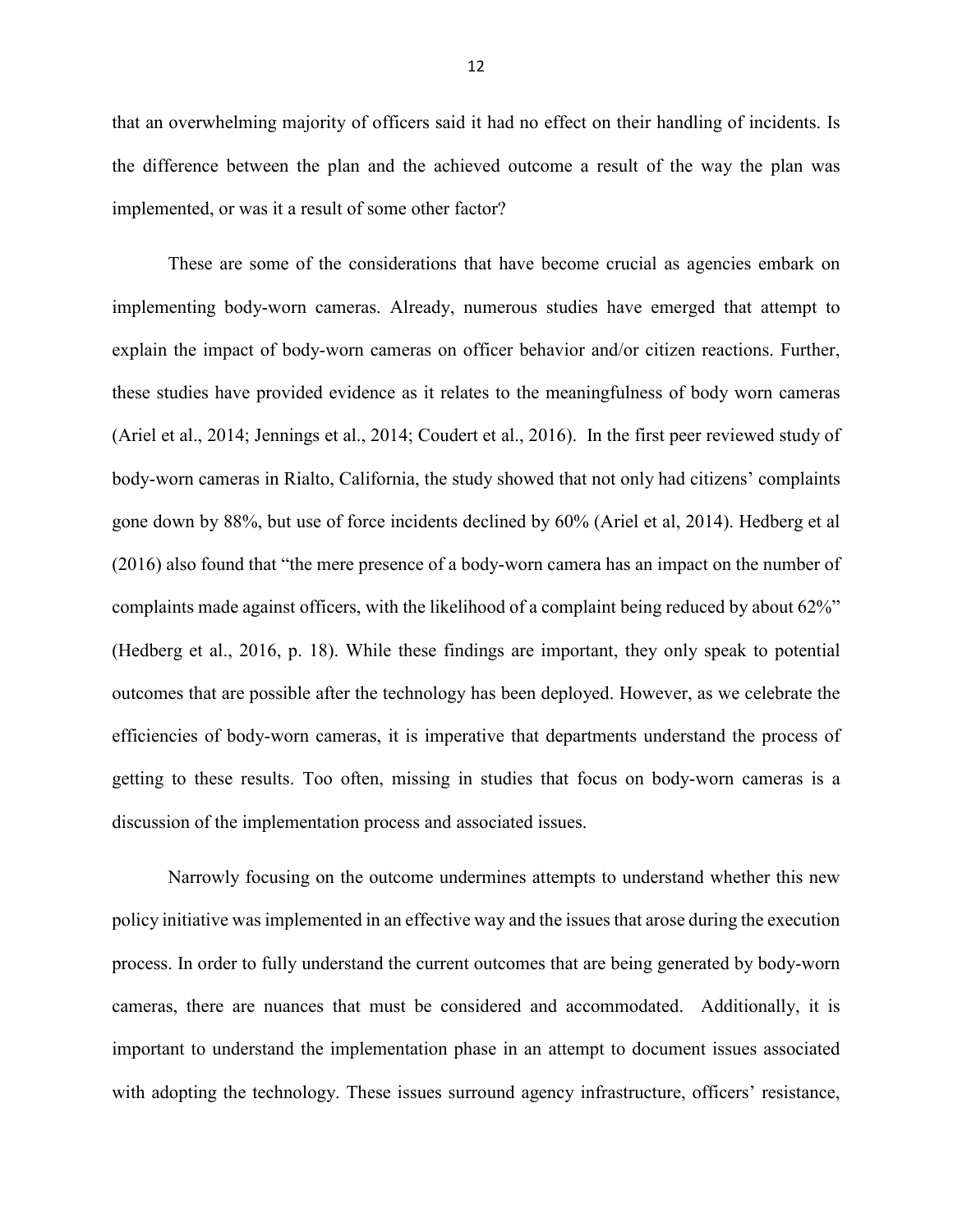policy changes and other imperatives like time-frame for implementation, and cost considerations, among others. Focusing on the nuances of the implementation phase fills a major gap in the literature and also provides a basis for scholars to fully measure the efficacy of this technology as well as the deliberations that must be thought out in order to effectively implement this technology.

Ready and Young (2015: 450) examined the relationship between body-worn camera policy and police initiated stops and arrests among 50 officers over a 10-month period. However, half way through the study, the agency changed the parameters of their policy from the "mandatory" activation of their devices as soon as they "approached the scene of the call or at the point of initiation," to one monitored only based on discretion. Subsequently, the study found that officers who wore the cameras were more likely to report their incidents of arrests (Ready & Young, 2015). With changes like these that may occur midway during implementation, it is important that agencies factor possible eventualities into its implementation time, budget and overall impact.

Implementation specific information can serve as a tool for understanding the structural and social framework that must be present in order that body-worn cameras can achieve the outcome originally envisioned. This study attempts to consider the nuances of the implementation phase, considering the input of officers and other stakeholders that were intimately involved in the process and the lessons they learned during the process. "If body-worn cameras are valuable as some claim, it is important that the process of adoption within the police department be as effective as possible" (Jennings, 2014, p. 549).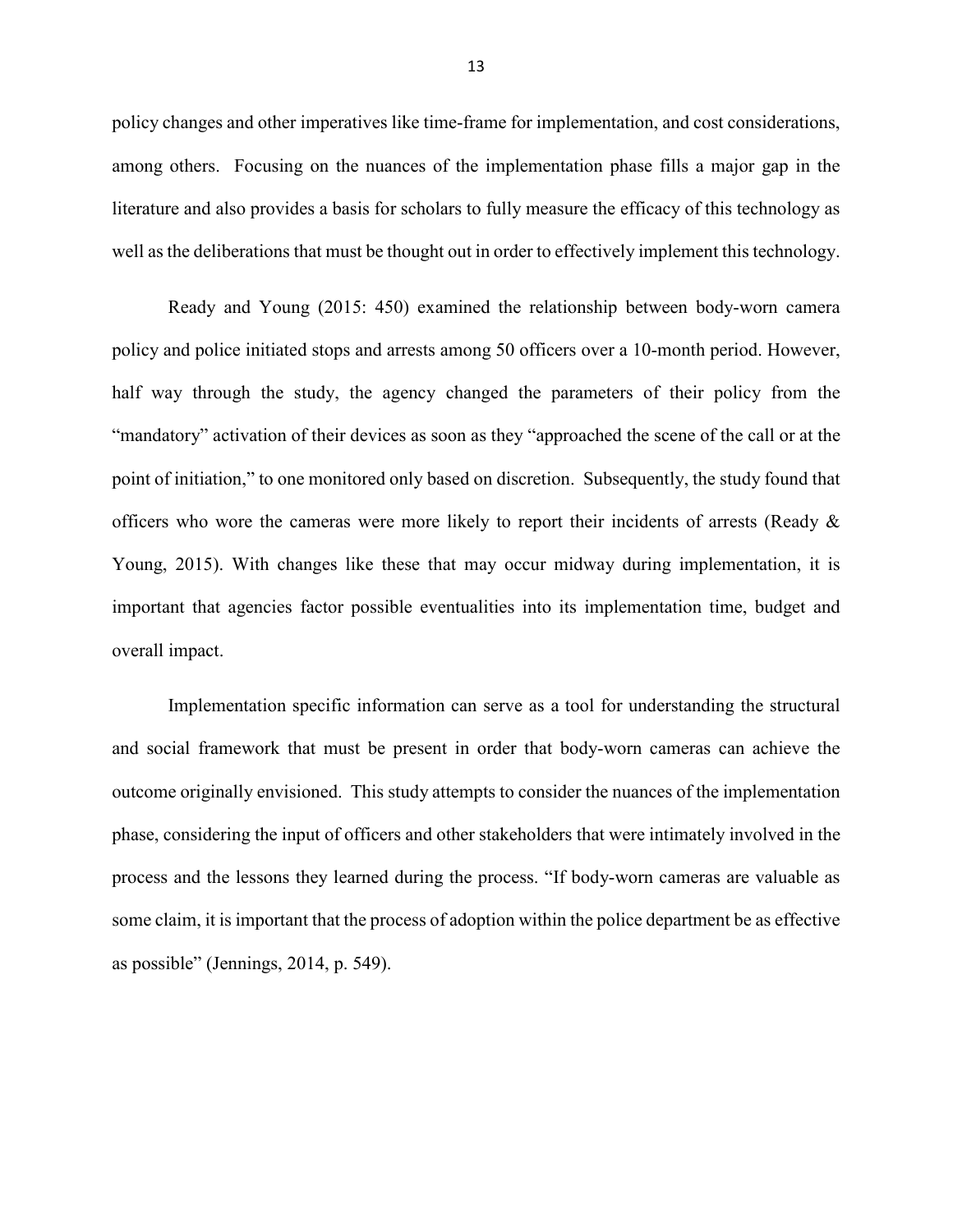#### **CHAPTER 3:** Methods

#### *Research location*

The Detroit Police Department (DPD) served as the research site for this study. DPD ranks among the 50 largest police agencies in the country (Reeves, 2011), and employs 2,371 members responsible for providing policing services to the City of Detroit. Currently, the City of Detroit has a population of just over 670,000 residents across its 139 square miles of geography (US Census Bureau, 2015). Detroit's population is very diverse, as residents living within the city are overwhelmingly minority (82.7% African American, 10.6% white and 6.8% Hispanic; US Census Bureau, 2015). Detroit, like many other urban communities in the US, faces many social problems. The City of Detroit has approximately 38% of its residents living below the poverty line (US Census Bureau, 2015), and it continues to rank among the most dangerous cities in the US (Fisher, 2013). Consequently, DPD has had to face the constant demands of a city with some of the most violent crime rates in the country. The issue of violent crime is further exacerbated by the large volume of social decay that has plagued the once vibrant city.

The City of Detroit and DPD were, until recently, confined by the terms of two consent decrees that were entered into with the United States Department of Justice. The decrees dealt exclusively with use of force, arrest, witness detention, and the conditions of confinement in holding facilities (Burns, 2014). The 11-year agreement came in response to various constitutional violations that were cited by the U.S Justice Department (Baldas, 2016). However, in 2014, the government determined the city was compliant with the conditions set, and lifted the consent decrees. As a result, the Detroit Police Department presents a unique opportunity for scholars to explore the effects of implementing cameras during the thrust of a second chance at an independent restart.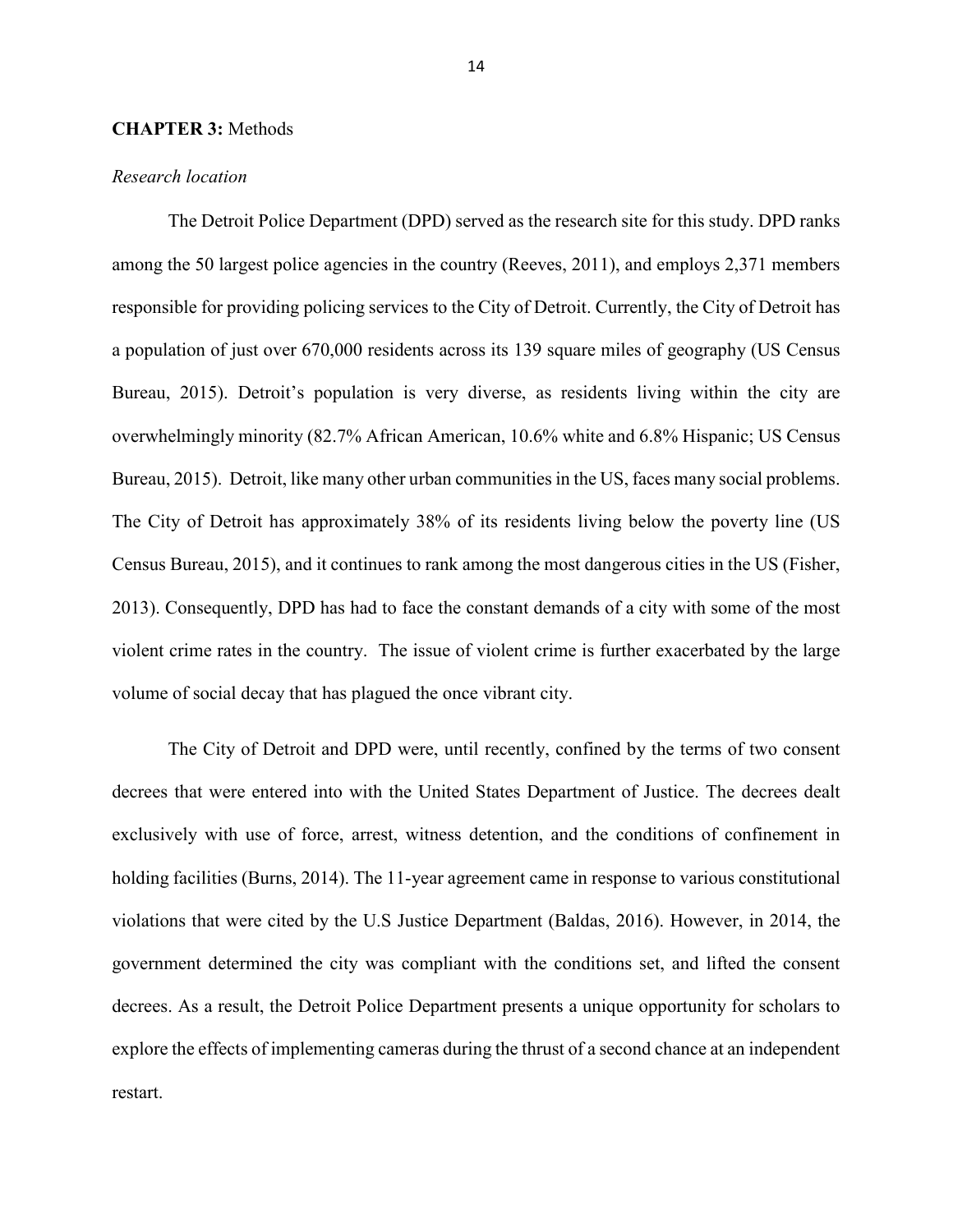The current study investigates the policy and implementation phase of body-worn camera adoption in the Detroit Police Department using a mixed methodological approach and multiple data sources. Johnson and Onwuegbuzie (2008: p. 15) propose that while both quantitative and qualitative research are useful, and the goal of mixed methodology is not to replace them, the approach surely, "allows methodologists to describe and develop techniques that are closer to what researchers actually use in practice." A mixed methodological approach was selected for this study because it facilitates the increasingly complex and dynamic nature of research (Johnson & Onwuegbuzie 2008). The current study focuses on perceptions of body-worn cameras and their usefulness in law enforcement applications. The study also attempts to understand how perceptions of usefulness influence implementation from a variety of participants' perspectives.

#### *Research participants*

Participants in this study included both officers and other key stakeholders. Because of the diverse group of participants, two different sampling techniques were used. The sampling technique used for officers is different from that of key stakeholders. The researcher employed both random and snowball sampling to recruit participants for this study. Marshall (1996) maintains that sample choice is one of the most important steps in any research project because it is rarely ever practical to study the population. Additionally, using a simple random sampling strategy gives an equal chance to all members of the group and decreases the odds of bias (Bachman & Schutt, 2014). Snowballing was chosen as a viable technique based on the nature of the sample. The major stakeholders involved in the decision-making process were not easily identifiable. Because of this, the most viable option was to communicate with individual stakeholders to determine other persons who were involved with the process and who should be contacted. With regard to snowball sampling, Atkinson and Flint (2001) suggest it is a very useful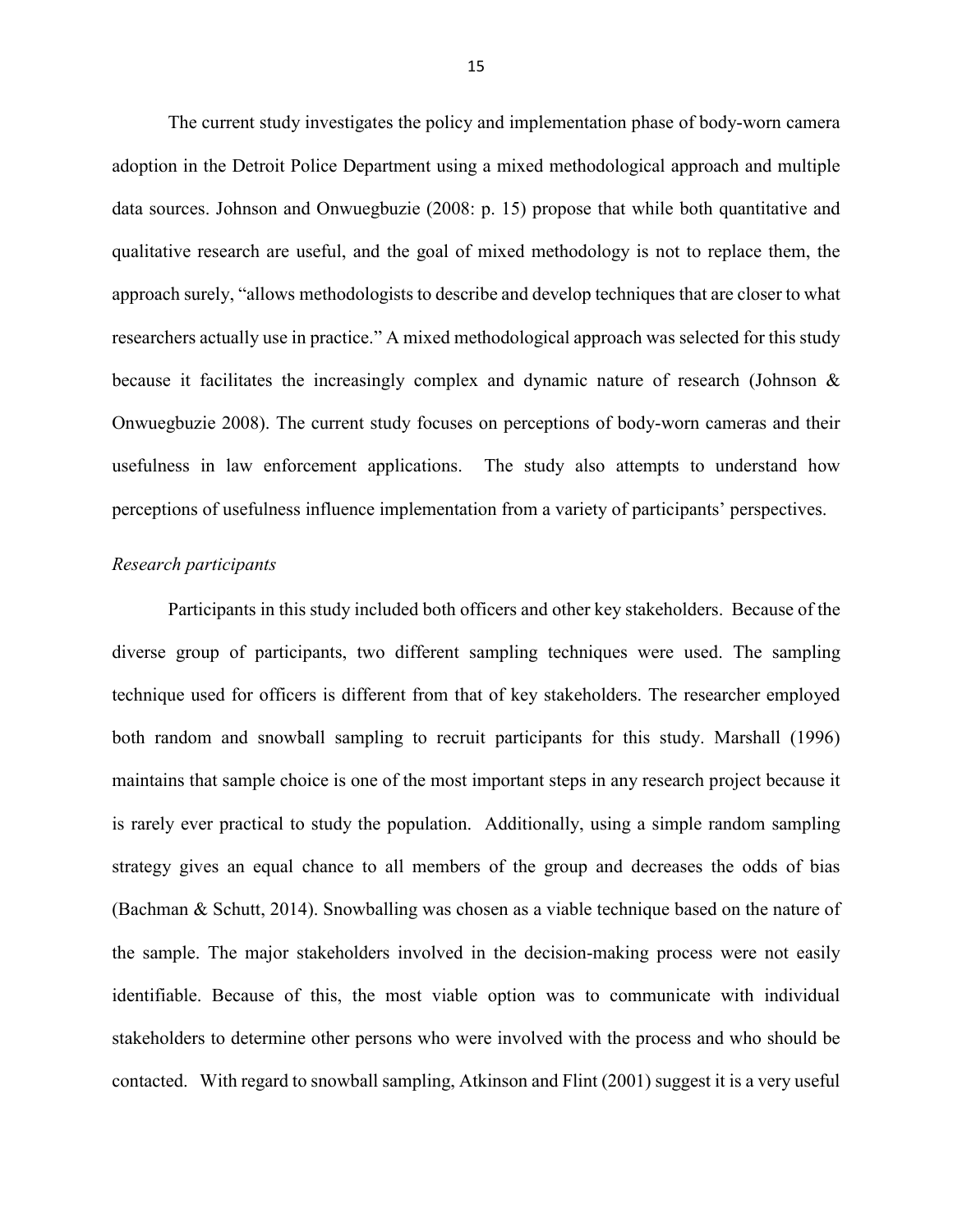technique because it allows researchers to recruit respondents where they are few in number or where a high degree of trust is required to initiate contact.

#### Detroit police officers

Detroit police officers served as research subjects for two components of this study, and thus were selected for inclusion using different methods. First, with regard to officers participating in focus groups (method described below), DPD provided a list of all officers in the four platoons of the precincts that pilot tested body-worn cameras. The pilot precincts were chosen because they were the first within the department to be exposed to the technology, and officers would be able to discuss their perceptions of body-worn cameras based on their experiences. Each platoon had between fifteen and twenty officers. Using the four-platoon distinction, each of the officers' names were placed into a box. Names were randomly pulled from the box, one-by-one, until the desired number of participants was achieved. Specifically, five officers were chosen from each platoon for a total of 20 participants, which represented one-third of all officers who participated in the pilot test of the cameras. Focus groups were conducted with officers during the Precinct's monthly (e.g., January) training day because most officers are obligated to attend except in the cases of furlough, illness, or other major occurrences.

Officer surveys (method described below) collected under a different research endeavor serve as the second component of this study. DPD along with the WSU research team used a matched pair design to select two precincts for a pre/posttest survey exploring officers' perceptions of BWCs. The two precincts were chosen based on their comparability in terms of coverage area, socio-economic status of its residents as well as similarities in arrests and citizen complaint data. Surveys were administered to all the officers in these two precincts who would eventually wear the technology. This included all patrol officers and supervisors (i.e., lieutenants and sergeants).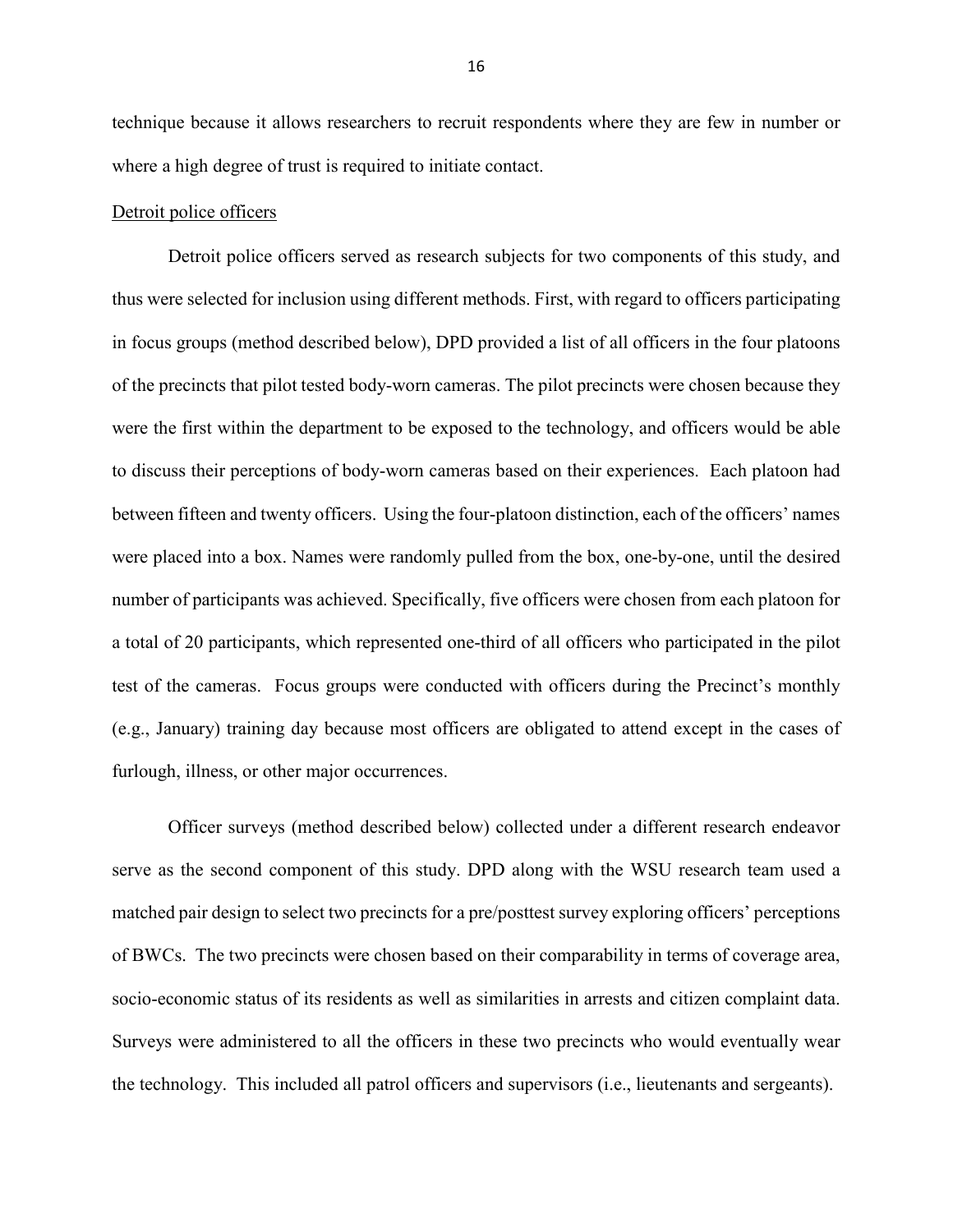#### City of Detroit representatives and DPD Command Staff

In order to tap into key stakeholders' perceptions about body-worn cameras, a snowball sampling procedure was used as the most viable tool for finding participants to interview. The planning team for the body worn cameras consisted of individuals spread across multiple City of Detroit divisions (e.g., Mayor's office, IT), as well as higher-ranking officials throughout DPD. As a result, it was not possible to obtain a sampling frame from which participants could be randomly selected. Moreover, given the unique perspective of each, it was important that a representative from each entity be included in the data collection process. Thus, a snowball sampling procedure was used to identify the most meaningful stakeholders who were involved in the process of selection, adoption, and implementation of body-worn cameras.

#### *Methodology*

In an effort to obtain a holistic understanding of implementation issues DPD experienced during the selection, adoption, and implementation phases of its body-worn camera program, data were gathered from personnel in the Mayor's Office, City of Detroit employees, DPD Command Staff, and DPD line-level officers. Each group has a unique perspective to offer and valuable information to contribute. Due to the diversity in participants' roles, it was important to capture the most nuanced as possible responses from each group. In order to facilitate this, both qualitative and quantitative data collection efforts were used. Specifically, data were generated through semistructured interviews, focus groups, and surveys.

#### Semi-structured interviews

Semi-structured interviews were selected because it allows for the exploration of personal experiences, relationship building and allows the interviewer to understand and appreciate signs of confusion, reticence, discomfort or distress that may arise based on the enquiry (Irvine et al.,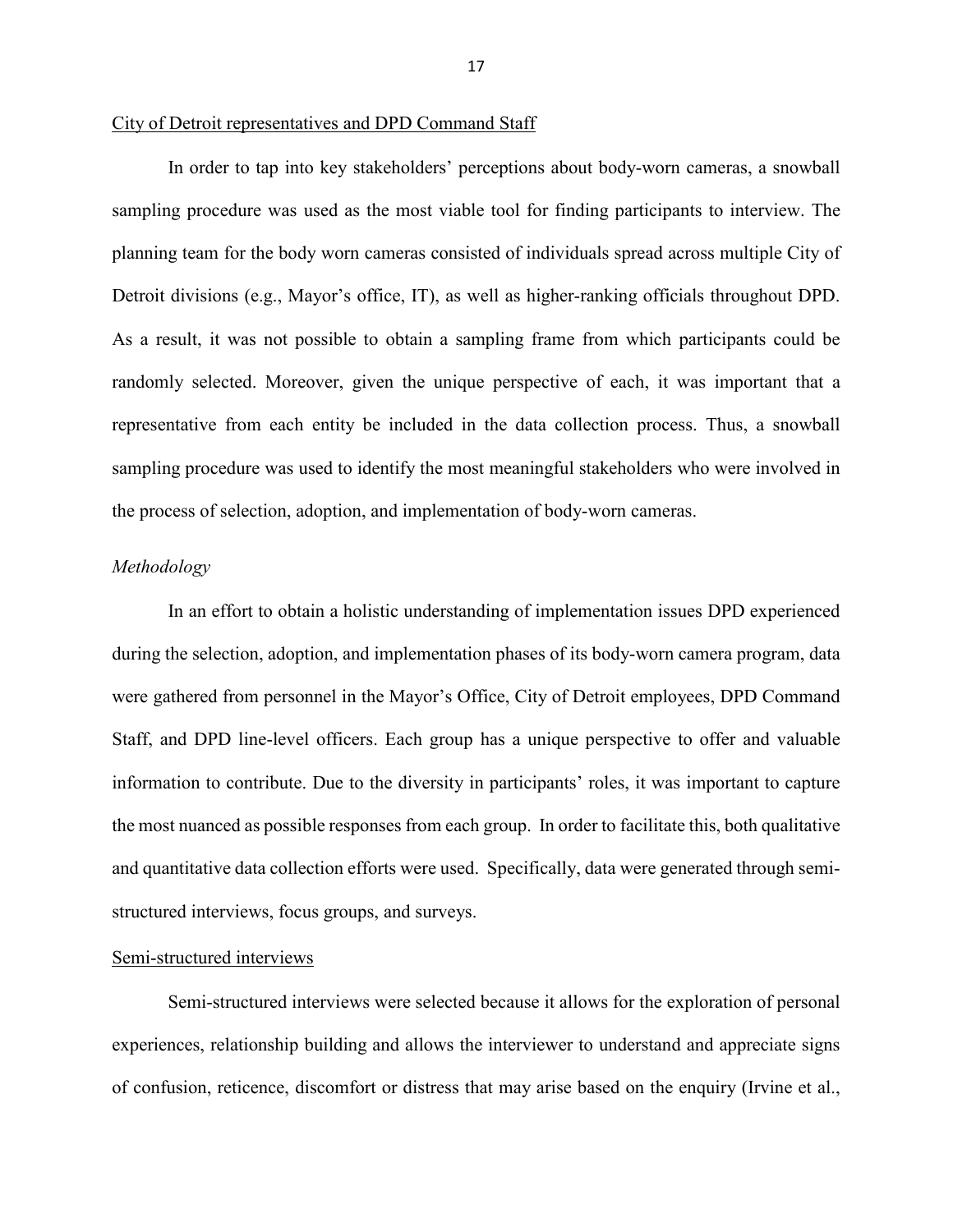2012). Additionally, because of the nature of semi-structured interviews this method provides an avenue for interviewees to elaborate and discuss areas that are of importance to them. As Weiss (1994) maintains, semi-structured interviews allow for the establishment of rapport, deeper trust and helps to develop detailed descriptions, integrate numerous perspectives, or procedures.

The semi-structured interviews with key stakeholders took approximately 30 minutes to complete and were recorded and transcribed to capture the entirety of their responses. The questions asked of key stakeholders focused on five distinct themes: a) the decision to adopt bodyworn cameras, b) cost considerations, c) what worked, d) what did not, and e) their advice to both themselves and to other agencies contemplating the adoption of the technology (see Appendix A). Participants' answered ten (10) questions related to these areas of interest. All interviews were conducted in the participant's office or a meeting room within the building of their office location. As such, the interviews were conducted in a quiet setting, free from all major interruptions and one that allowed for the easy and clear recording of the interviews. Upon completing an interview, the researcher downloaded the audio file to a password-protected computer and transcribed the responses. Transcription was performed on the same day as the interview.

#### Focus groups

Focus Groups were also used as a means of telling the story of nuance encountered during the implementation phase of body-camera adoption. While semi-structured interviews do give the researcher the opportunity to exert control over the interviewees and the type of information he or she shares, focus groups do have their place. Krueger and Casey (2015, p. 14) maintain that focus groups are a special kind of group that "promotes self-disclosure among participants." In this particular context, the purpose of the focus groups was to ensure that the research team understood the terminology used by police officers when describing body-worn cameras and to get a general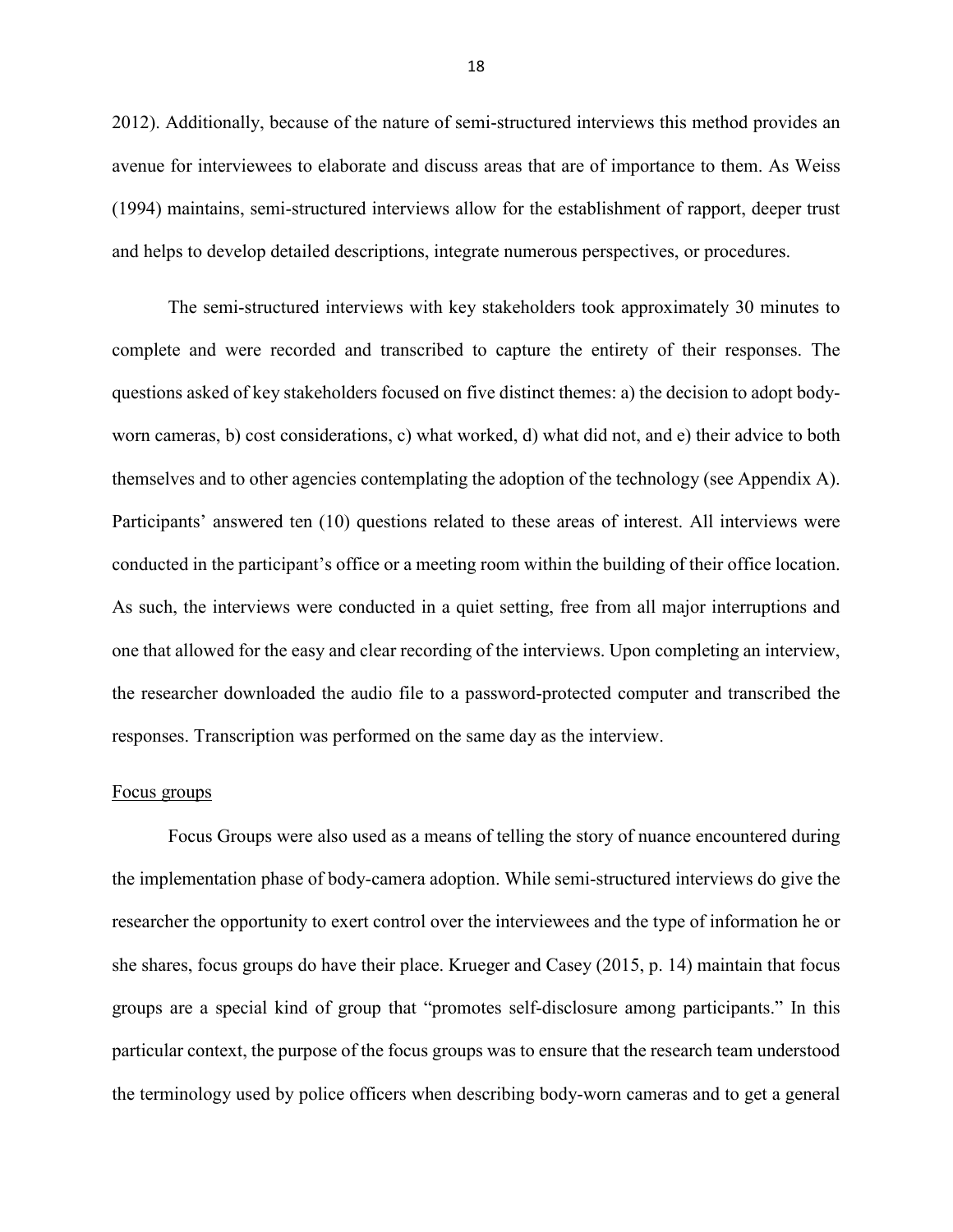idea of issues of concern to the officers regarding the new technology. Additionally, the focus groups present a unique opportunity to see not only how the officers interact with the technology, but also allowed for the organic unfolding of ideas and perspectives instead of the very structured, question and answer format of other methods.

The Precinct Captain determined the conditions under which the focus groups with officers took place. It was a training day, in their regular roll-call room, which was rather exclusive and provided the opportunity for officers to speak freely and candidly. For the focus groups, the researcher gave officers numbered cards and referred to them by those numbers to differentiate respondents' responses during transcription, while still maintaining confidentiality. Once the focus groups were completed, the researcher downloaded the audio files to a password-protected computer for the purpose of transcription. Additionally, the researcher completed the transcription of each focus group on the same day of the data collection to ensure that it was still easy to remember the interaction, as well as to find key words and phrases that were used during the exchange.

Each focus group took approximately 30 minutes to complete and elicited information centered on four key areas: a) the implementation phase, b) the level of communication during this phase, c) perceptions about the interactions with the technology, d) the advantages and disadvantages they experienced. Officers responded to ten questions that, after analysis, fell under four major themes.

#### **Surveys**

Quite similar to the focus group setting held with officers from the pilot precincts, the precinct captains provided a list of all the officers on the four platoons in the precinct. The captain also provided listings of training days that would allow for the majority of officers present in the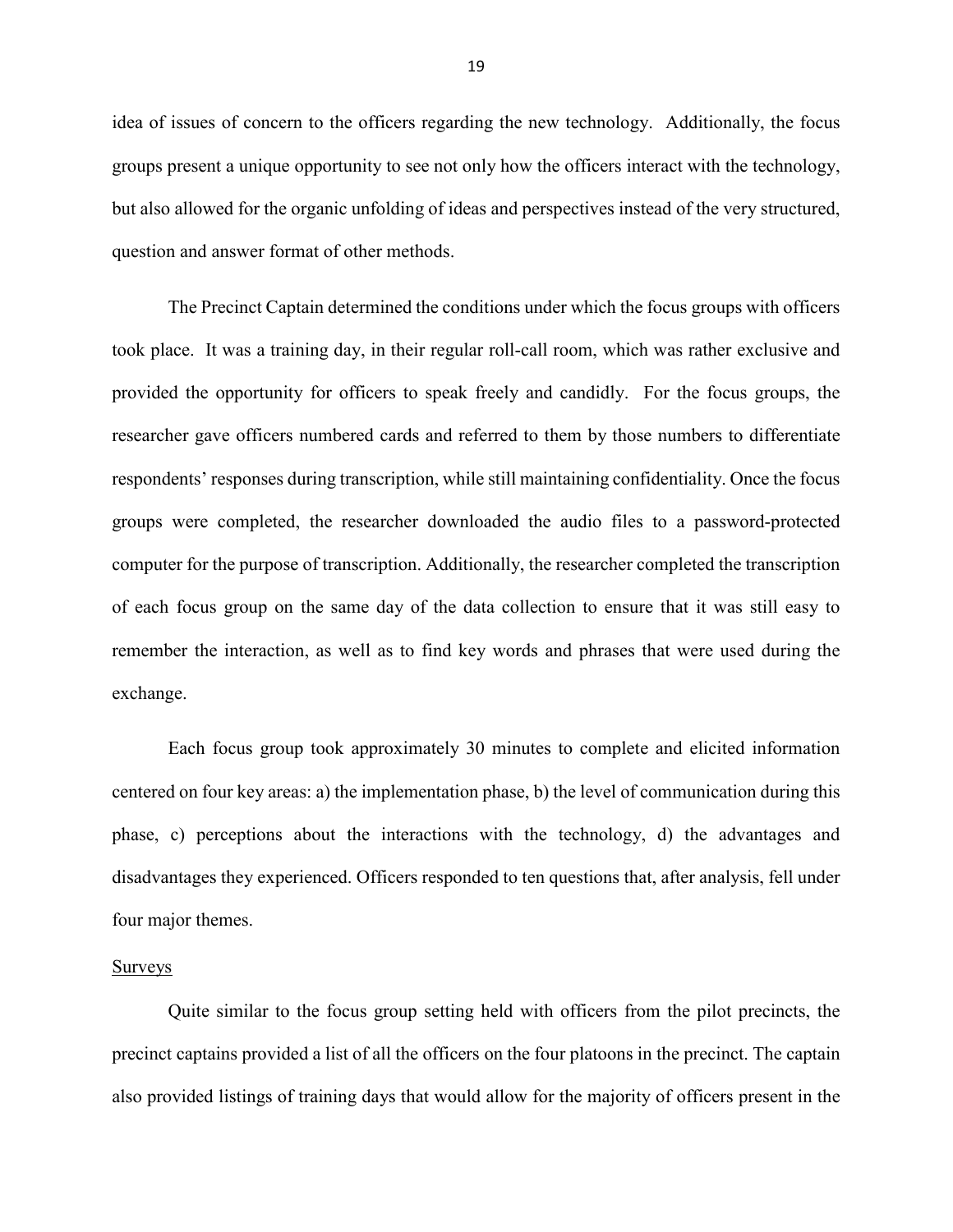precinct in order to maximize response rates. On training day, half of the officers went on patrol for the first half of their eight-hour day, while the other half stayed in-house for training. Training was done in four (4) hour increments on each shift. As such, the researcher was present to administer surveys to officers at the start of each training session. Each officer was handed a survey accompanied by a consent form that detailed the terms of their involvement in the study, as well as confidentiality agreements. Once surveys were completed, officers were asked to drop them in a locked box which was later transported to a locked cabinet behind a locked door before analysis. Participant protection

The protection of data is a very important aspect of this research. For a very sensitive group, like that of police officers, the ability to ensure the integrity of their responses is paramount. As such, the researcher adhered to several guidelines. First, after officers were randomly selected, each was given a unique number to de-identify their identities. The master list of officers' names and numbers was maintained by the researcher, but safeguarded on a password-protected computer that was only accessible by the researcher. During the focus groups, officers were referred to by their unique number, and no reference to names were used. Prior to participating in the focus groups, officers were provided with a consent form that contained information about the purpose of the study, the risks and benefits, information pertinent to the recording of the exchange, and the voluntary nature of the research. The document also detailed their right to cease involvement at any time, and the steps that were taken to protect their confidentiality. Additionally, the researcher used the first five minutes of the focus group to discuss and take questions about the informed consent agreement, taking care to ensure that officers were aware of the implications of their involvement in the study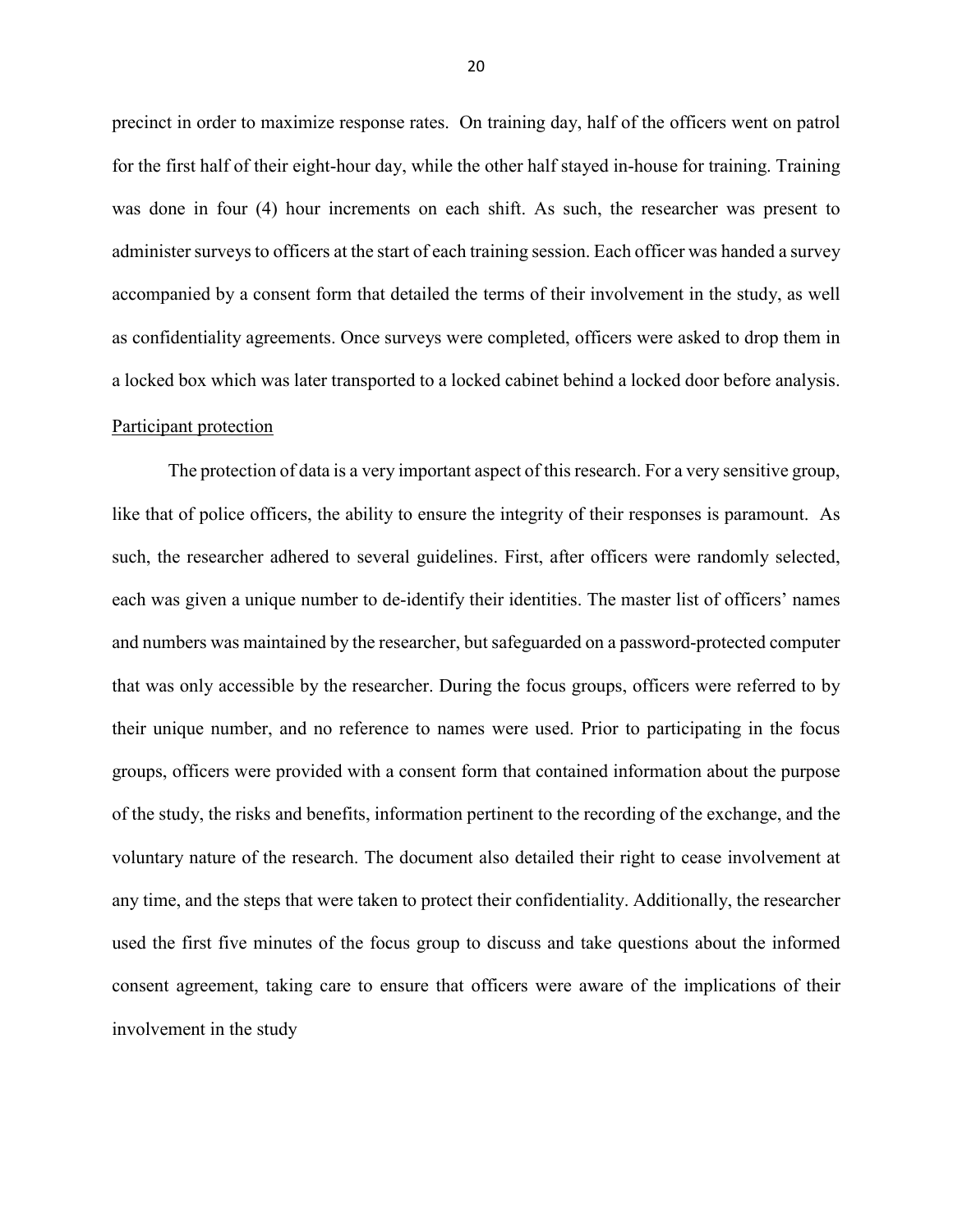Great care was also taken with the data collected from stakeholders. First, interviews were held individually, so that other members of the decision-making body would not have access to the thoughts and perspectives of their fellow colleagues. Stakeholders, too, were provided with a consent agreement that detailed the terms of their involvement in the study. Confidentiality was also discussed and stakeholders were assured of best effort attempts on the part of the researcher to maintain the integrity and security of the data. All audio-recordings were downloaded to a password-protected computer in a locked office. Transcriptions were only available to the researcher and only aggregate data was provided about audio-recording.

#### Data analysis strategies

The data analysis portion of the study consists of data derived from interviews, focus groups, and surveys. With regard to the qualitative data, information gathered from the focus groups and interviews will provide insight into the thoughts, beliefs and processes encountered by officers and stakeholders engaged in the process. The interviews and focus group data were coded to identify emerging themes that characterize officers and stakeholders' perspectives. In order to gather these codes, the transcripts were reviewed extensively and then open coded to elicit emerging themes. Open coding provides the means necessary to summarize what was stated and then label it with the appropriate and meaningful codes. This technique is an integral part of qualitative research methodology since it aids in the assigning of an overall meaning to a segment of written or visual data (Saldana, 2009). After open coding the first three interviews, the researcher decided on preliminary codes. The coding of the additional transcripts was then conducted using the assigned codes and adding new codes when necessary. Once all transcripts had been coded, the researcher then examined all data within a particular code. Some codes were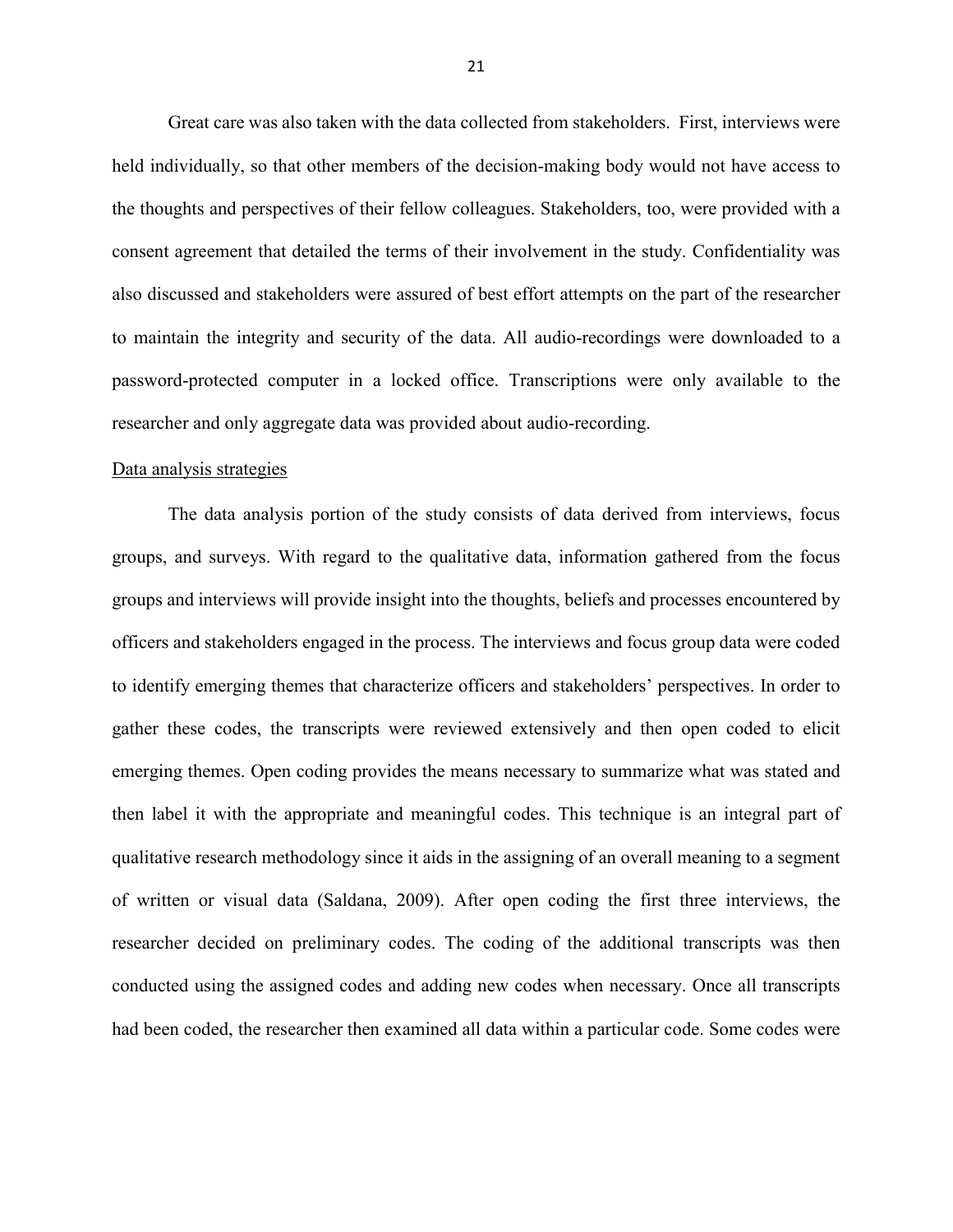inevitably combined during this process, whereas others were split into subcategories. Finally, the researcher examined the final codes to organize them into a hierarchical structure where possible.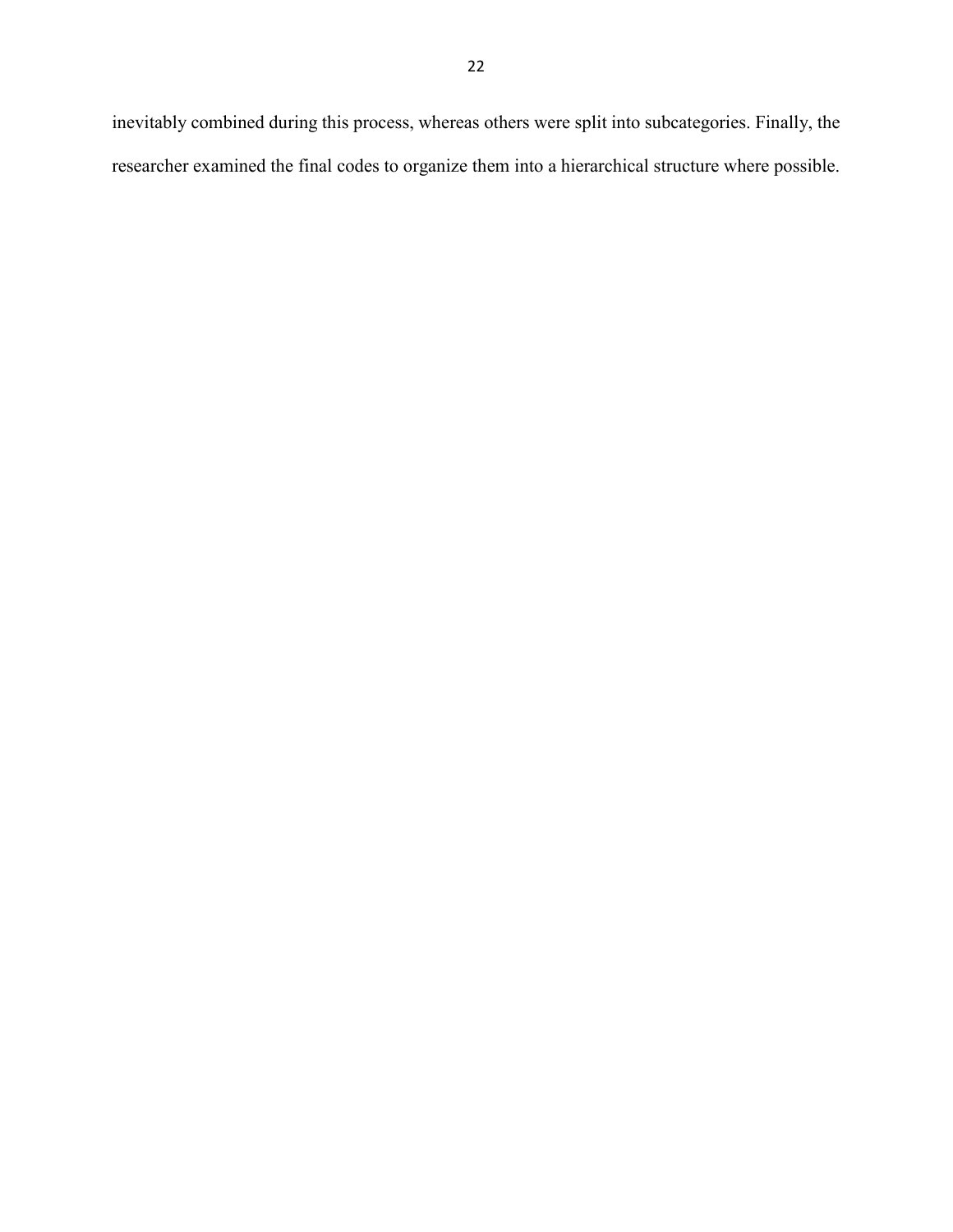#### **CHAPTER 4:** Survey Results

 Previous chapters have proven helpful in establishing the need for sound policy implementation techniques in order to ensure an honest and meaningful examination of the policy outputs. The same is true in the case of body-worn cameras. In order to facilitate future analysis and understanding of the impact of body-worn cameras in increasing police legitimacy and transparency, it is imperative to have a clear understanding of what was involved in the implementation phase.

As previously mentioned, the Detroit Police Department embarked on the onerous task of implementing body worn cameras in the summer of 2016. In an attempt to understand the way officers perceive body worn cameras prior to their exposure to the technology, surveys were administered to all officers in two of the twelve precincts in Detroit. Importantly, assessing officers' perceptions of BWCs prior to departmental implementation of the technology will highlight any preconceived ideas about BWCs that might influence how officers interact with the technology.

Thus, the surveys that were administered provide a meaningful opportunity to understand officers' perceptions of the technology before they were exposed to the devices. While the focus groups highlighted in the subsequent chapter detail officers' perception once there was exposure to the technology, prior perception provides meaningful hints that can strengthen the effectiveness of the implementation process. Not only do prior perceptions provide clues about the implementation process but they it helps to give a clear understanding of some hurdles, challenges and possible target areas that other agencies hoping to adopt the technology might want to consider when determining the most effective adoption process for their department.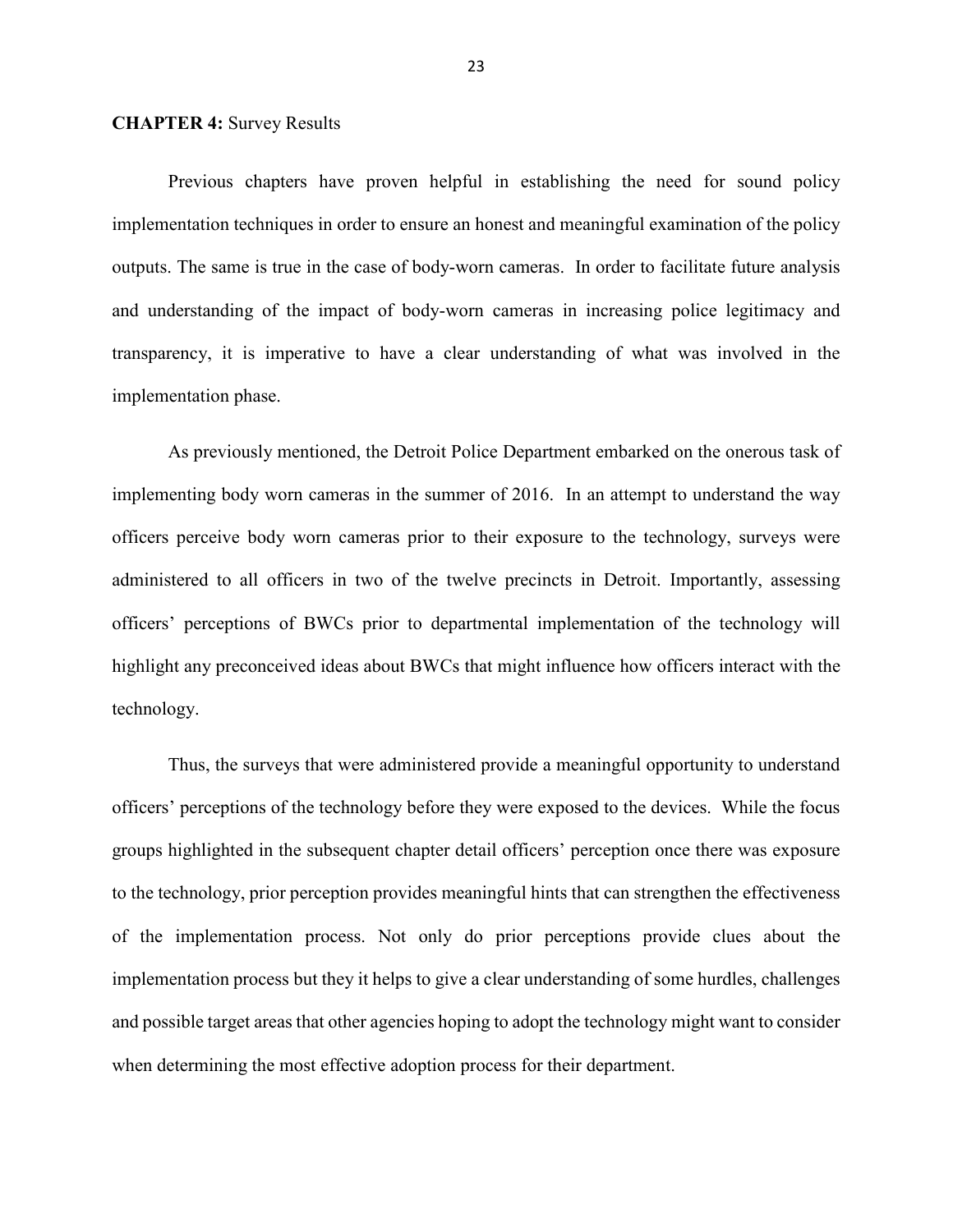The two precincts were chosen based on their similarities in service area as well as the frequencies of the following outcomes:

- Citizen complaints
- Use of force incidents
- Suspect injuries
- Officer injuries
- Assaults on officers

A basic pretest-posttest design was adopted, and while the post-test surveys have not been administered, the preliminary results of the pretest have begun to elicit an understanding of officers' perception of the technology prior to use. Two precincts were selected for the pretestposttest design, and all the officers in both precincts, who would be made to wear a body camera, were offered a survey. The precinct detective unit (PDU) officers as well as officers assigned to desk duties within the precinct were eliminated from this study because they will not be assigned a BWC. Surveys were administered to all patrol officers who would be the primary recipients of the technology as well as their supervisors who respond to calls for further assistance from those on patrol.

Both precincts have a total of one hundred and seventy-nine officers who were scheduled to wear the cameras. Of the one hundred and seventy-nine officers in both precincts, one hundred and fifty-seven completed the survey in its entirety (157/179), resulting in a response rate of 88%. This included officers on four platoons, as well as those assigned to various special operations units within the precinct (e.g., gang unit, homicide unit, sex crime unit). Officers who were included on the precinct roster but who were assigned out to various bureaus outside of the precinct were excluded from the survey sample. Among the officers surveyed, the racial makeup included 47% black or African American officers, 32% white officers and 11% of officers from other racial groups. There was an additional 10% of officer surveyed who chose not to give their racial identity.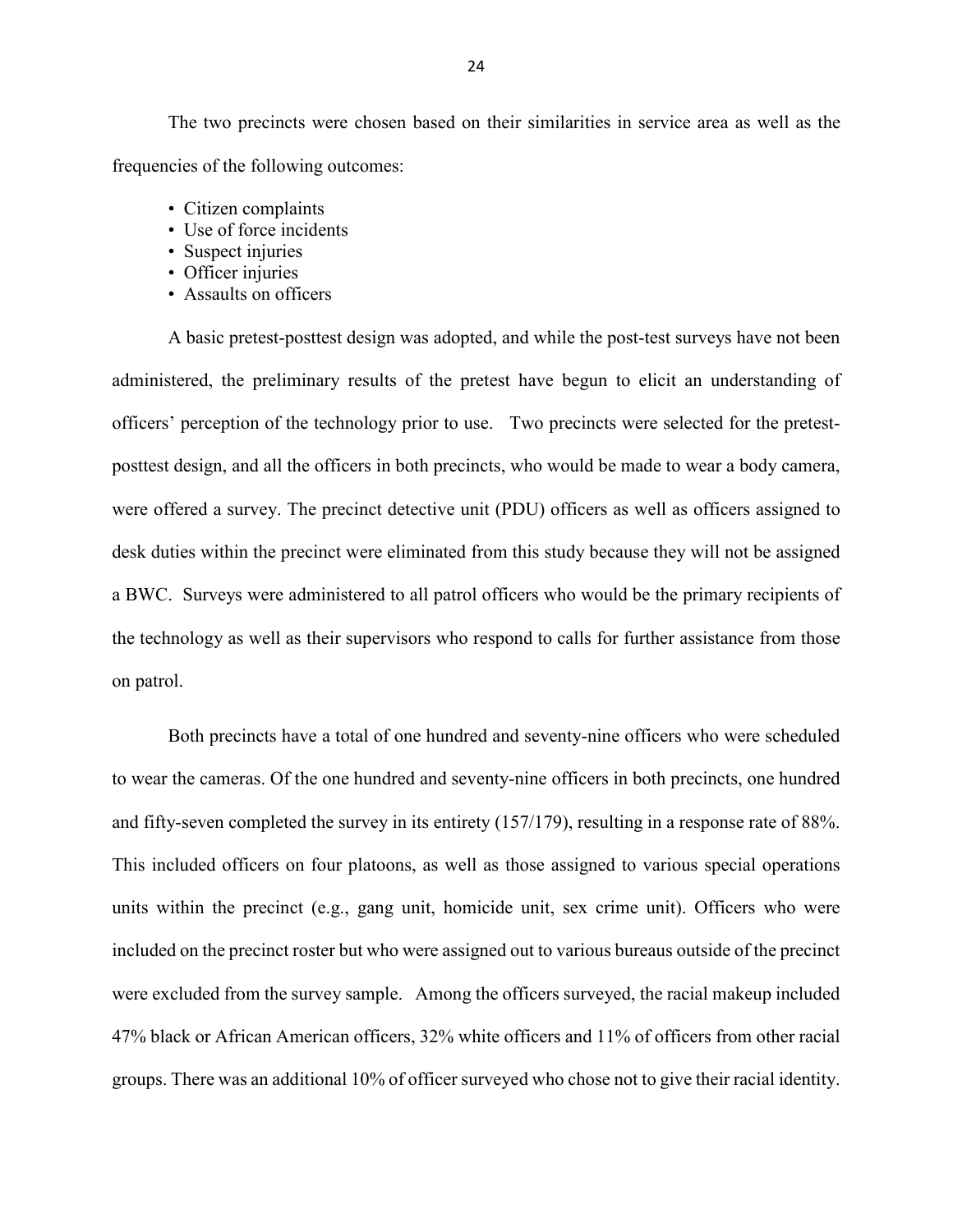These officers all patrol and service a predominantly African American population which encompasses twenty-four scout car areas. The officers' years of service to the department varied substantially, ranging from 1 day with the department to a high of 42 years on the force.

When asked "What are your perceptions about the DPD's decision to adopt body cameras?", with options ranging from strongly agree to strongly disagree, 56% of respondents indicated that they supported the decision to adopt the cameras for frontline officers. Conversely, 23% neither agreed nor disagreed and 21% did not agree with the decision to adopt the technology. This perception forms an important basis for understanding the way officers may interpret and respond to the technology. Having this knowledge prior to implementation can serve as a useful guide to inform the introduction of the technology to officers. It may also provide suggestions on how to handle the length and type of training officers may need. Additionally, it may provide context for the kind of communication administration engages in with officers throughout the process.

The question of individual perception of the camera to their agency was further broadened to include policing on a whole. Respondents were asked the following open-ended question: "What are your general perceptions about the impact of body cameras in policing". As might be expected, comments aligned with positive, neutral, and negative sentiments regarding the technology. The majority of officers were excited that the cameras will tell their side of the story and potentially add credibility and legitimacy back to their profession. The following include responses exemplifying positive perceptions of the technology:

**Participant**: Body cameras will shed light on the dangers of policing.

…

**Participant**: I believe they (are) needed to provide a level of protection for the officers against false accusations from the public. …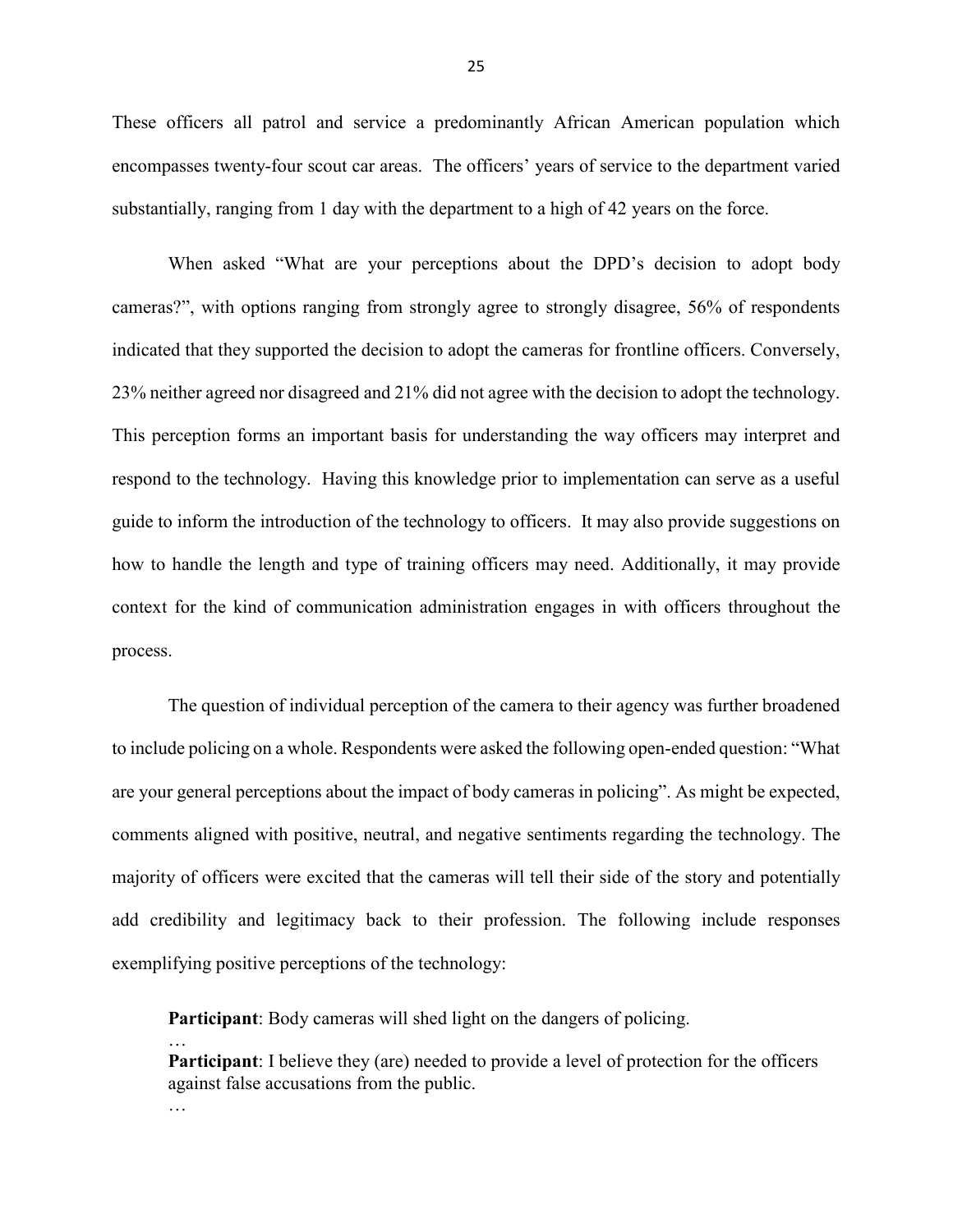**Participant**: Body cameras will be an unbiased explanation of the events that took place. … **Participant**: Better for everyone.

The aforementioned comments provide a useful glimpse into the perceptions of some officers in this regard. They show that some officers believe that the cameras present a unique opportunity to portray a more accurate representation of policing, thereby providing an opportunity to rebuild trust with citizens and enhance the department's legitimacy.

Some officers, having not been exposed to the technology, thought it was too early to give a fair and honest perspective on the camera. Instead they hinted at the need for exposure before any honest judgement calls could be made. Their comments were somewhat on the periphery, suggesting they held neutral attitudes about DPD's decision to adopt BWCs. Below are examples expressing a neutral viewpoint of the technology:

**Participant**: Neither agree or disagree at this point.

**Participant**: Will have to see to find out.

…

…

For these officers, it was somewhat difficult to interpret whether they simply wanted to interact with the technology before making a judgement on the technology's potential to impact policing outcomes, or if they just did not have enough schematic information to justify coming to a firm conclusion. Regardless of the reasons, they thought it fair to reserve their judgments until after exposure.

On the other hand, there were some officers who simply did not see the benefits of the cameras. Their comments intimated BWCs would affect their quality of work, because they would be distracted by what the camera is capturing, instead of focusing on the business of service to the citizenry. The comments below detail some of the perspectives behind their negative perceptions.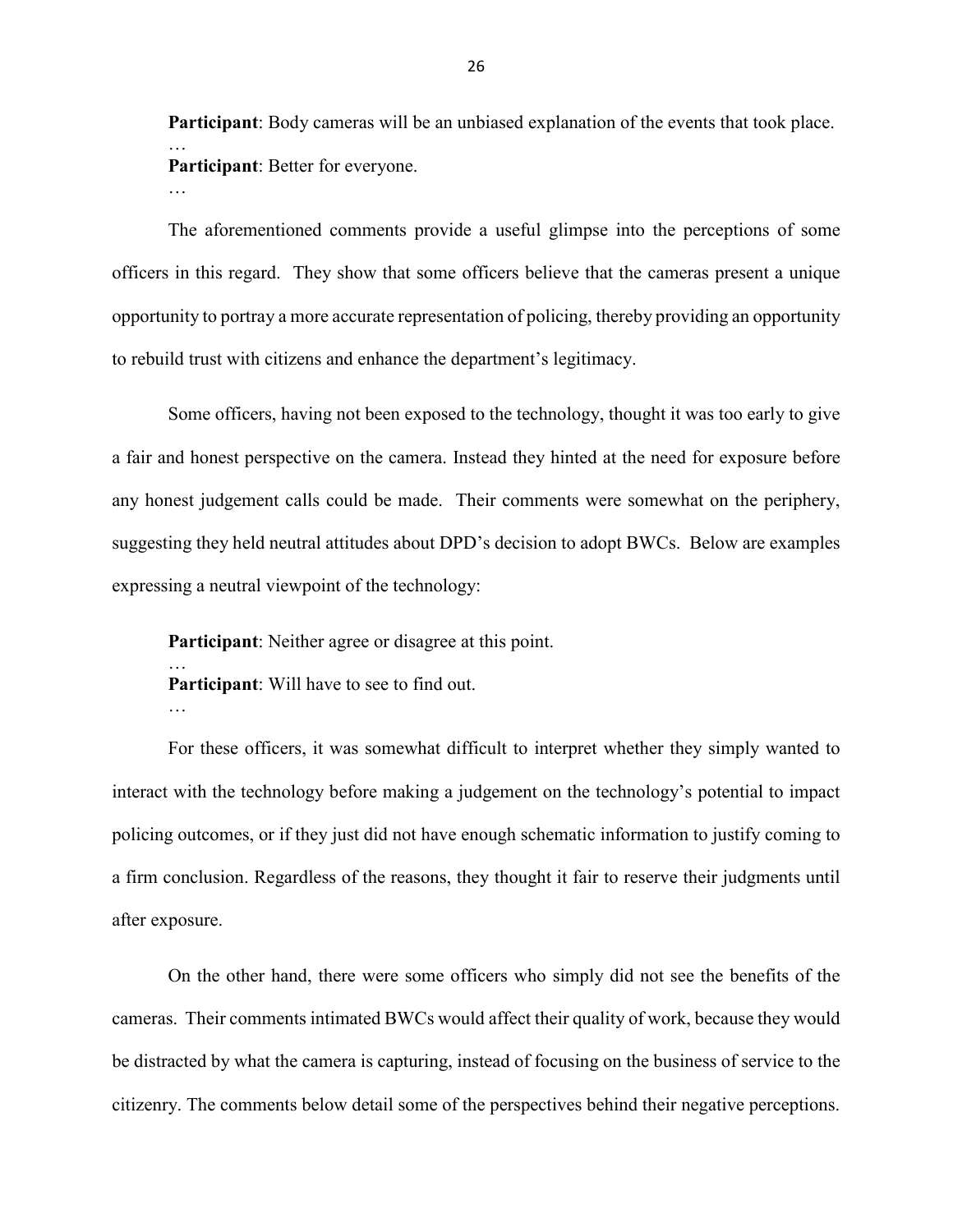**Participant**: Real police work will cease to exist. Decrease in intel gathering from suspects. Decrease in citizen contacts.

**Participant**: To further dehumanize police officers because this is basically to keep tabs to maintain us as robots and peons.

**Participant**: Waste of city money.

**Participant**: They are not useful because they cannot accurately quantify all that an officer sees and feel just what the field of the camera captures.

Despite the variation in comments and perceptions, the majority of respondents (56%) agreed with the decision to implement the technology. The fact that more than half of the respondents support the adoption of the technology, a tool that is being aimed at increasing transparency and accountability, would seem to suggest that there is a willingness on the part of most officers to increase their level of accountability to the public. It could also mean that officers think the technology will help them.

#### **Summary/conclusion**

…

…

…

The importance of an officers' perception in the adoption of any new technology cannot be minimized. Information gathered during the surveys provide a rich understanding of the perceptions officers have of the technology prior to their exposure. While a majority of officers supported the department's decision to adopt BWCs, a fifth of them were not supportive at all and a quarter were undecided. Comments by these officers highlight the need for meaningful communication to allay fears and misconceptions about the technology. Moreover, it can be gleaned from some officers' comments that there is a misunderstanding about the cameras utility. The idea that the cameras may adversely impact policing was reflected by 21% of respondents who disagreed with their adoption. More specifically, from the officers' perspective, they think body cameras will dehumanize officers and remove their ability to use discretion. This is clearly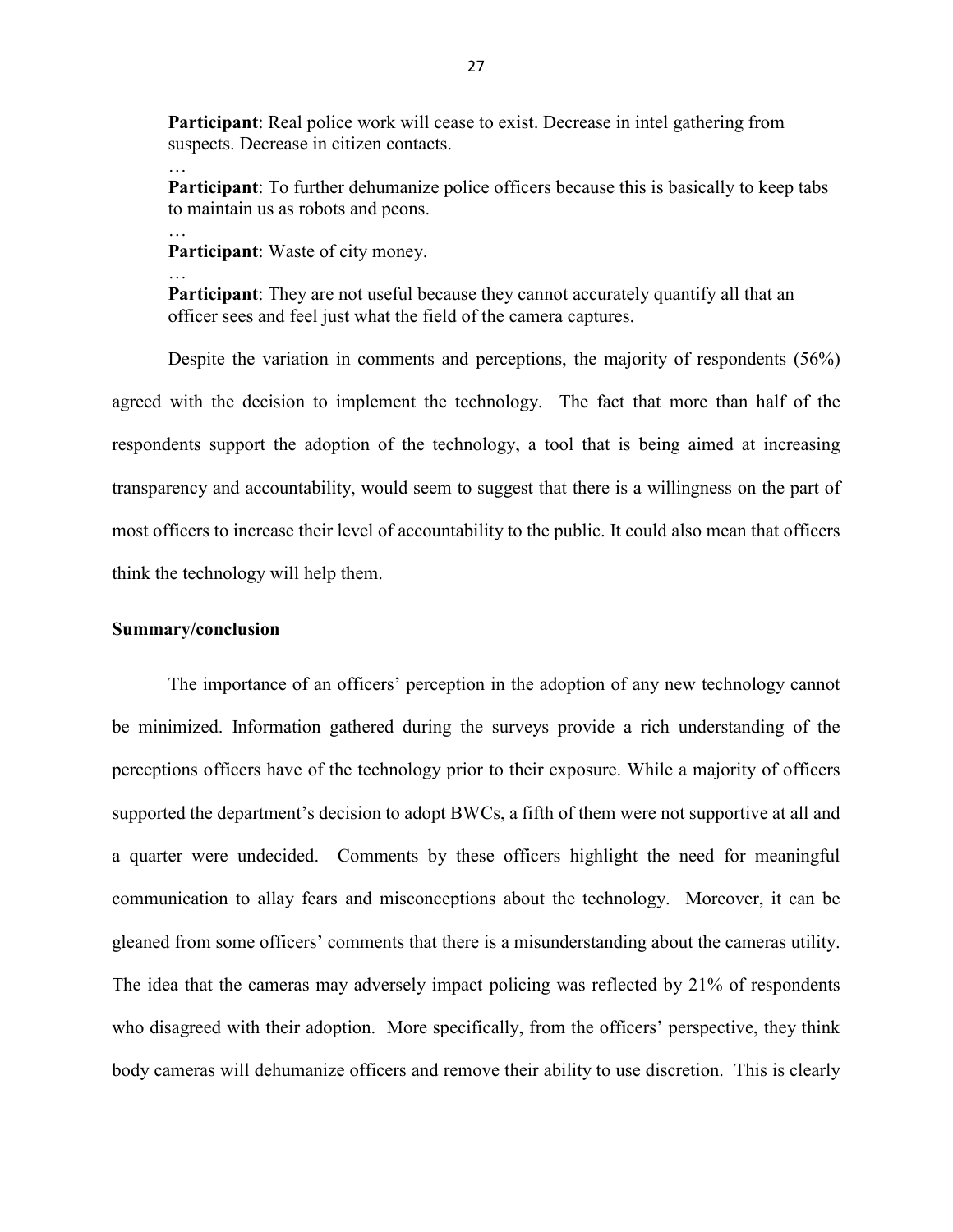a difference some officers share from other key stakeholders. However, the fact that knowledge of this difference is garnered prior to implementation provides a meaningful indication of issues that need to be addressed during training and subsequent communication. Thus, it seems an important first step toward adopting BWCs is to ensure all officers understand why the technology is being considered and all its potential benefits to officers and the agency.

Most importantly, agencies should stress how accountability and transparency during interactions is an essential element to policing. Moreover, in addition to enhancing accountability and transparency, BWCs are designed to protect officers from frivolous accusations, and this must be communicated to officers early in the adoption planning. Communicating this information (as well as other critical points) provides a great starting point for the shared interest of the constituents that will be necessary to start and continue the labor-intensive implementation of body cameras. The majority (56%) of officers surveyed want this transparency and accountability to be restored. Most officers see this restoration as having the potential to impact DPD and by extension, policing in general.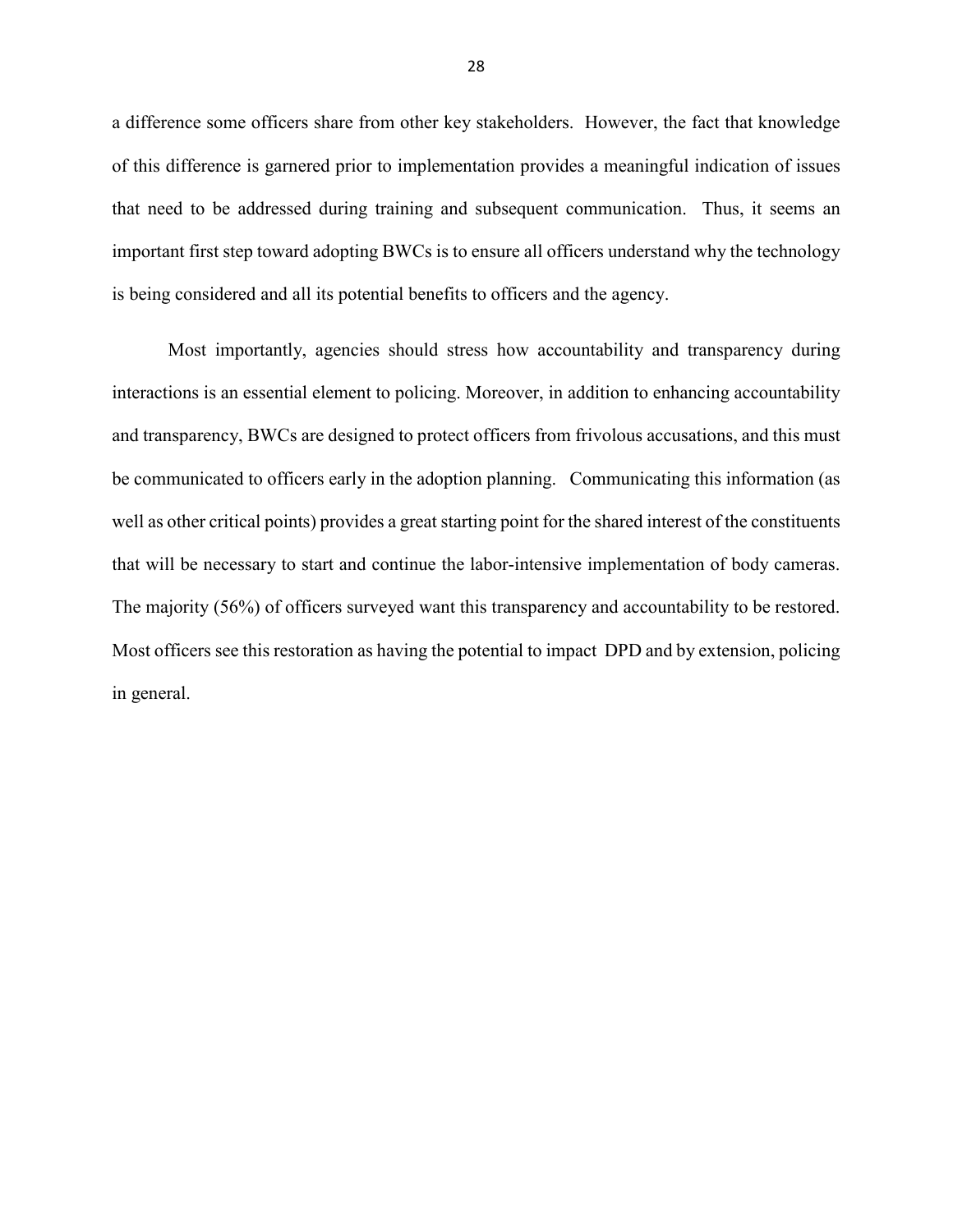#### **CHAPTER 5:** Focus Groups' Results

In the summer of 2016, having received an approved \$5.2 million dollars from the Detroit City Council, the police department started to equip the city's 1,500 officers with body-worn cameras (Guillen, 2016). The first twenty-five (25) of the 1,500 cameras were disseminated under a pilot project to two precincts in the city. WatchGuard Video was awarded the contract and the task of training and equipping all officers plus the 450 cars assigned to the DPD's patrol fleet. The department decided to go with WatchGuard's Vista Wearable body worn camera. This included integrating both the body cameras and the in-car cameras. In looking back at the process undertaken by the City of Detroit, the patrolmen's comments centered on four major themes. While some of the themes have multiple layers to them, the comments are subsets of the four major themes. Figure 5.1 provides a graphic representation of the themes and their corresponding subset. Every respondent 23/23 (100%) commented on aspects of the technology itself that factored both negatively and positively during implementation. Another 86% of the participants commented on the issues related to training. Concerns relating to communication were referenced by 91% of participants, while another 86% commented on issues pertinent to policy.

The additional data pertinent to the four themes highlighted by patrolmen were drawn from focus groups held with twenty-three (23) officers from all three shifts from two precincts. The participating officers had already been exposed to, and were using, the technology for just over four months. The focus groups specifically focused on patrol officers and their immediate supervisors, because they had already been using the technology and had intimate working knowledge of the cameras.

It was important to not only understand if officers' perceptions might have changed after exposure, but also to get a more detailed account of their interaction through dialogue. The focus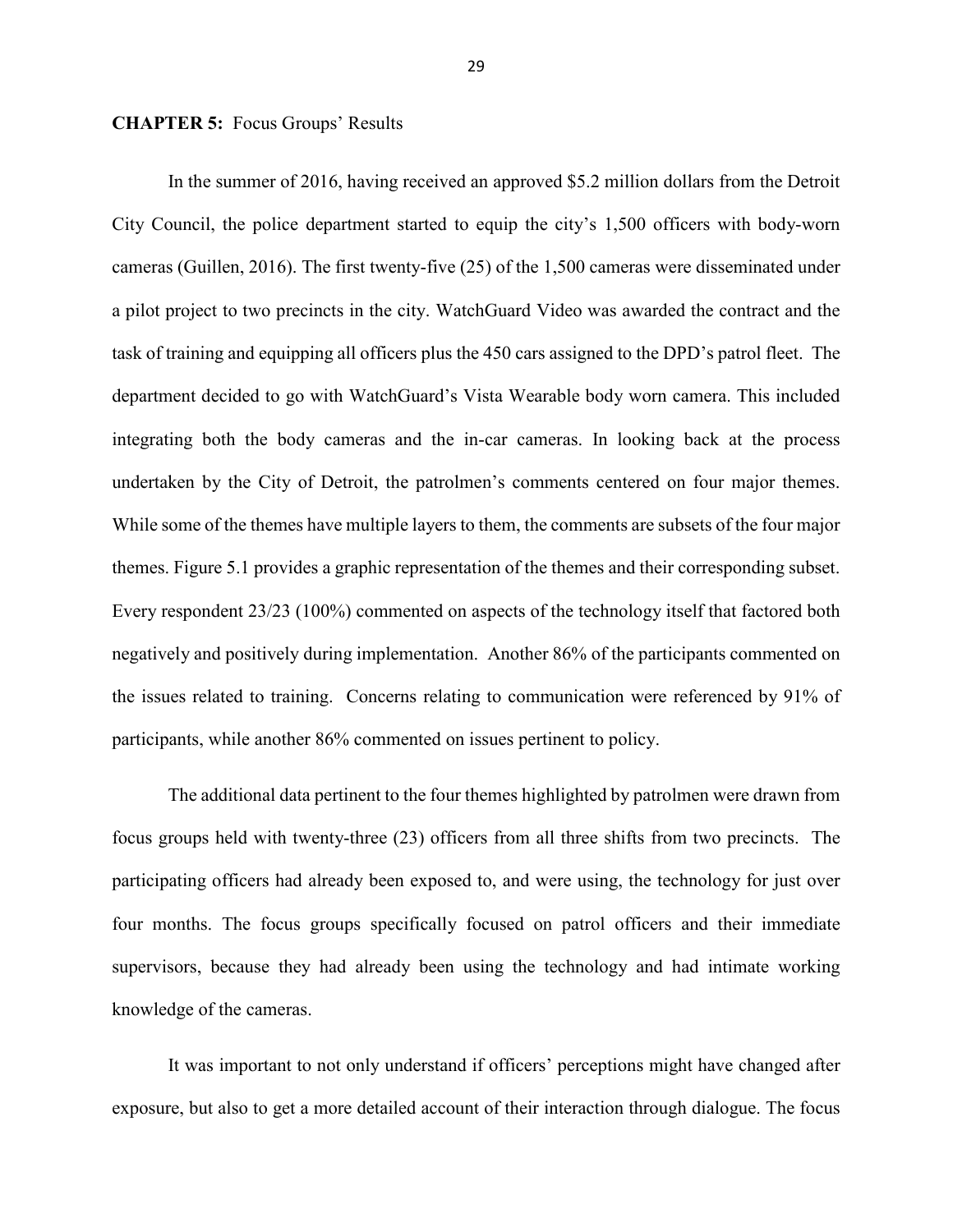groups sought to unearth some of the subtle, often overlooked, lessons encountered during the process. Additionally, the focus groups were thought to add depth to the responses captured on the surveys. The comments captured during the focus groups were analyzed to determine themes. These themes serve as an important tool for directing attention towards issues that need to be addressed and considered to make for an effective implementation of body-worn cameras.

Already, the surveys have uncovered the extent to which officers agreed with the decision to implement the cameras. Those perceptions captured during the survey were given more details in the focus groups. The following is an example of the kind of comments that were captured from the officers. They provide some context for understanding the extent to which this random sampling of officers hold both positive and negative perceptions of the decision to adopt BWCs.

**Participant**: It is a great de-escalation tool. Even if the battery is dead and it's not on, I've had a couple of incidents where somebody wasn't combative but was also not cooperative, and I would point at the camera and all I would tell them is whatever charges you have that could be determined in a court by a judge or jury, that's between prosecutors and lawyers and you are going to be arrested…we have to arrest you, but additional charges, I am going to have evidence. I am going to record you with me trying to arrest you, if you don't do what I tell you to do it's going to be recorded and there will be additional charges, so just cooperate and there doesn't need to be any additional charges, and with video evidence, it's definitely hard to beat. You may win your case and I am ok with that, I am not a judge or prosecutor, you may win your case, matter of fact good luck, but this one you are not, you are going to be charged with a felony if you resist and obstruct so let's just go through with our process, and it works, it works.

However, while some officers see a lot of value in BWCs and perceive them an important tool for law enforcement, others are not so welcoming of the new technology to DPD's arsenal. As detailed below, some officers believe they were already equipped with the requisite tools for dealing with racial and other use of force issues that may arise. Accordingly, they disagree with the decision to implement, because some are of the impression that the department had more urgent needs.

**Participant**: I didn't think Detroit Police Department needed that much transparency especially when compared to some of the higher paid municipalities. I think the diversity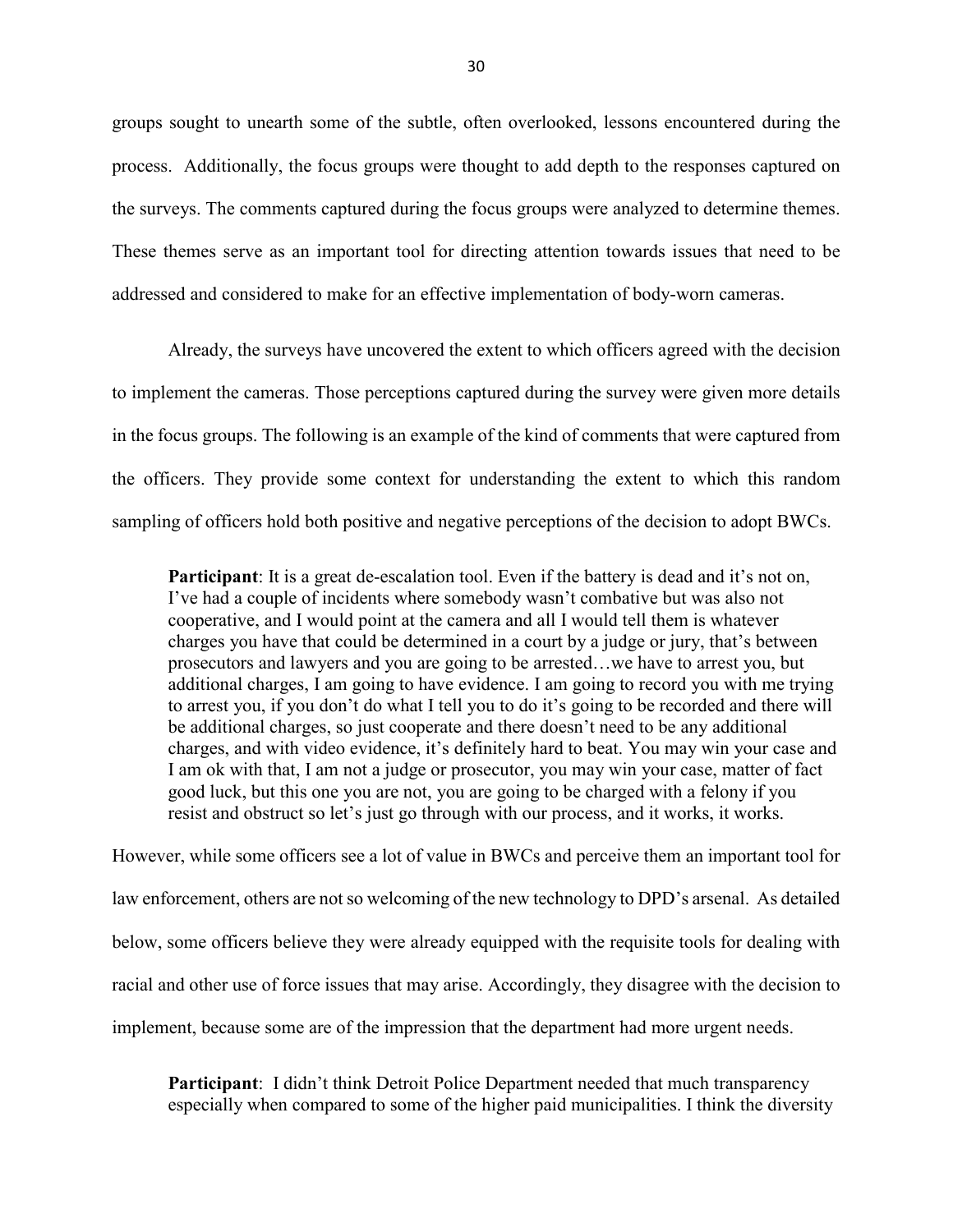in our city and diversity in our department far outweighs our suburban counterparts. With all the stuff going on around the country with police shooting and this, that and the other. As ghetto as the outside world may see us, I think we are far more better trained in racial tolerance if you will, so I think that money could have been better spent on things like tasers instead of cameras.

Yet, amidst the talk of whether the cameras were needed or could have been forgone, the officers commented on some very relevant themes that can only serve as a meaningful guide for those going through or about to go through the process.

Figure 5.1 Considerations During Implementation



# *Technology*

Criticism and praise for the technology were featured very prominently during the focus groups. All the participants (100%) expressed some concern about the battery life of the cameras. Not only were the camera batteries not lasting the full extent of officers' shifts, in some cases, the battery would die without warning within an hour of officers starting an eight-hour shift. Issues surrounding attachment was yet another concern. The attachment clips were cited as both causing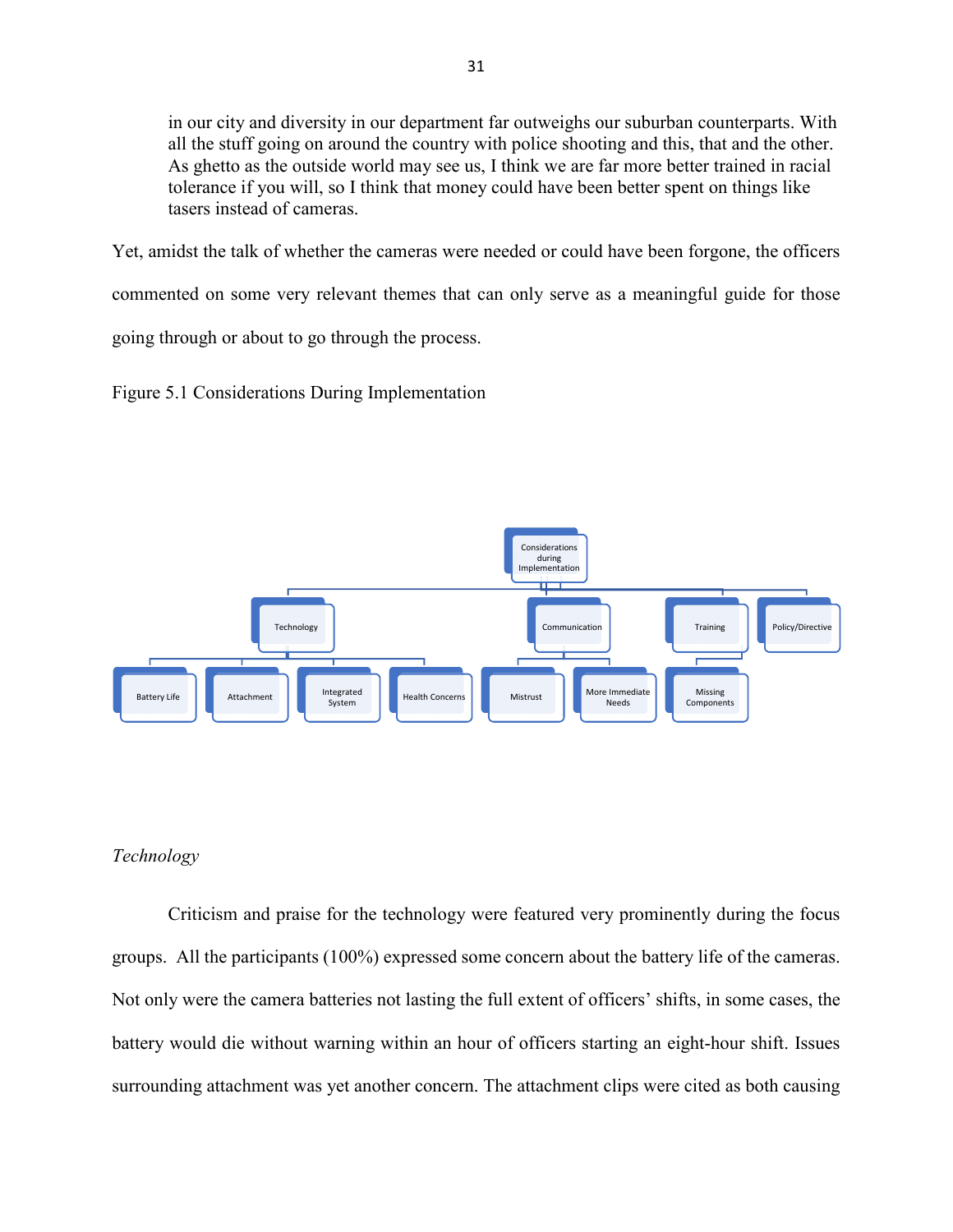damage to officers' uniforms as well as being inadequate to withstand the pressure from foot chases and other scuffles. Officers repeatedly expressed concerns about cameras becoming dislodged from their uniforms under certain conditions.

Another concern stemmed from the integrative in-car cameras. Specifically, officers were concerned about the number of days cars were out of service during the process of integrating cars with body cameras. Undoubtedly, WatchGuard's integrative system offers some unique features that the department welcomes. Nonetheless, a good number of DPD's limited cars were out of duty and not able to service the public during the installation process.

Some subthemes were elicited from the by the patrol officers' comments and discussed in greater detail below. It is important to note that many of the concerns raised by officers were acknowledged during the conversation with other stakeholders involved in the process, which will be discussed in subsequent sections.

#### *Battery Life*

Every patrol officer in the focus groups (100%) concurred that the battery life was a major concern in their interaction with the technology. The officers commented that the battery life of the camera was one of the major impediments during implementation. Officers reported that sometimes the battery would die would no warning. This led to situations where they were faced with the dilemma of whether they should answer a call for service or go back to the precinct and check out a new camera to capture the events of their citizen-interactions. These situations were compounded by the fact that officers reported that their superiors would become suspicious when they were not able to capture citizen-interactions.

**Moderator**: How long is the camera battery lasting?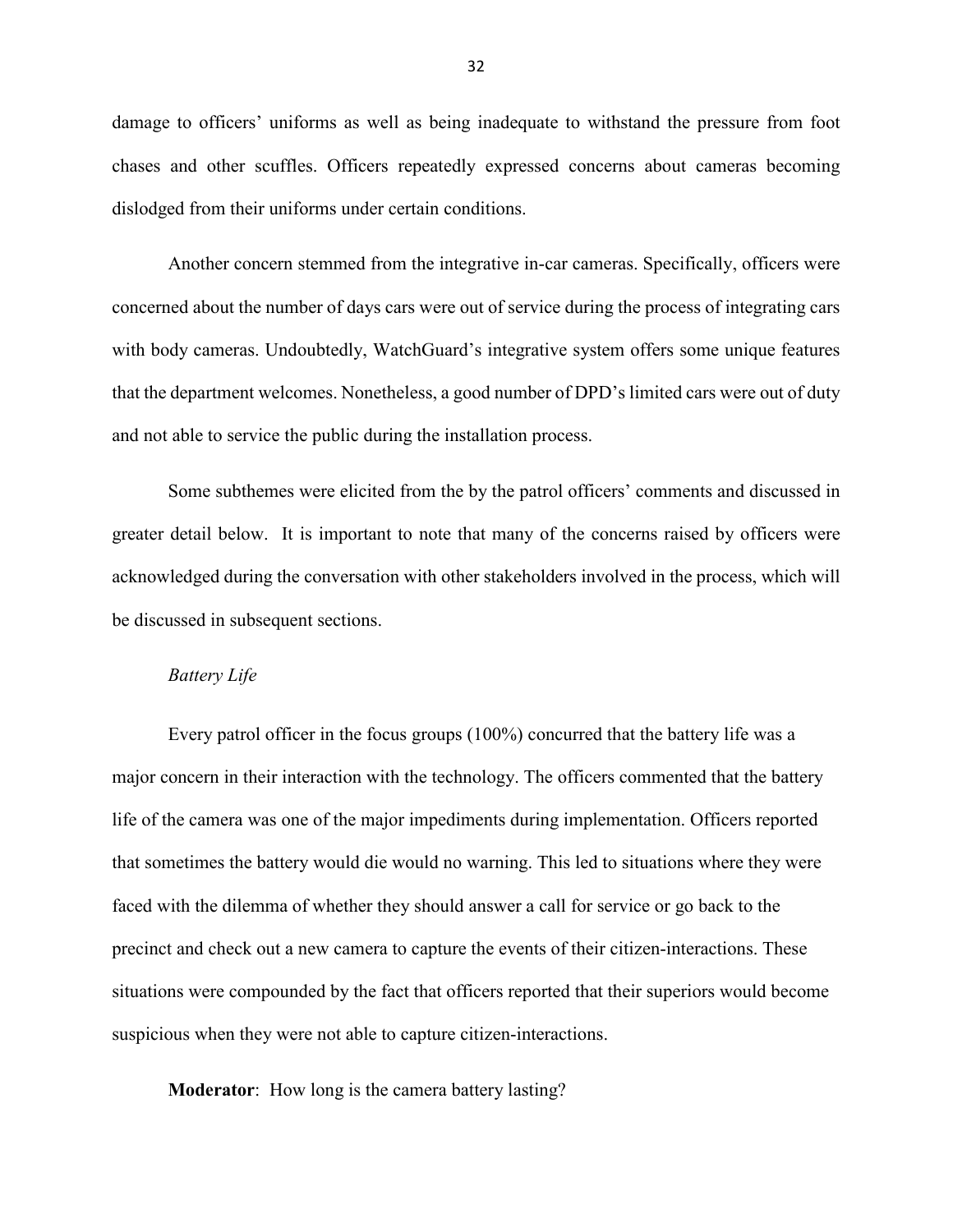**Participant**: Depends, camera to camera varies, sometimes it will last the entire day and then sometimes it will last about six hours.

**Participant**: Usually when we are out on patrol, and we work for a pretty big precinct and a pretty big city, we like to service the citizens as quickly as we can possibly service them, but then the battery dies and then we have policy…well I don't know if we have policy but if the battery dies we come to the station and get another one, well that's fifteen or twenty minutes by the time I drive to the station, an officer finds a supervisor to let them into the office.

**Moderator**: Because they are stored by the supervisor in a specific area? **Participant**: Yes, to go in there and reassign them a camera and find one that the battery is working and send them back out. That can seriously affect an officer's response time.

The above comments point to a technical issue with the devices that hinder officers' ability

to function well. However, some officers interpret the technical deficiencies experienced in a different way. Some officers believe that the problem of battery life could be largely attributed, not to technological defects, but more so to the number of cameras they were allotted. During the implementation phase, only twenty-five (25) cameras were given to each of the two pilot precincts. Officers on each shift were made to use each other's camera. At the end of a shift, footage would be downloaded to the main server and then that same camera would be used on the next shift. All this, because the system would sometimes automatically choose to assign that same camera to the next officer in queue. As a result, there was not enough time to fully charge the cameras, and in some cases, there were not enough cameras to serve all officers working on a shift. The following exchange between participants and the moderator suggest that this was problematic.

**Moderator**: Someone earlier mentioned the battery life of the camera. **Participant**: Again, we have so many cameras, we do occasionally have different cameras that are broken and set aside, depends on what day it is and how much manpower you have, there is time like, they start 8-4, my guys start 6 -2, they start 9-5, I have guys coming in at 7 and 9-3 in the morning. So, depends on when they put them in, depends on when they are being charged, how fast they are being charged, how many people are working. Like yesterday for example, we might have had a full house, because when we went downstairs to get me and the corporal I was having work with me, there was only one camera left so of course he got it. And of course, it wasn't fully charged.

**Participant**: They have given us enough to get by since this is a trial program.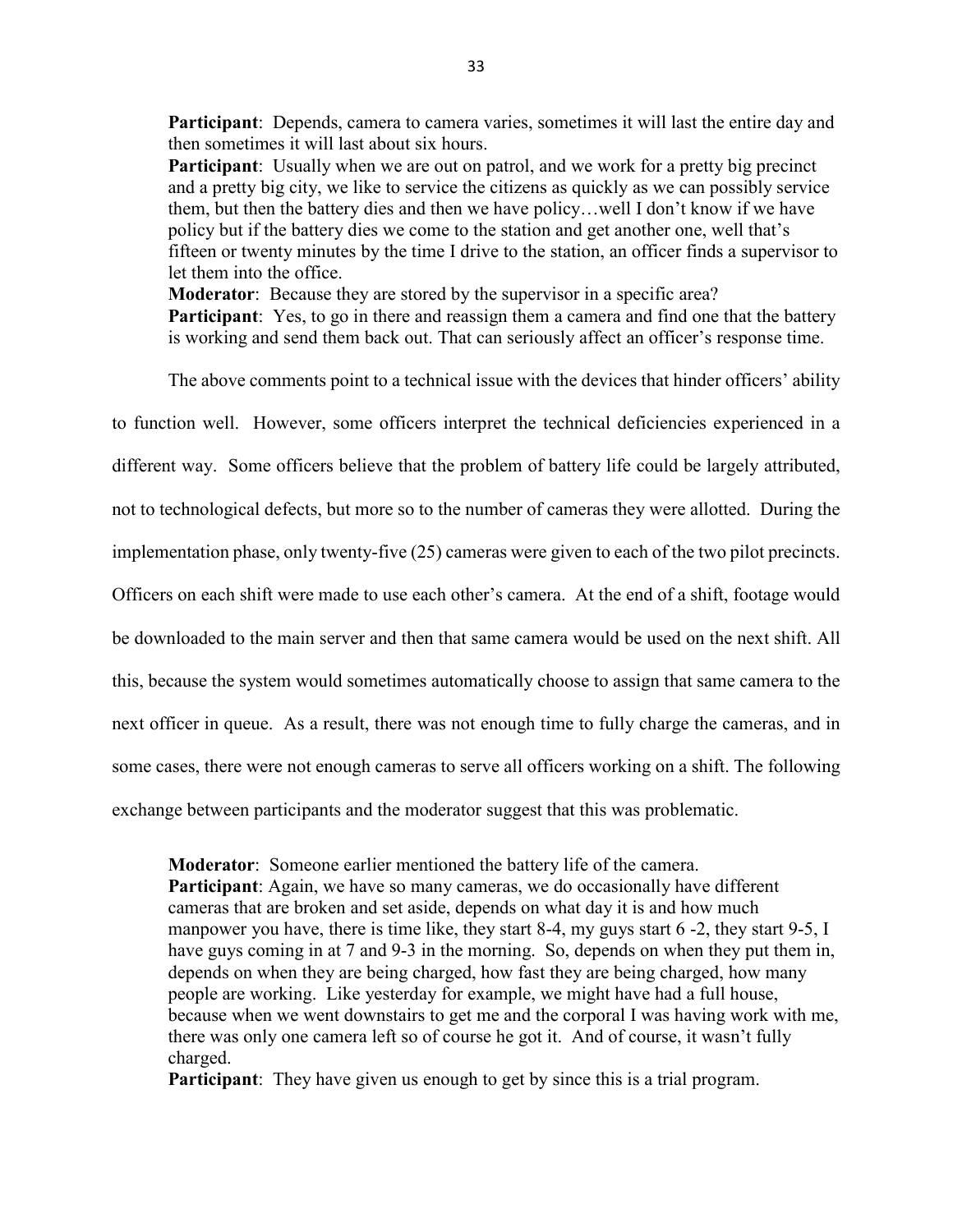While battery life was a commonly mentioned problem by officers, focus group participants also expressed concern about how BWCs are attached to their uniform.

#### *Attachment Issues*

The issue of where and how to attach the cameras to the officer's person was yet another major concern among officers. Exactly 18 out of the 23 (78%) made at least one comment in this regard. The issues with attachability were two-fold. First, attachability issues centered on identifying the best place on the officer's uniform to attach the device. This included whether to attach it to one of the three designated places: the chest, waist or lapel. Secondly, there were concerns about the ability of the camera to stay on an officer's person safely and securely.

## Attachment to the officer's person

Officers can choose one of three places to wear the device. However, as the officers pointed out in the following exchange, while attaching it to the belt and lapel were options, attaching it to their jacket was the best option for them. Attaching the device to the belt obscured the face in many encounters and was hardly useful. They also pointed out that the weight of the device was a little too much for the lapel, so some resorted to wearing their device on the chest. To wear it on the chest, the device is attached using a magnet on both sides of the shirt or jacket, and the magnet does press down on the shirt. In addition to the magnet, there is a latch that pushes against officers' shirts to secure the camera. This constant pressing against the shirt raised concerns for officers. They worried that over time the magnetic attachment would cause damages to their jacket and the cost would not be covered by the department. This is especially problematic for officers in Detroit where the cold winter months require the use of a jacket.

**Moderator**: What do you think about the camera itself?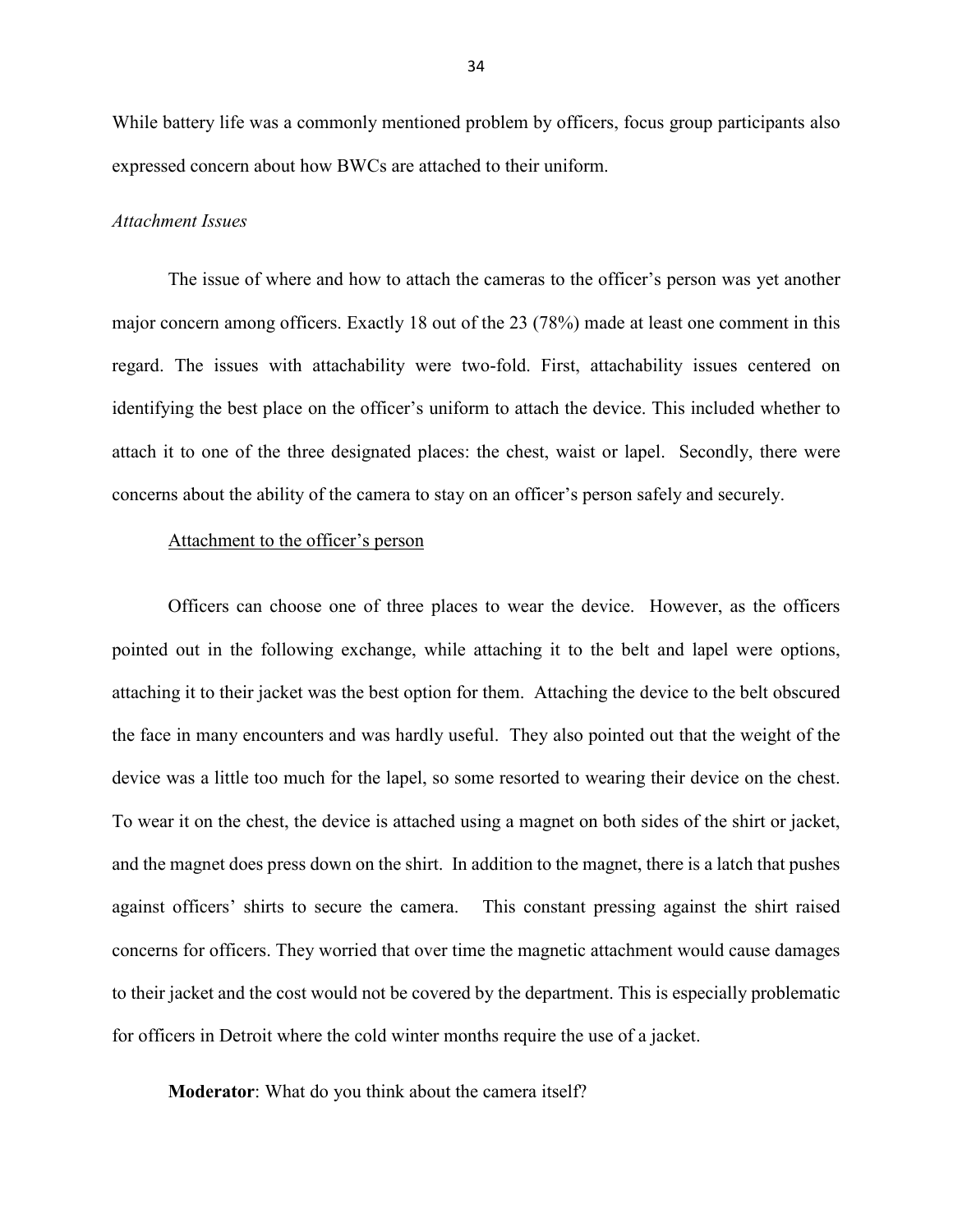**Participant**: They have three different styles that we have, we have the one for the belt, the second one that can either go on the belt or the shirt and the third one that actually attaches to the jacket or the shirt. So now, that being said, two of the three, if you attach it to the belt when the officers are sitting in the car, I review the video, so now when they are sitting in the car for whatever reason, could be a traffic stop, the lights are activated its synced the body camera is working and you also have the other camera working, so now when the officers are just sitting in the car, you are seeing pictures of their legs, thighs, knees, side door, you gotta now depend on the car camera to capture it, it's only going to capture what's in front of it…

**Participant**: In my opinion, the magnet one is the nicest one. The only problem is, these guys are going out and spending couple hundred dollars, like me, I spent \$240 on my winter jacket, you really think I am going to poke holes in my new jacket when this department is just going to say, Oh, sorry about that…

**Participant**: I don't like it, I think it's too heavy, I think it needs to be smaller, if you look at it, it weighs about, say maybe half a pound, its large, its gaudy, it doesn't stay clipped when you are involved in an altercation, it falls off…

**Moderator**: You wear the clip?

**Participant**: Yes, I wear the clip

**Moderator**: Have you ever tried the one with the magnet

**Participant**: Yes, I have but I don't like it, I don't like the way it fits on my uniform it feels like something is protruding out of me and I did wear the waist one for a short period of time but they are all broken, all the clips are broken so I have gone back to this clip…

**Participant**: I think the biggest issue is attachability because we are fighting over clips.

In addition to expressing concern over the methods of attachability, officers lamented on how

securely cameras were attached to their person.

### Secure attachment

The device's ability to withstand pressure during chases and/or scuffles with suspects was

also a concern of officers. Fifteen participants (69%) raised concerns about either already losing

cameras or knowing someone else whose camera had fallen off during altercations or foot chases.

In many instances those cameras were recovered, nonetheless, this is an inconvenient experience

and might compromise officer safety if they become distracted when a camera detaches from their

uniform. Additionally, in instances like these, officers may be unable to capture footage.

**Participant**: One officer, on three different occasion, he is a traffic officer, handling accidents, doing what he has to do, his cameras popped off, fortunately, all three times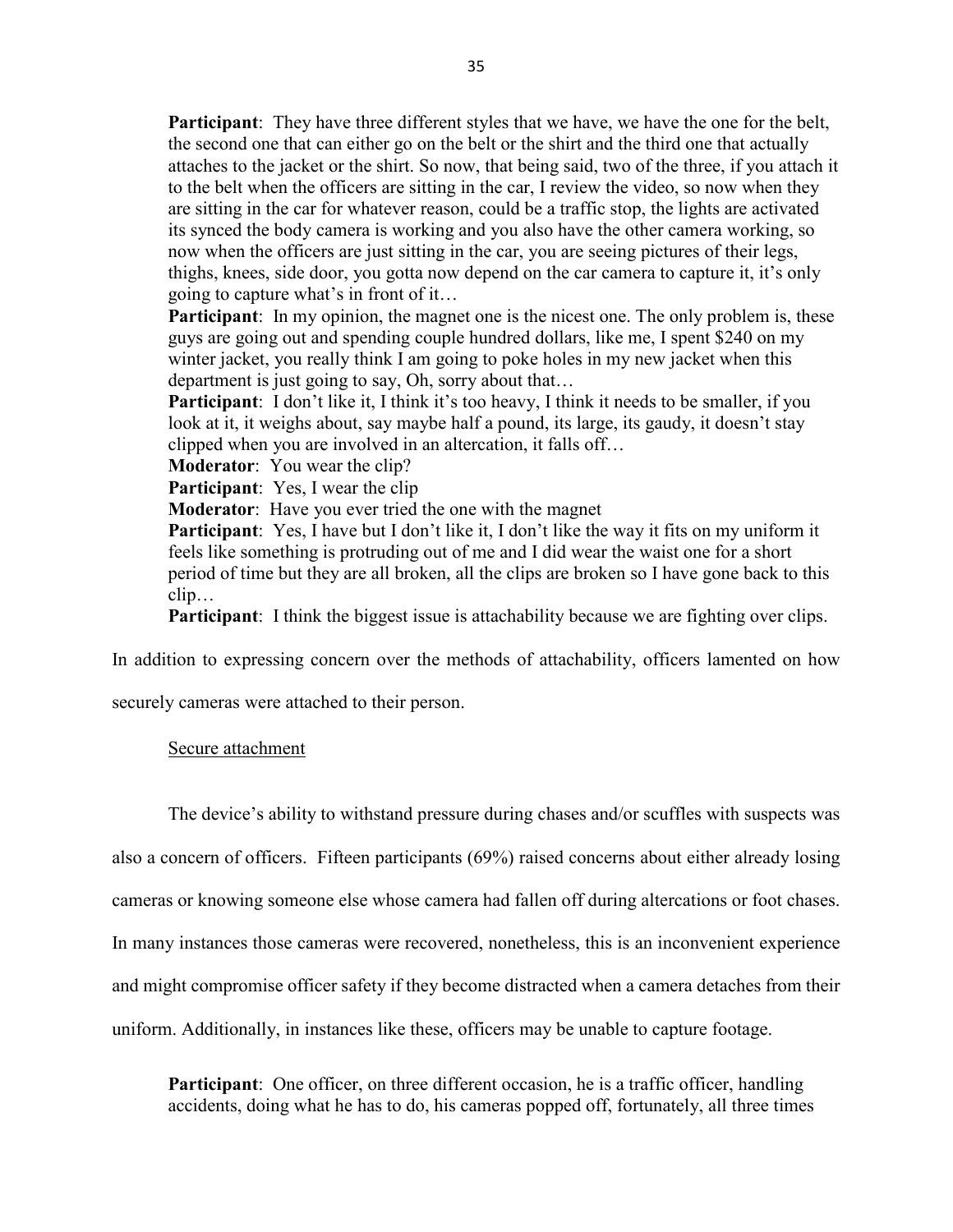we have been able to find the camera. Can you imagine if we hear, lose a camera \$500 out of your check…

**Participant**: I don't know how many times this has just slid right off and that's another point if you are fighting and you are responsible for this clip what if it falls off and I didn't see where it went and it went down a sewer or something?

Even though officers have not acknowledged being explicitly told that they are liable for cameras,

the thought of losing a camera was of concern to the participants. Especially since this integrative

system is a costly one.

# *Integrating the System*

WatchGuard purports to operate one of the most advanced body worn systems in the country. This is at the heart of the reason the DPD decided to contract with this vendor. Among their repertoire is the ability to sync the cameras in the car with officers' BWCs. Once the car door opens or the in-car lights go on, the officer's BWC immediately activates. However, the time it takes for cars to go out of service during the implementation phase to install this system is a major consideration, especially in situations where manpower and resources are meager.

**Participant**: When the camera first started being installed whoever was doing the installation of the vehicle camera they were slow. I mean, it would take them up to three weeks just to do one vehicle. So now, again with us being a large sized city you started losing vehicles and then you had this happening and then the guys started driving the older cars.

**Moderator**: And the older cars don't sync or have cameras?

**Participant**: Not all cars, I believe they went with the policy of 2013 and above. I don't know if our 2011s have them or not but the 13s, the 14s, the 15s do.

Undoubtedly, the cameras have a lot of features that make them very sophisticated. However, as

sophisticated as they are, they do provide some concerns for officers' well-being.

# *Health Concerns*

A somewhat overlooked and to some extent unanticipated subtheme that emerged during

the focus groups was the health concerns associated with the body worn cameras. The device was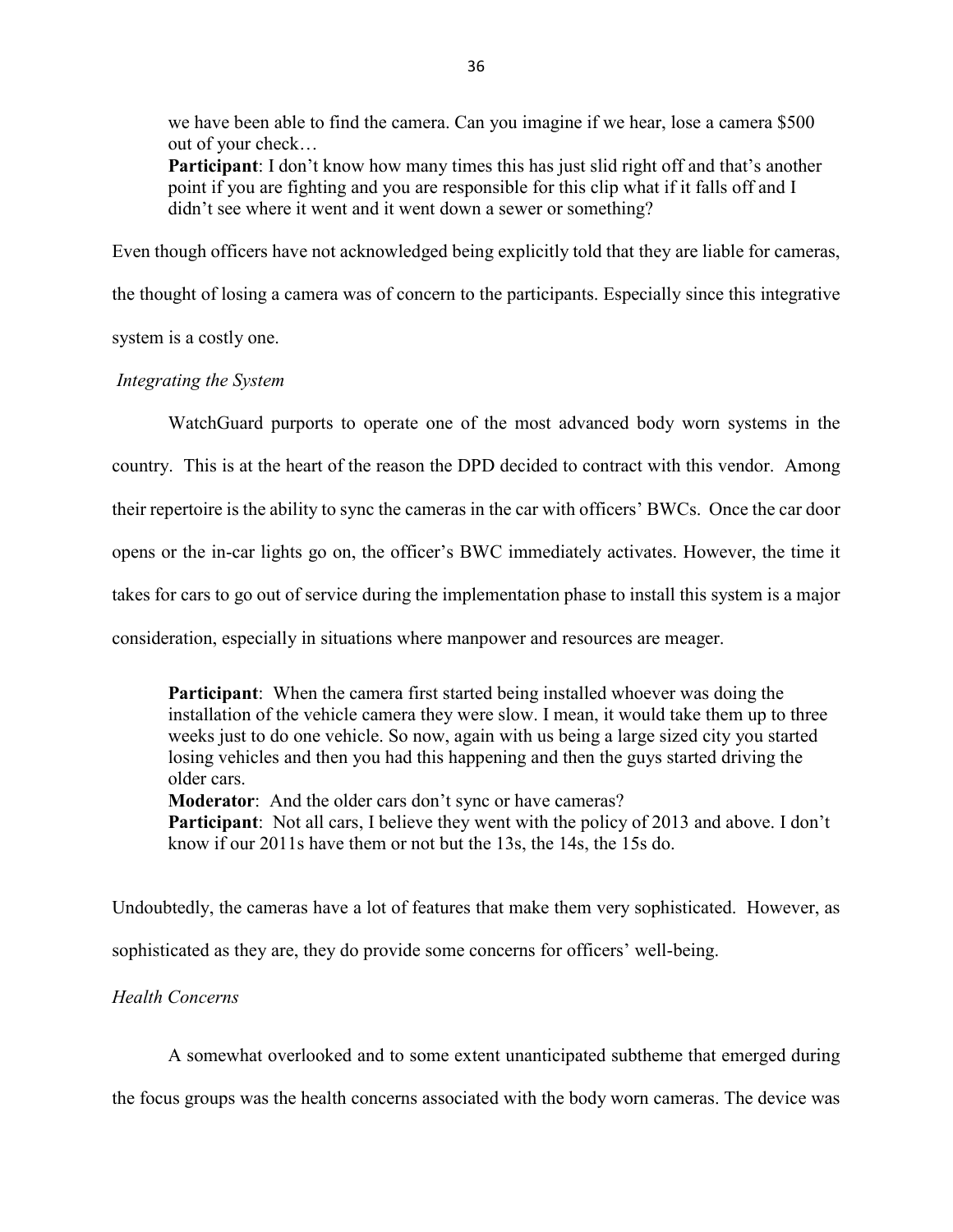in the early stages of implementation about the same time that people were put on alert, nationally, due to numerous Samsung cellphones spontaneously exploding under certain conditions. According to a majority of the officers the cameras would get very hot to the touch and that increased fears about whether the device could explode while attached to their uniforms.

**Participant**: One of the things they didn't give us a heads up on during training was that the lens I guess, acts as a conductor to let the heat out of the camera, so we were touching the lens and they were feeling kind of hot or kind of warm and everyone thought something was going wrong.

**Participant**: The heat was a concern, cause we didn't know, there was a concern of it being near the heart or the organs, people were worried about that, and it's just on our bodies like that.

The department had to buy a supply of thermometers so that officers could measure the amount of heat emanating from the cameras. This helped to allay fears that the cameras would have any detrimental impact on their health, but it was a concern. This need to purchase thermometers came out of communications between patrol officers and leadership, and speaks directly to the need for communication on both sides during implementation.

## *Communication*

Communication, or the lack thereof, emerged as a major theme that affected officers during the implementation phase. All but two participants, 21/23 (91%), claimed to have heard that the department was adopting cameras from someone other than their superiors. As such, they believed it was thrust upon them. The exchanges below detail the various ways in which officers said they were made aware of the adoption of BWCs. Undoubtedly, the lack of communication, real or perceived, affected some of their attitudes towards the technology itself, and in some cases, gave rise to a level of mistrust in both the technology and by extension, the department. This left some of the officers feeling disenfranchised from the process.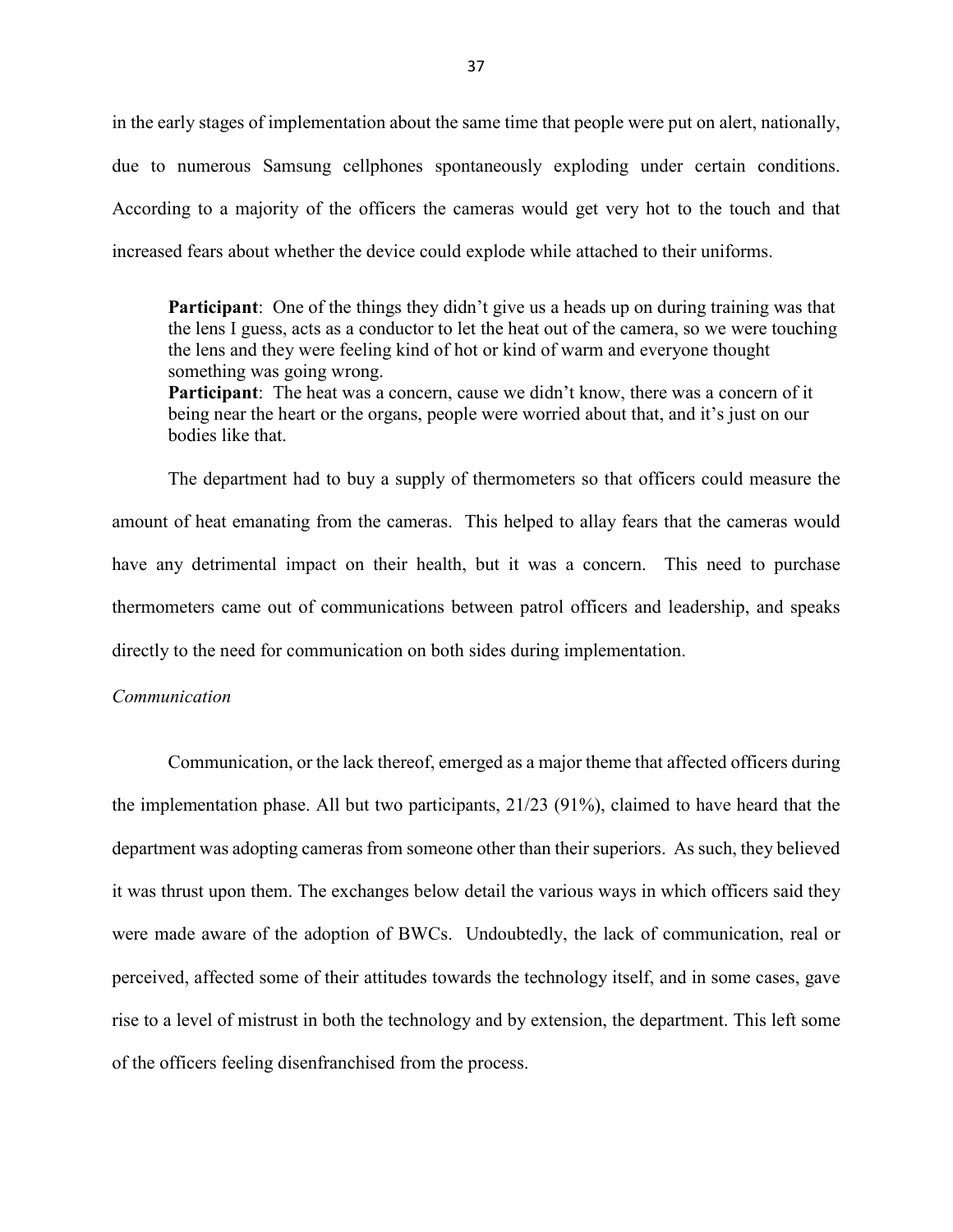**Moderator**: How were you made aware that Detroit Police Department was implementing body-worn cameras?

**Participant 1**: They just showed up. The first time I heard it was the media actually released it. (Channel) 2, 4 and 7 they did an article about it saying the Detroit Police Department would be implementing body worn cameras. We never had any kind of announcement or heard about it in any kind of way, roll call or any kind of official memo was released to us.

**Participant 2**: I heard about it through my friends honestly asking me "Are you guys" going to be wearing cameras, there is something out about you guys are going to be wearing cameras, and we hear stuff like that all the time, oh you guys getting taser, you guys getting cameras so I was like nah, that's never going to happen, then I showed up and they were here…

**Participant**: It was basically hey here, these are new, wear them, make sure you turn them on, things of that nature…

**Participant**: We just got here one day and they said, hey WatchGuard's coming and we are going to be laying out a pilot program…

**Participant**: I think what they should have done is had a little more input from street officers. Because to me, whoever did the decision, I talked to couple of them, flew up to California, flew down to Texas, they are not out patrolling they are behind the desk their needs aren't going to be the same as ours…

**Moderator**: If they had talked to patrol officers before, what do you think they would have heard?

**Participant**: I think you would have had a little better understanding and then with the officers having an input they're going to accept it a little bit easier. Where they're giving it to you it's almost like they are forcing you like Big Brother, here you go, if you like it or not you have it.

The need to communicate is an important facet when introducing new technologies. This

communication has as much to do with the way in which the information is disseminated to

officers, as does it with the content of what is disseminated. This communication becomes even

more critical when subordinates were adamant that the department has more urgent needs.

*Needs of the department* 

In discussing concerns over the Department's lack of communication with officers regarding the adoption of BWCs, another subtheme emerged, which centered on the actual needs of the department. Officers felt disconnected from the decision-making process and felt that their voices would have echoed other more pressing sentiments. As a result, there were numerous comments about ways in which the money invested in cameras could have been better spent. In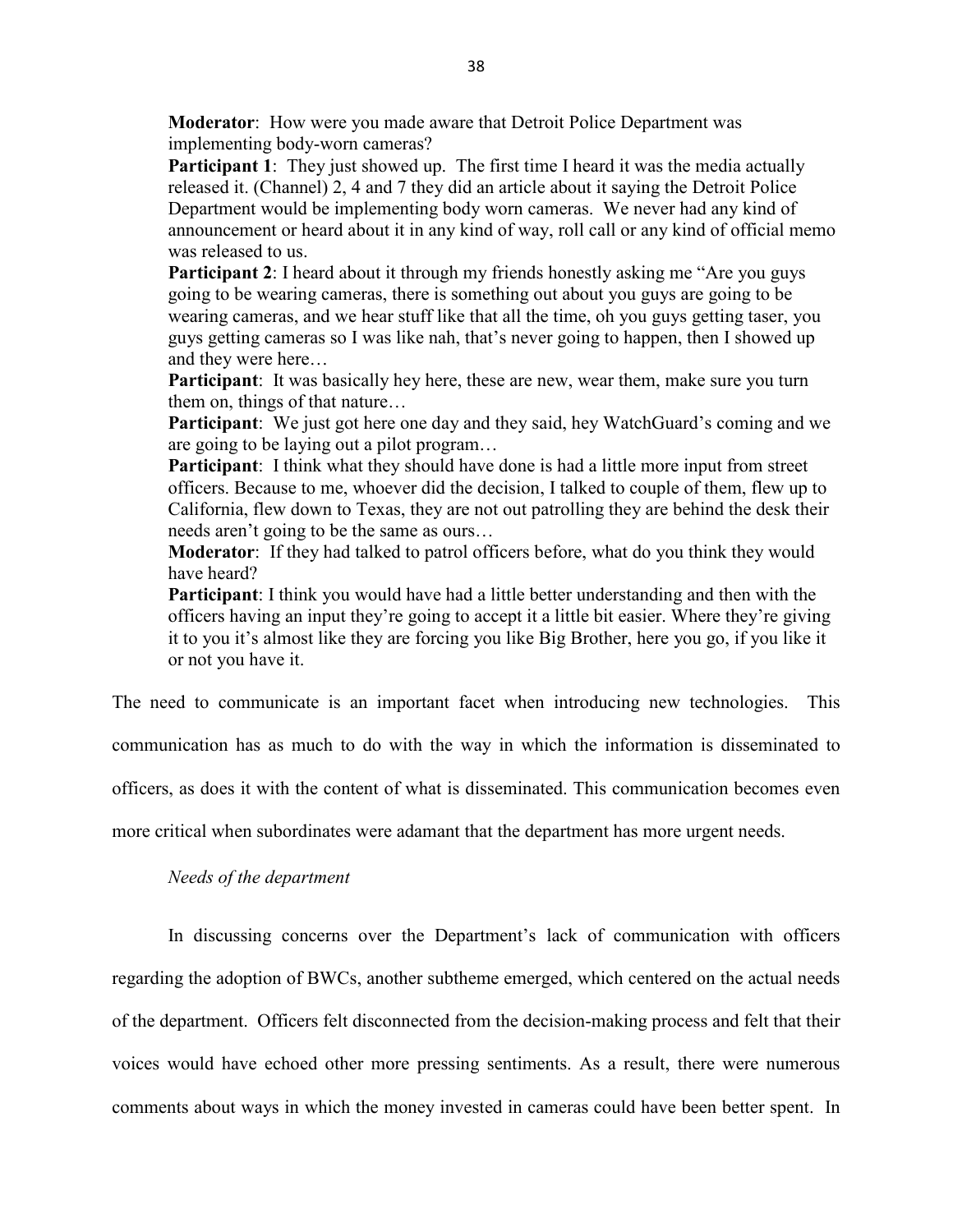one exchange, the officer used sarcasm to make the point that the department had more pressing

needs.

**Participant**: Well, I would like to tell the powers that be thank you for giving us body cameras and not tasers.

Other officers did not employ the same style in registering their disapproval of the department's

ability to prioritize in this instance, but they were equally forthright and in agreement that the

department had more immediate needs**.** So, in support of his colleagues use of sarcasm to call for

tasers instead of body-worn cameras, another officer made the following comment.

**Participant**: I second and third that notion. I believe that we are the only department in the nation that doesn't have them, why don't we have tasers, but we got equipped with body cameras, I don't understand it, but it is what it is. **Participant**: We are screaming for things like tasers and I don't understand why it's taking so long for them to get them. Whereas I am sure these are much more expensive than tasers, so let's talk about that. Let's put that on the table. **Moderator**: Why do you think the department would benefit more from the tasers? **Participant**: Tasers are like shotguns in a crowd, they hear the rattling and it gets people's attention without ever acquiring a target, It's just the sound effect. A taser is a non-lethal weapon, it's a good thing especially on a Friday night when you have two officers working a ten-mile radius and the citizens don't know, or you may have two cars in this whole precinct.

As became obvious during interactions with the participants, the need of the department can be

wide-ranging. It can range from more urgently needed technologies, to merely solid training on

whichever technology happens to arrive first.

*Training* 

The extent and quality of the training received was yet another theme captured during the focus groups. Of the focus group participants, 86% commented on the nature of the training. Of that 86%, 73% thought the training was missing some key components, while only 27% thought it covered all the necessary elements. Most officers admitted that the cameras were easy to operate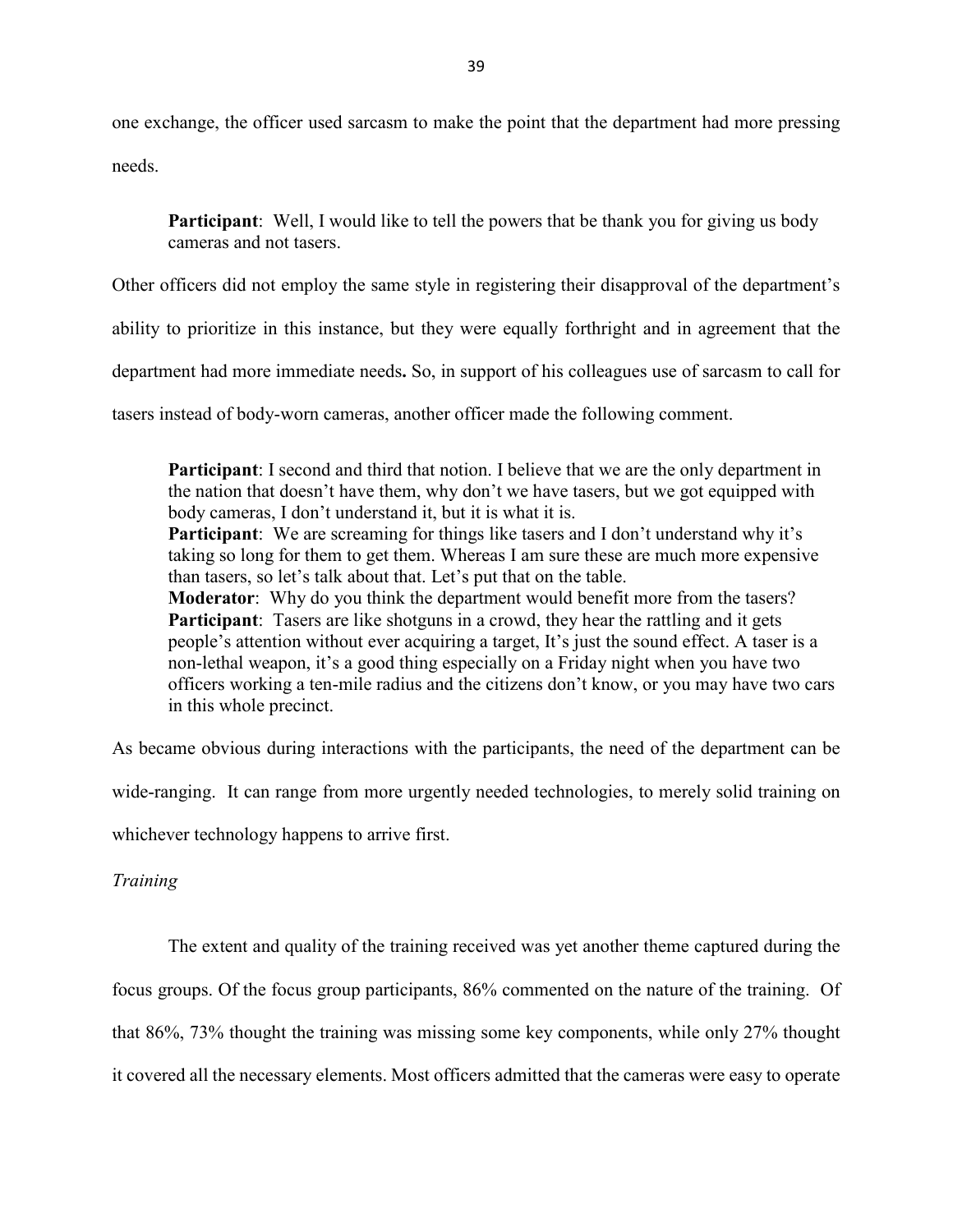in terms of turning it on and off, but certain nuances like that of categorizing the video was a lot less easy to grasp. Additionally, some of the officers reported the need for more interaction with the device before the first day of use. Patrol officers and their supervisors were subjected to a mandatory training that, in some cases, happened days or even hours before the cameras arrived. However, in the case of newly assigned officers to the precinct, something that happens often, some were not exposed to any prior training at all*.* Conversely, there were other new recruits who reported that the camera vendor made trips to the academy while they were there, to familiarize them with the technology.

### Missing Components

The training was a four-hour long web-based training characterized by things to read, questions to answer and the ability to view the device on screen. Only a few officers thought the training was sufficient because it is a relatively simple device. These individuals intimated anything more than the training they received would have been unnecessary.

**Moderator**: Do you remember how long before the cameras showed up you did the training? **Participant.** No, I don't remember, but it was good training. I mean, it gave us an overall on how it worked.

However, other officers thought the training was decent but lacked some essential components. Some mentioned that they thought a little more training would be useful, while others thought maybe a device on hand to touch and interface with during the process, would have been helpful.

**Moderator**: What did you think about the training? **Participant**: It was Ok, but thrust on us too quickly to get them out there. But these things have a way of working themselves out anyway so you don't have to be a rocket scientist to figure them out, but usually, when we get new stuff its thrust on us and we are expected to know all the ins and out.

**Moderator**: Was the training adequate?

**Participant**: It was inadequate. It was basically here, learn how to work it. Basically, they gave us a little, I think it was on a computer system, they gave us a brief little read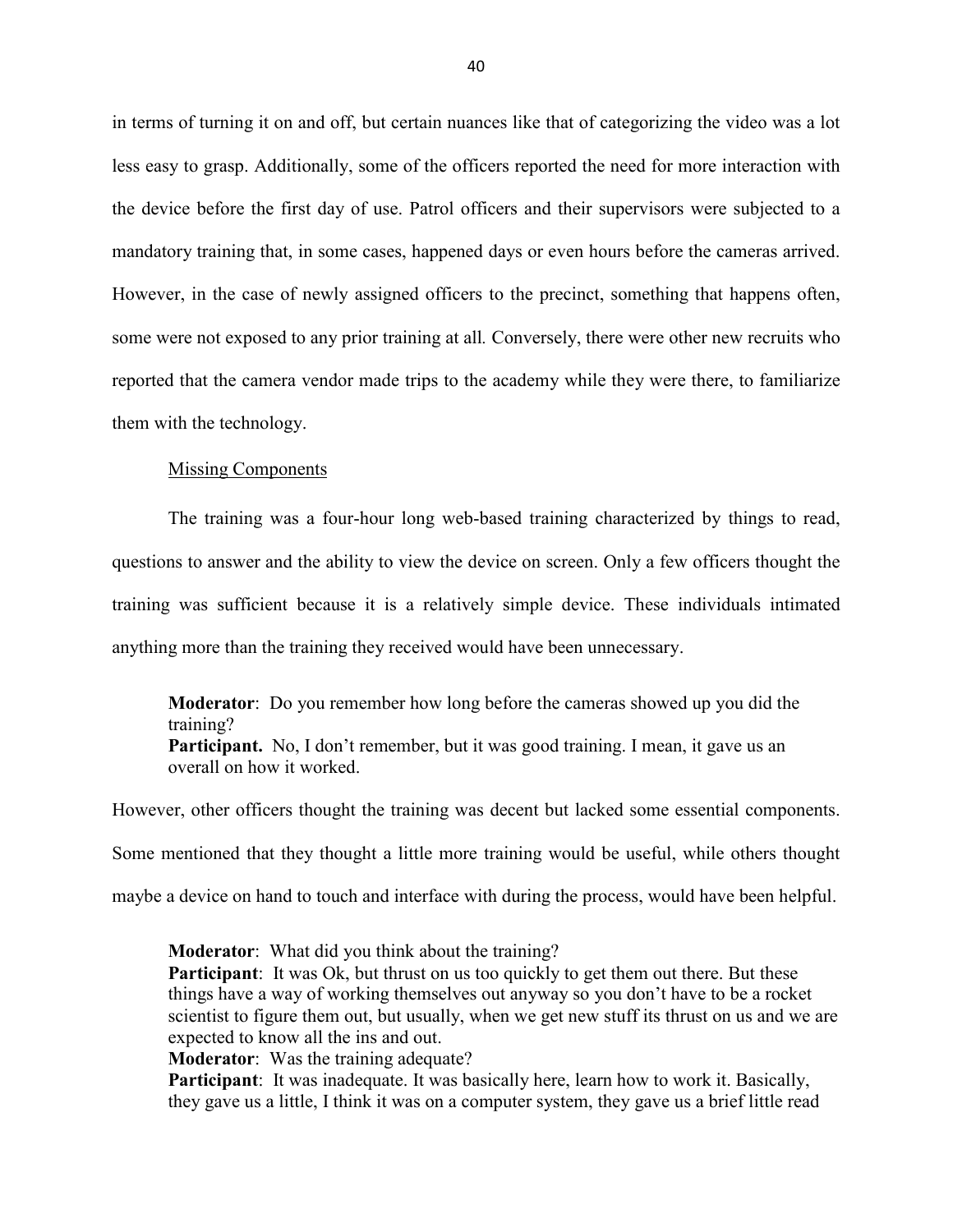this, watch this, answer these questions, carry this, this is how you turn it on, this is how you turn it off. **Moderator**: (Specifically to one of the new recruits) So you just started using it today, did you go through some sort of training as it relates to how the camera operates? **Participant 1:** Yea, little bit, they showed me how it works this morning. **Participant 2**: This is like his first day so he never used it at all. He hasn't even done the introduction yet.

The above exchange, which was offered in a very nonchalant way, highlights the general attitude towards the training itself. The fact that it also includes an exchange with a relatively new officer who had started on the day of the focus group also gives a glimpse into the way new officers may be exposed to the technology.

The extent of the training featured prominently in the interactions with officers, not so much because officers wanted to spend an extended amount of time in training, but because they hoped the training would have done more to cover two essential components. First, officers wanted more assistance with the categorization of video. When officers record an interaction with citizens, they can save the footage under different categories. Some available options are traffic stops and arrests, among others. However, there are some traffic stops that result in an arrest, and then the question becomes, how should that video be categorize? Secondly, officers suggested that they were looking to the training to provide reassurance that their private, privileged conversations with their partner would not be later open to public scrutiny. The conversations below highlight some of the comments from officers who went through the training, but thought it was missing some key elements.

**Participant**: I don't think the officers are really utilizing the category button, whatever you have, you are supposed to have the button to hit on the side to record citizen contact, I don't think they are using that.

**Participant**: There should have been a little bit more training because a lot of guys are hesitant, they think that the camera system is another extension of big brother.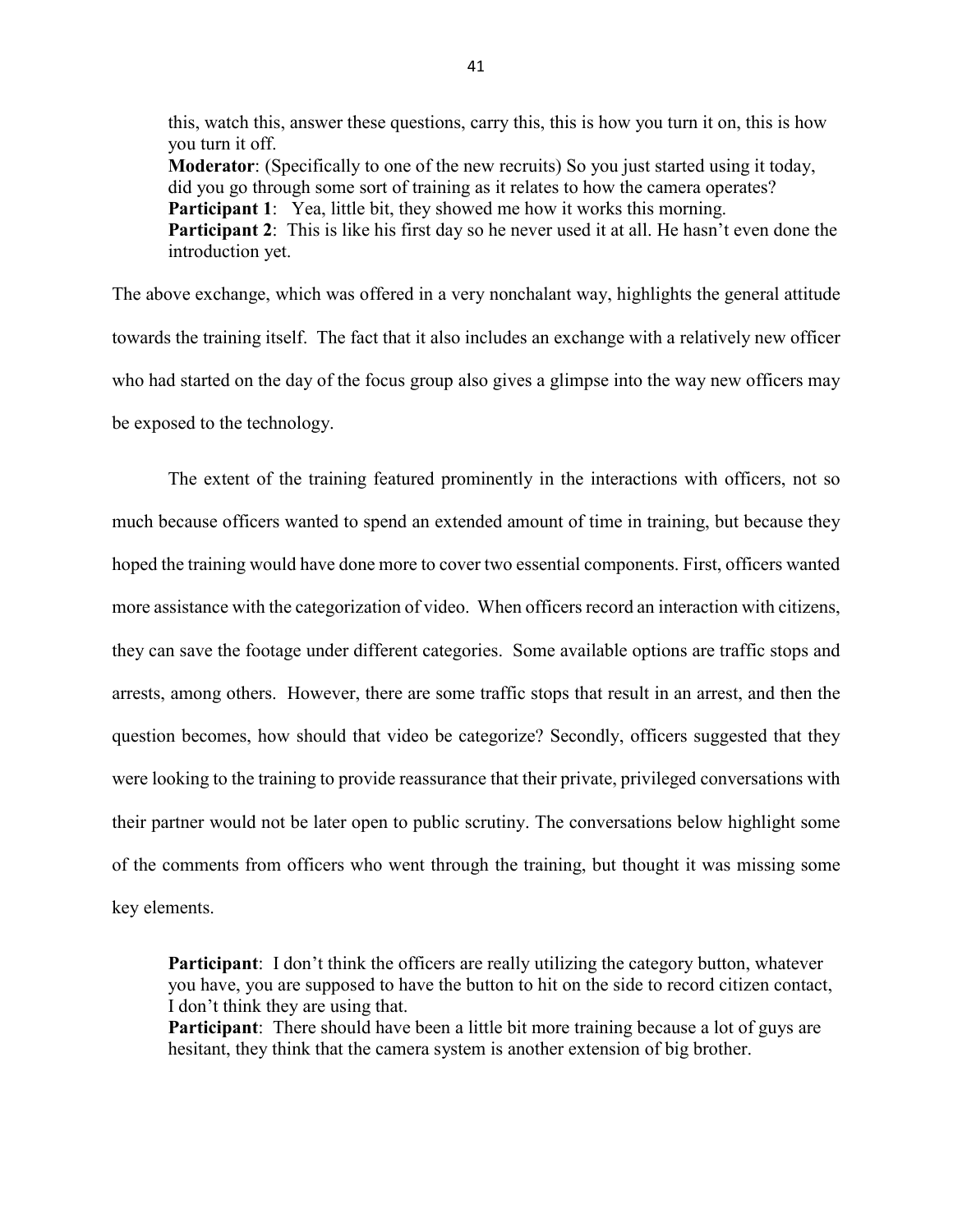The need for clearly defined rules of engagement is also essential to officers. They claimed to have wanted, not only adequate training, but clear rules to govern their behavior.

## *Policy*

While the comments from officers focused a lot on the technology itself, communication and training, policy was also a major theme. Specifically, 20/23 (86%) of the participants made substantive comments about the BWC policy. Of those 56% were concerned that they had not been exposed to a clear policy on how to operate the body-worn cameras. The remaining 44%, though not sure, made claims that the same rules surrounding body microphones applied to the cameras. It is important to note that during the pilot testing stage, the department did not have a final policy measure in place. The department did release a directive that served as a guide until a final policy was formulated. From the perspective of officers, some expressed concern that the directive from their immediate supervisors in the precinct seemed to change quite often throughout the initial stages.

**Moderator**: Are you aware of the directives surrounding the use of body-worn cameras? **Participant**: They released something, I think it was a teletype, an administrative message, there was some kind of document that said any citizen contact turn it on. **Participant**: The strength was that if you had a major incident you use to be able to go back and view the video, and that way you can give an accurate report and detail on what occurred. But now they don't even allow us to look at the videos anymore. So, it was like, why would you take that benefit away from us because if we go to court to testify on something I don't want the defense attorney to be like, well we saw a video and you said something different. Then I have to be like, I didn't mean to say that, I thought I said something else. Whereas if I was able to look at my video right after the event like I was when we just started then I think that would be a benefit.

**Moderator**: To back track a bit, you said when you just got the camera you were able to view the footage on a daily basis?

**Participant**: Yea, when we first started wearing them, I had a couple of use of force incidents where I had physical contact with somebody. At the end of the day, once I put the cameras back on the machine and upload the video, I was able to go back and look at that video from the start and was able to write an accurate report. Just recently, I had another incident, just two days ago, I had another incident and I tried to go on the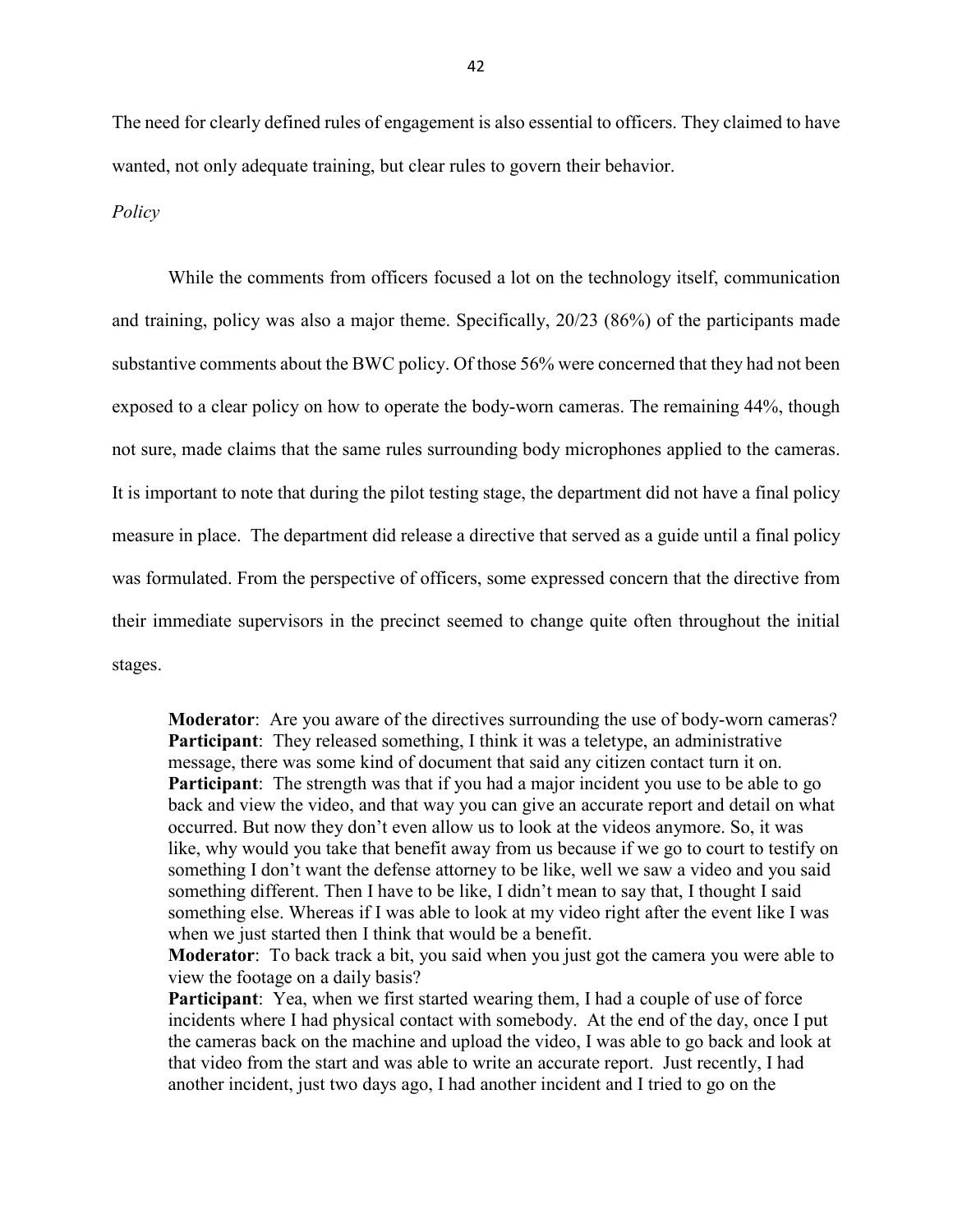computer and look at the incident again and they said only administration was available to view it.

#### *Section Summary*

The importance of understanding and highlighting the narrative gleaned from the focus groups is of paramount importance. Not only does it provide the scope for understanding whether officers' perceptions changed once they were exposed to the technology, but it also provided more details on the implementation phase as seen through the officers' eyes. Four distinct themes emerged surrounding 1) the technology itself, 2) the training, 3) communication and that of 4) the policy. These themes provide an understanding of some of the things that must be considered when agencies plan to implement BWCs.

While the survey results detailed in chapter 4 indicated that most of the officers agreed with the decision to implement the cameras, the focus group results suggested officers' have concerns regarding different aspects of the technology. For example, all the officers (100%) cited technological issues with the cameras, ranging from battery life to attachment issues.

The length of time cars remain out of service was yet another factor that officers cited that needs consideration during implementation. As detailed by officers, this becomes especially problematic in smaller departments, or in departments that have high demand and limited resources. While sophistication and value for money are paramount and seem to be part of the package offered by WatchGuard, the time cars were out of service during the installation of the technology, is problematic. It is especially problematic for departments like DPD that already struggle with heavy call volumes and response times.

The issue of the health of officers is another area that must be addressed and considered by departments attempting to adopt this technology. This concern becomes especially important in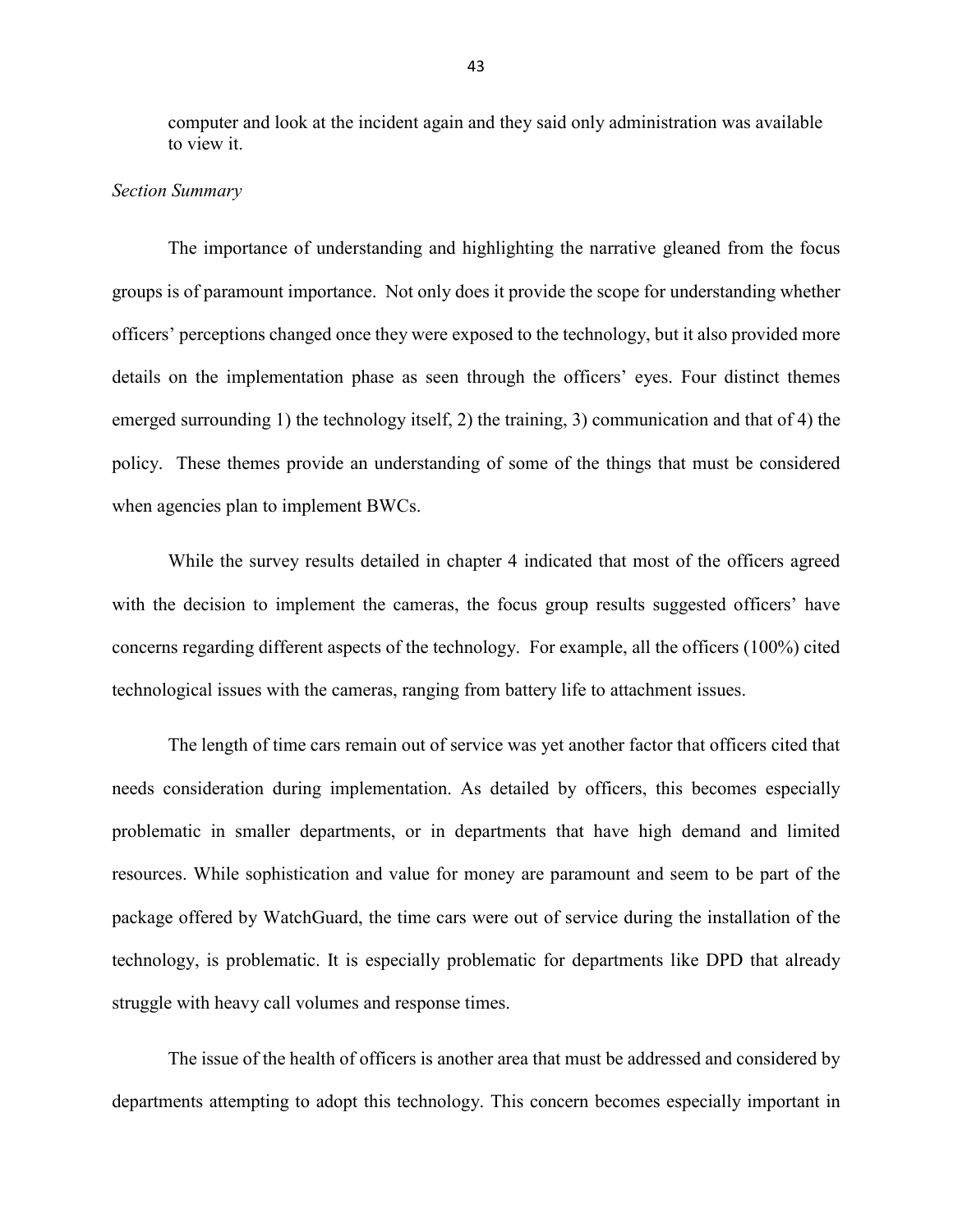demonstrating to officers that their well-being is a major concern and priority of the department. The need to allay fears that the cameras would explode and cause injury to the officers is worth addressing. Even from a more general sense, providing as much information about a device that will be strapped to the body is simply an important conversation. Whether officers express concerns, the right thing to do is to provide information.

Many participants indicated the need for increased communication throughout the implementation of projects like that of the BWCs. In reference to this particular theme, 91% of participants had concerns about the way the decision to adopt BWCs was communicated to them. Officers reported that their knowledge of the decision ranged from conversations with friends to the media. Some also reported that the nature of the communication led to some resentment on the part of officers.

The training component of the body worn camera implementation emerged as a major theme among officers during the focus group. Officers acknowledged that the training did not require a lengthy or elaborate process. However, they did report that there were some missing components in the training. Specifically, 73% of the participants thought the training missed some key components. Among those components was the need for help with some of the operational nuances of the cameras as well as providing clarity on issues of concerns to them. Some officers reported that they wanted to be fully aware of the true extent of the cameras ability to record. Specifically, they wanted to be assured that their private conversations with would not somehow be used against them in criminal proceedings. Therefore, while the training adequately covered certain basics like how to power on and off the device, more was needed.

The comments and concerns raised by officers who were exposed to the technology provide insight into some of the important considerations that should be thought out prior to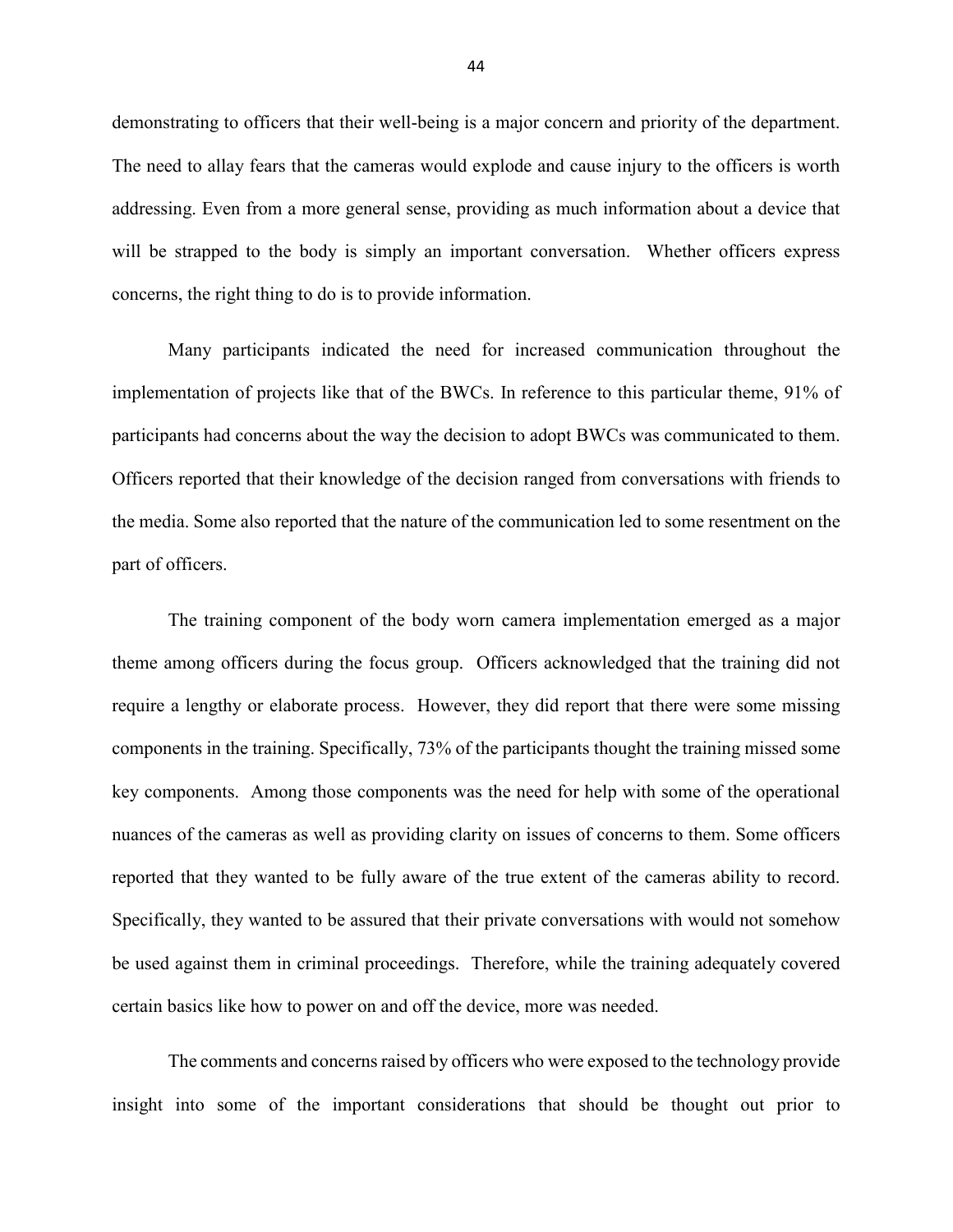implementation. Drawing attention to concerns surrounding the technology, training, communication and policy provides somewhat of a cautionary guide to other departments planning to adopt this technology. This list is by no means exhaustive, but an important list nonetheless.

Despite the many and varied criticisms of BWCs and their implementation, many officers view the technology as a great de-escalation tool and valuable resource for law enforcement. This revelation adds validity to the belief held by those in leadership, one that is detailed in the next chapter, that the BWCs are a meaningful addition to officers' repertoire.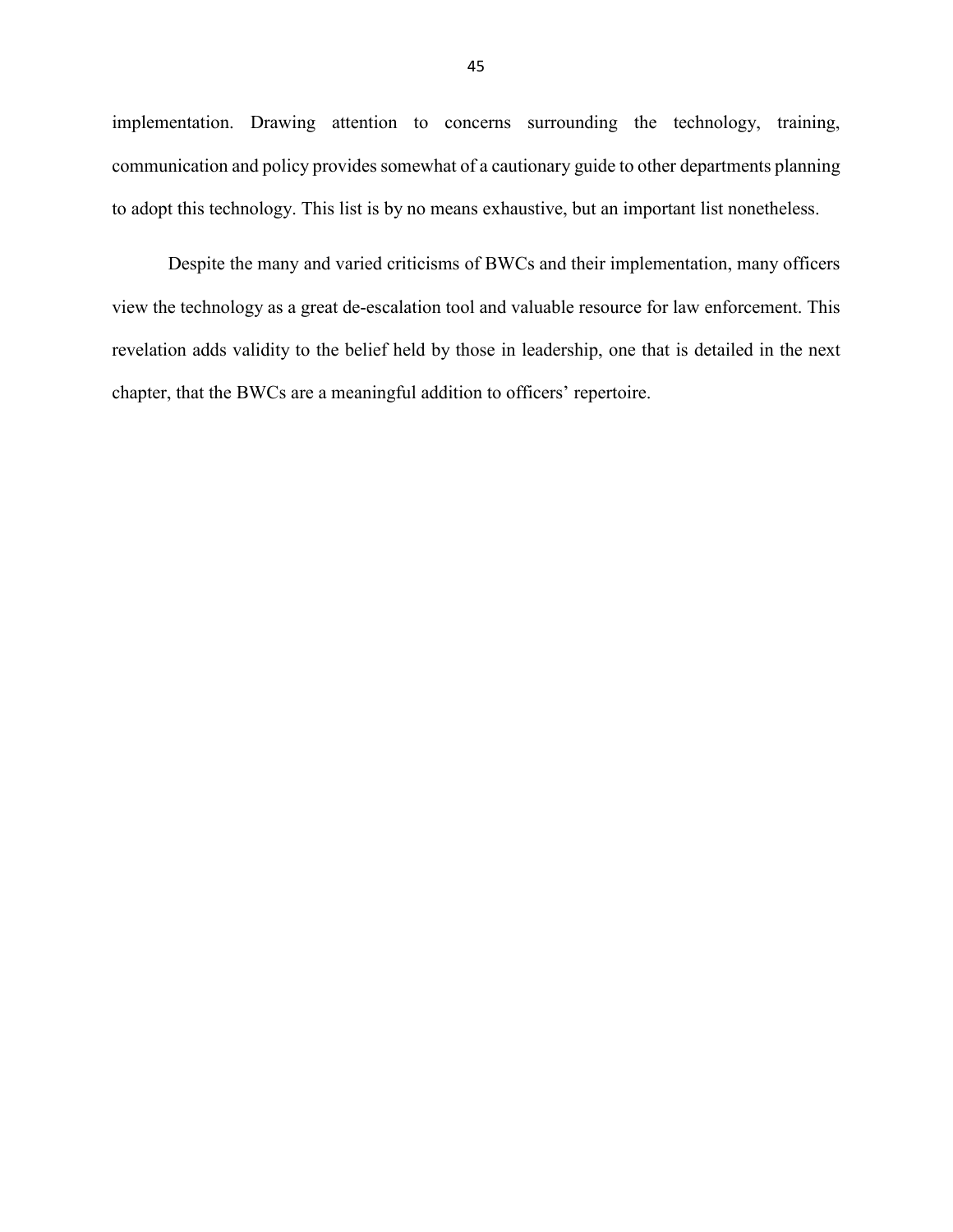#### **CHAPTER 6:** Stakeholder Interviews Results

It is not uncommon that those in charge of implementation and those that are on the receiving end may have different perspectives of the same event, which is the case with DPD's adoption of BWCs. Because there were so many stakeholders involved in the process, there are various interpretations and opinions regarding the steps taken to adopt BWCs. In previous chapters, data from patrol officers were detailed, providing an understanding of how they perceive the technology and the implementation processes. However, there are numerous other perspectives and interpretations that require consideration. In addition to officers' perspectives, it is important to capture information from other key stakeholders in the process, such as the vendor chosen by the department, the project's management team, representation from the police leadership and representation from the city mayor's office, among others who were integrally involved in the process. To this end, semi-structured interviews were conducted with representatives from each of the aforementioned groups, and their inputs are recorded below.

It is important to note that some of the concerns raised by officers in the previous section were addressed by some of the stakeholders during their interviews. In addition, stakeholders raised other concerns that are worthy of noting, which are listed in Figure 6.1 and include the need for a risk mitigation period, the infrastructural and legacy cost that should be considered, vendor selection and the need to communicate.

#### *Vendor Selection*

The vendor that an agency partners with is a major theme reiterated by all stakeholders. Every person interviewed 5/5 (100%) had at least one substantive comment about the need for a vendor who is available and willing to work with the department throughout the process. As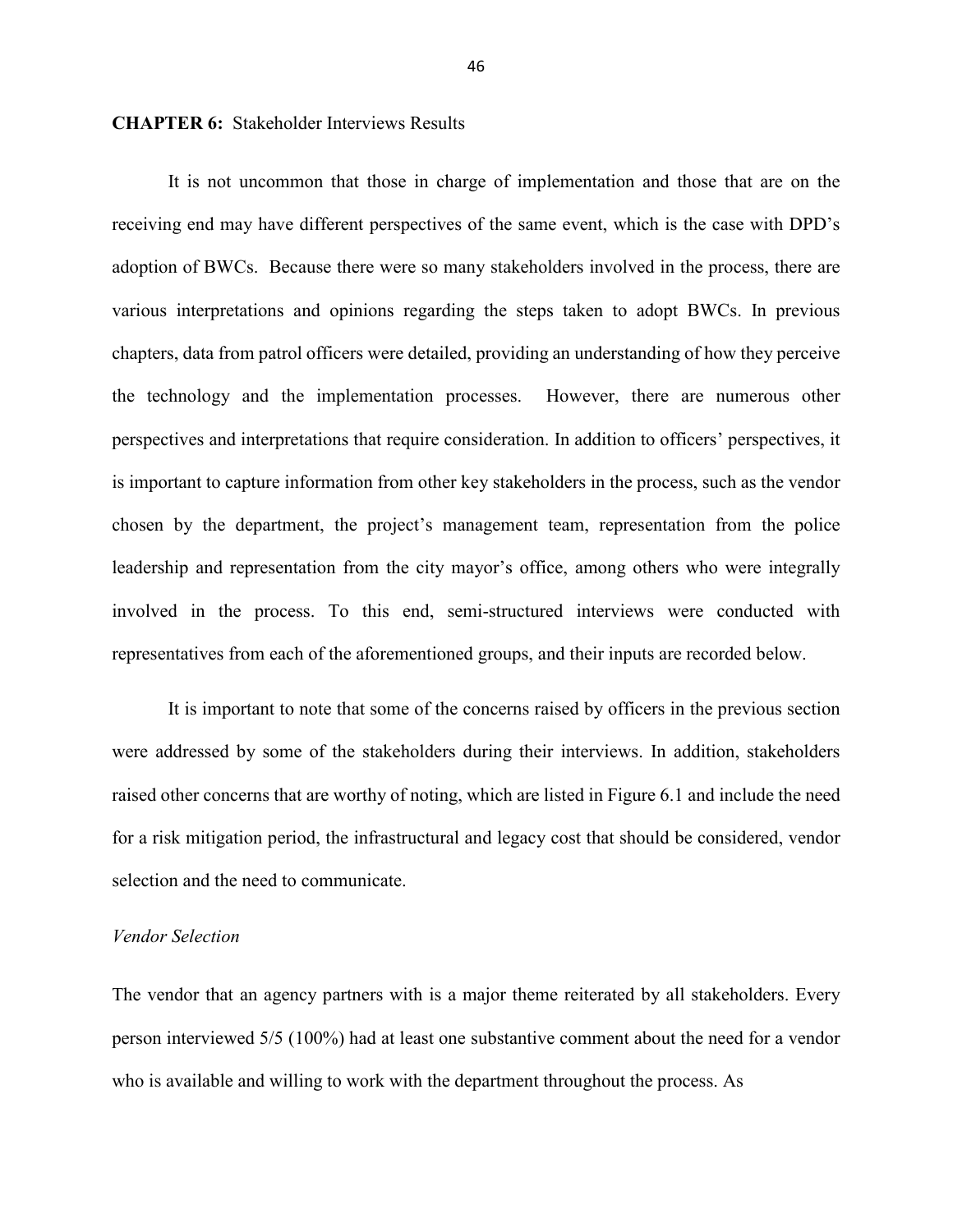Figure 6.1



detailed in the responses below, the vendor selection process requires a careful look at not only what the vendor offers but also the extent to which the vendor is invested in the agency's success. In the case of this department, the vendor assigned an engineer to stay in the city for the entire process so that they were on hand to answer and resolve issues that arose in a timely manner. This was identified as just one of the ways the vendor invested in the agency's success.

**Participant**: I can tell you, having worked with many vendors over the years, they (the vendor) have been very attentive, they have been very responsive. **Participant**: The testing phase concluded in mid to late December, the company had to show that the system was functional. They were able to do that and one of the reasons they were able to do that is because they stayed very involved and on-site and were able to work through some of the technical things that happens when you put a big project on like this. So they were very responsive in that way.

Another aspect of the responsiveness of the vendor is their willingness to respond to criticism and address concerns in a timely and efficient manner. The stakeholders commented on an array of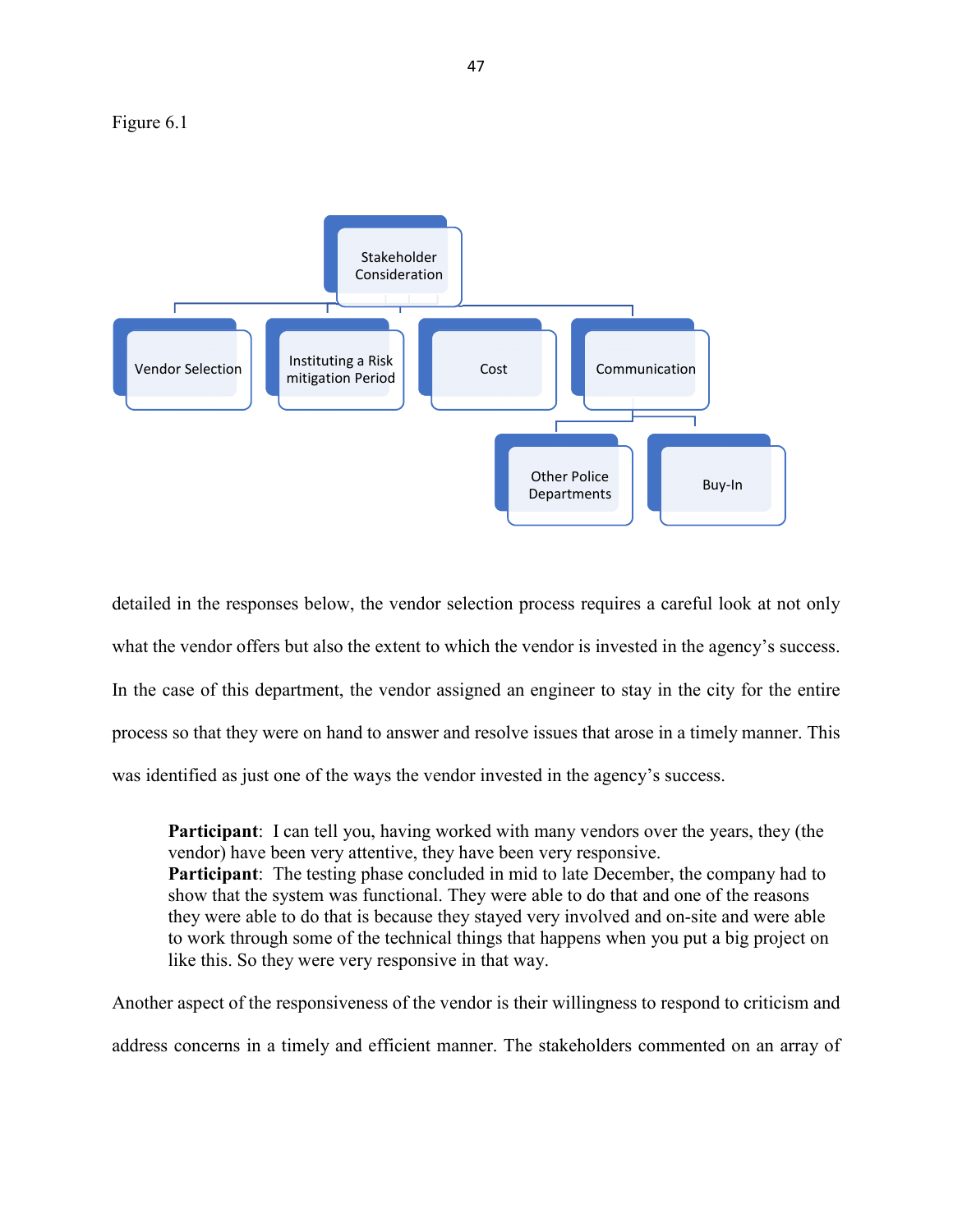problems that arose during the implementation phase, some previously mentioned by officers, that were addressed with some degree of alacrity by the vendor.

**Participant**: Battery life was certainly one of the things we looked at with the vendor. What we realized, again this being the pilot, there were a certain number of cameras we anticipated needing. Initially there were just twenty-five cameras but that would be adequate based on the number of officers that would be deployed on a regular basis, but what we found is, one of the reasons we were having certain issues with the battery life was the cameras weren't having enough time to remain in the transfer station where they were being charged before the next platoon was taking it out on patrol so we adjusted those numbers and now we have more cameras available.

Not only did the vendor and their team adjust the number, they also changed the way the system operated. Prior to the change, the system was designed so that when an officer came to get a camera, the system would randomly choose an available camera. Officers complained that at times, they would be looking at a camera that had more charge than the one they had been assigned but they were forced to go with the less charged one that the system assigned. The vendor heeded the calls to change this inefficiency and the result is detailed below.

**Participant**: The new system is designed so that the system will detect the camera with the strongest battery life, with the most charge that has the most amount of storage space and that's the one that is checked out.

The vendor also responded to other issues that arose during the implementation phase, including needs surrounding when the camera is turned on. When the cameras are turned on but not set to record, they are automatically triggered to record when car's siren and lights are turned on, if the car goes above a certain speed or the car's door opens. However, in instances where officers may already be outside the vehicle and may have forgotten to turn on the camera no proactive measures were built in to automatically set the camera to record. Once this deficiency was recognized, there was a system created to facilitate the automatic recording.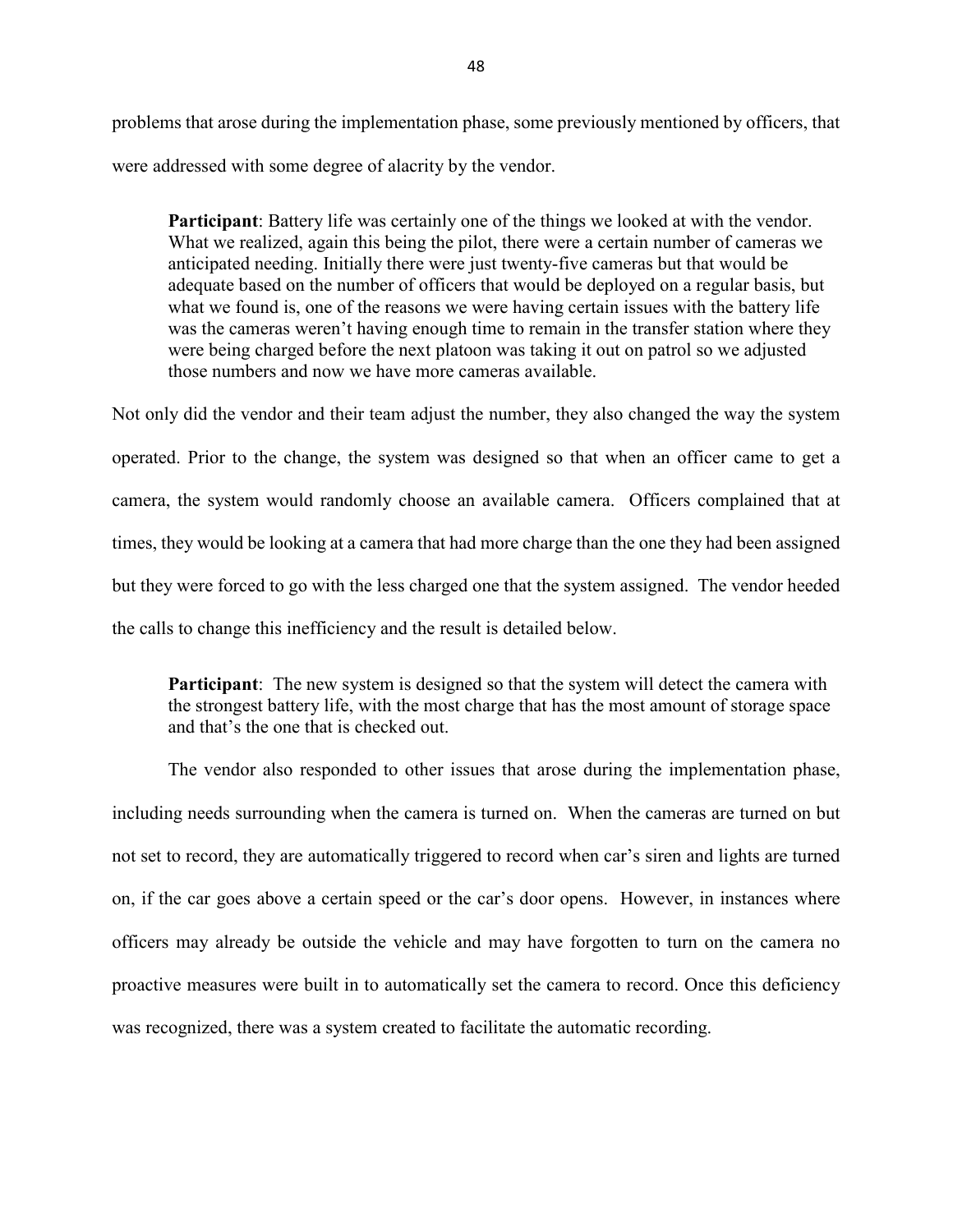**Participant**: We now have a pre-event. Where certain events if you don't start your camera on time, and you start it now, it can actually go back actually in our case, 30 seconds.

Another important accommodating fix made by the vendor includes installing a double-tap feature on the cameras. Cameras would sometimes unintentionally turn off. That had the potential to be very problematic.

**Participant**: We were able to put our arms around some issues, the most recent one would be the double-tap to turn the camera off, that's definitely a lesson learned. We found out, probably the hard way that in a tussle or a fall the camera with one tap can be turned off when you really don't mean to nor want to.

The vendor's importance was also highlighted when determining the needs of the department. When the department went to the market to find a vendor, they anticipated needing only a camera solution, one that would involve what most people were already familiar with, a camera to be worn on the chest of an officer. However, once they did their due diligence in the market, they realized that there were other options available that would better suit the needs of their department. Instead of a single camera solution, they chose to go with an integrated system that could sync both in-car camera, officer camera and a portal in the precinct.

**Participant**: One of the things I really like about ours is the way the body worn cameras and the in-car cameras integrate, that's really innovative and I think cutting edge and we are really excited about that and I think it's working well so far.

**Participant**: Another unique aspect of the system is that when you have events that are recorded on the car camera, they will be downloaded to the servers and it happens automatically and wirelessly when the car comes back into the precincts parking spot. **Moderator**: You mentioned that the cars automatically upload wirelessly when they hit

that hot zone, the cameras are not wireless they have to be docked, is that what you are saying?

**Participant**: Yes, the cars will automatically upload the events to the server wirelessly, the cameras themselves they have to be docked in the transfer station and once they are docked there, they eventually start to upload.

**Participant**: It's still pretty mind blowing that we can have in vehicle, two views, back seat forward view, two officers all capture video from multiple angles be saved to one file.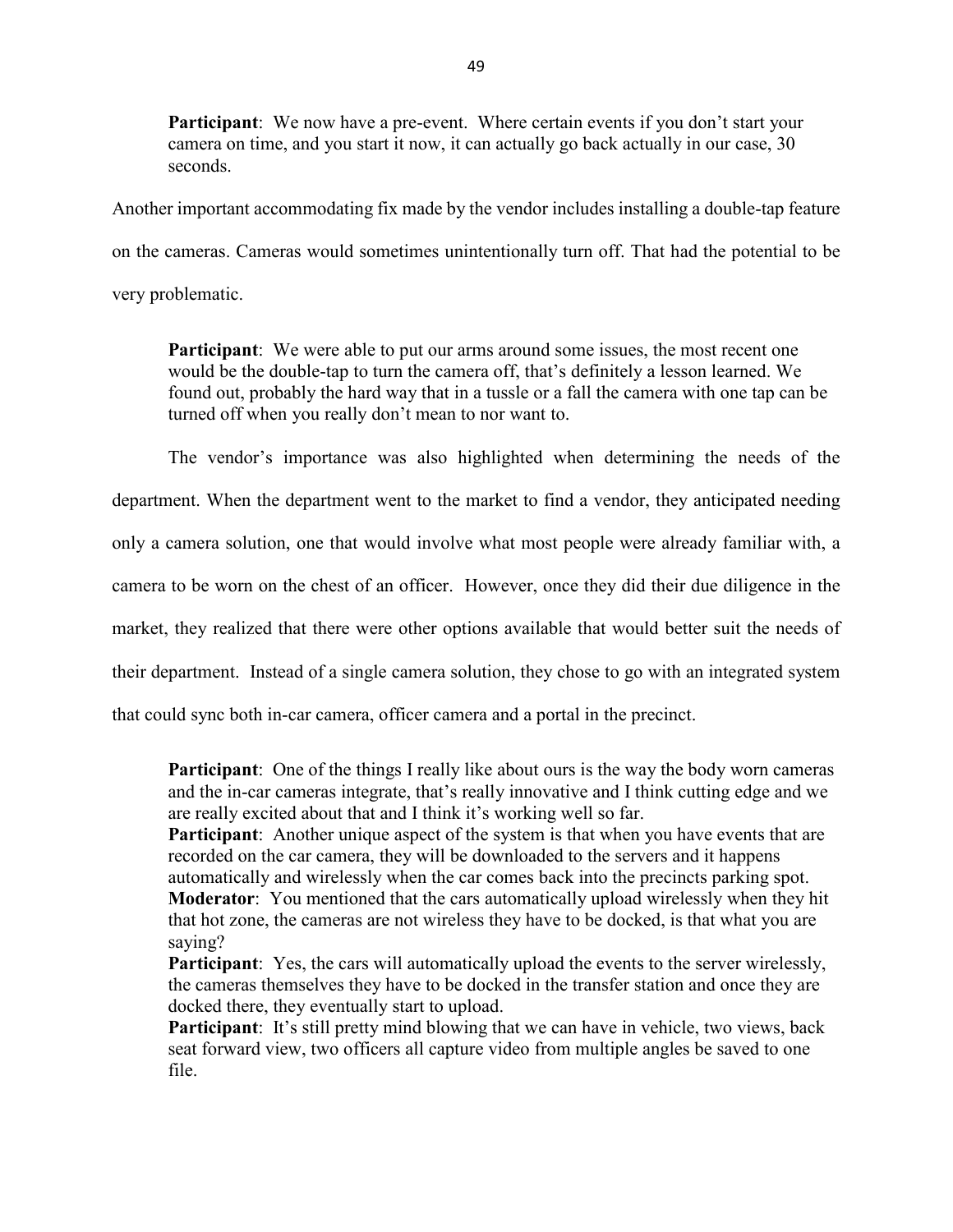Even with the obvious advanced capabilities of the technology, its ability to function properly is paramount. That is the reason that the decision made by the vendor and the department to implement a risk mitigation period was so important.

## *Instituting a Risk Mitigation Period*

The idea that there should be 60 days of full functionality before a contract was signed was a compromise the department arrived at with the vendor. It is also an important theme that both vendor and stakeholders agree was a good and important step in the partnership. From August to late December, the department and the vendor were engaged in this risk mitigation period that gave the department time to be fully persuaded that the vendor could offer the services they proposed. The 60 days risk mitigation period was not necessarily 60 consecutive days, but 60 days of full functionality. It provided an opportunity for the department to see if the resources were enough to meet their needs. Both parties agreed that the department was at full liberty to withdraw their interest at any time during the 60 days. The following are exchanges about the lessons learnt during that phase, their significance and importance.

**Participant**: There were things that needed to be worked out, and the 60 days, we called it the risk mitigation period and what the vendor had to do was show that there was full functionality for 60 days before the contract actually became official. **Moderator**: You talked about the 60 days risk mitigation period and I know that that has gone on for a little bit longer than 60 days, is there a reason? **Participant**: Yea, absolutely, the idea was to get sixty days of fully functional use. Of course, all projects like this has its problems. [The vendor's] solution is unique in the marketplace because the in-car video system and the body camera are tightly integrated with one another and so that to the extent that they do that, they are the only vendor doing it at the level that they do it, all, believe it or not, to make life easier for the officer. So out of the gate there were some things we fully expected we would hit and certainly during the first one month we certainly had some days that we agreed were not functional and we wanted to make some changes. Towards the end, I think we were forty or fifty days back to back to back with only day to day things that we worked through from the service side. So the 60 days wasn't 60 perfect days it was really designed to show that this solution works and to do that we are going to get to 60 functional days, and that's why over a calendar it takes a little bit longer than 60 days to do that...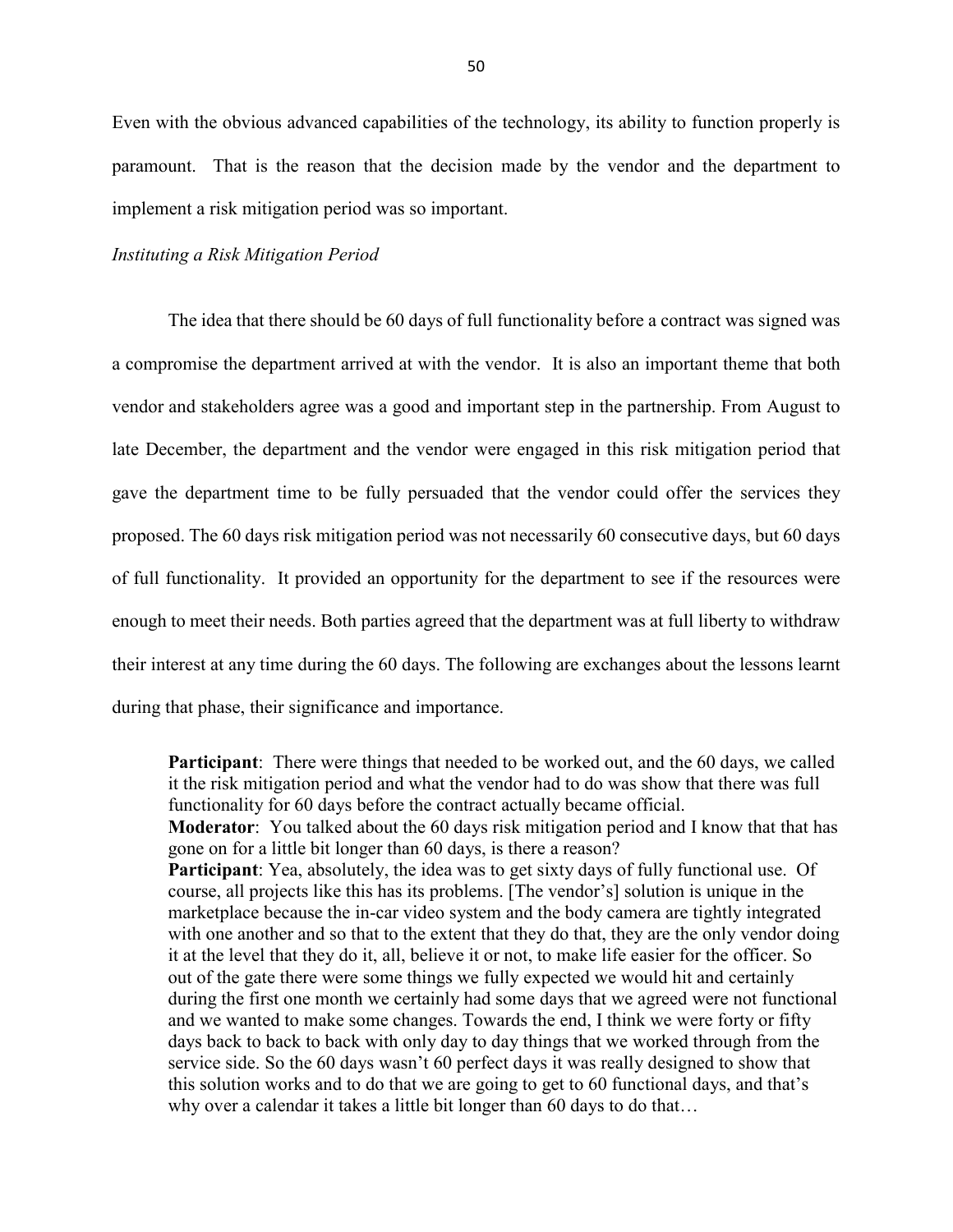*Cost* 

To say the implementation of body-worn cameras comes at a huge cost is a gross understatement. This claim was echoed by all stakeholders involved in the process. It is especially costly because buying the cameras is just a relatively minor feat when compared to infrastructural and legacy costs. The following comments detail some of the often-overlooked costs associated with operating a BWC system that are important for agencies to consider when contemplating the adoption of such technology.

**Moderator**: Cost consideration, what does that look like and what would be your advice to other departments as it relates to cost? **Participant**: It can be very costly currently most departments that have it are getting federal funding but that's not always going to be the case so I think that you have to look at, is it something our department needs. **Participant**: Certainly, it's not cheap.

Obviously, the cost to purchase the device is quite expensive, but the other sometimes unforeseen costs can be much more than anticipated. In the case of this department, clips used to mount the cameras to officers' uniforms turned out to be an unexpected cost that quickly added up. Due to their fragility, as mentioned in focus groups with officers, the department was required to purchase additional mounting clips so officers could continue to use the cameras. This is just one example of unforeseen costs that can creep in.

**Participant**: You have to track, track, track everything and by that, I mean the body worn cameras, all of the equipment that goes along with it and by that I mean the mounts. There are various mounts that this camera can use so you need to keep up with all those things otherwise they may walk away if you don't keep up with these things. Already some officers have gone through three or four clips and the cost does add up.

Sometimes, these unforeseen costs seem to have very little to do with BWCs. Detroit chose to purchase thermometers, an item that seems very far removed from BWCs. With the camera lens getting hot and officers getting worried, thermometers were brought in to help alleviate these fears.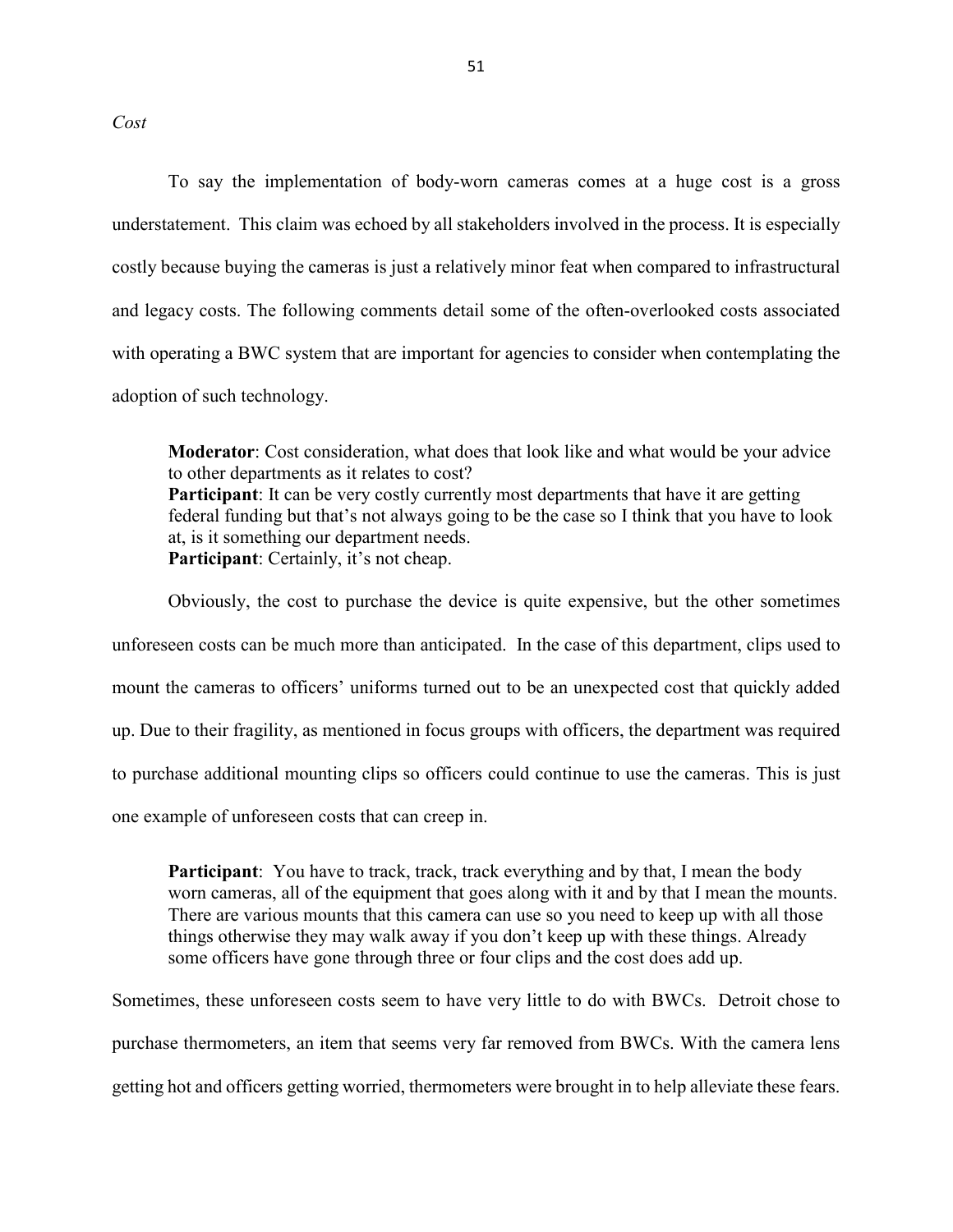**Participant**: For about a week, two weeks we were taking temperatures of them, they implemented something where we had to take the temperature of the lens.

The temperature test continued long enough for the officers to be convinced that the heat was not such that would cause any damage to their organs or to their uniforms.

The need for substantial infrastructural considerations was an important factor that emerged in the interviews. Like many departments, DPD has an in-car camera system that had been operational for at least a decade, so they already had some infrastructure in place to accommodate the storage of footage. However, they still had to increase capacity to accommodate the daily influx of video footage, as well as determine how long to keep footage and how to get it to the prosecutor's office.

**Moderator**: Did you learn anything about infrastructural needs?

**Participant**: The amount of storage space that you need to be able to handle the volume of events that are uploaded is huge. There is a lot of stress on the server. From a policy standpoint, we have had to look at how long you maintain events that were not involved in a warrant, those are things that you have to consider. Then you have to think do you need a cloud solution versus some of the other agencies where you had to physically put something on a disk and go to a certain central spot to look at it and then transport it back. In our case, the way it is set up the PDU within the precinct can pull that information up on their computer.

**Participant**: One of the main challenges I anticipate is on the technical side, storage and working with the prosecutor's office making sure that when there is video available that it is included in warrant packages and they are able to download it. So far, that has worked out pretty well but I see there will be challenges in the future along those lines. On a more ground level just making sure the officers use the cameras properly and I give you one example. There is a feature in the camera where the officers after the incident is recorded they have to categorize the event and I believe there are 11 categories and they are not always doing that, so we have to figure out a way to make sure that they do that because it makes the storage process and the retrieval process easier if it is categorized properly. If they don't categorize it, it goes to a default which is like a general folder and it's much more difficult to find and retrieve video. Like if it's an arrest and it's not categorized as an arrest, it makes it harder to find. The extra time that it will take for the department to sort through and categorize the footage has the potential to impose an unanticipated cost that the department will be forced to bear.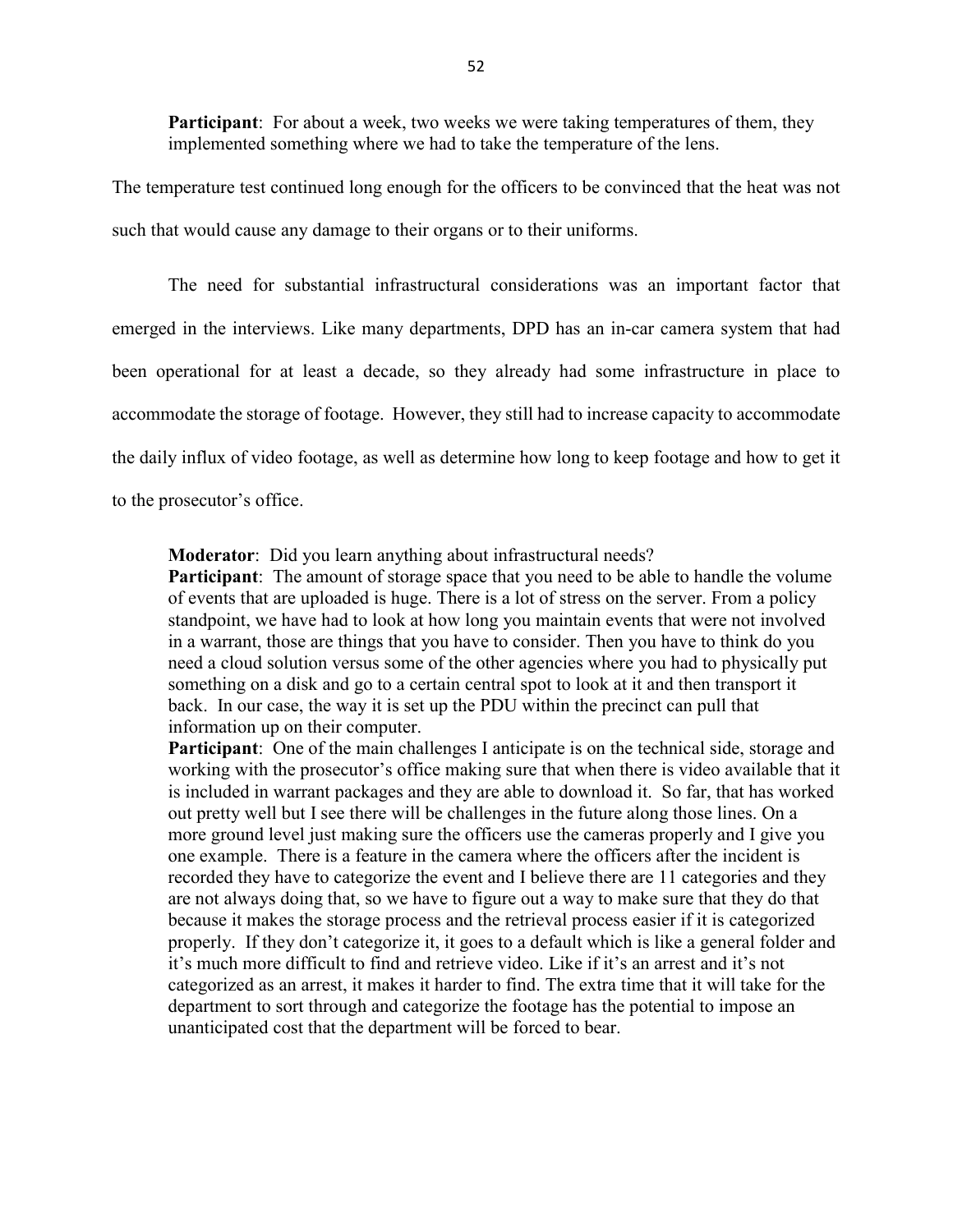Legacy costs are also an important piece to consider. While the department was in its infancy with the cameras, it was somewhat difficult to assess the true legacy cost. However, signs were already emerging that the upkeep and maintenance of various systems will impose substantial, long-term costs on the department.

**Participant**: Certainly, in anticipation of those cost there are maintenance contracts and extended warranties that are available through the vendor and that we have secured or will likely take advantage of as far as the hardware is concerned.

While these costs could not be assigned an exact dollar amount in the interim, participants seemed unanimous that communication and documentation by all stakeholders involved in the process is paramount so that the true cost could be accurately calculated and determined.

## *Communication*

The need to communicate was another theme that surfaced in interviews with the stakeholders. Undoubtedly, communication in this regard, has the potential to create a level of trust that will prove beneficial to the survival of this undertaking. Good communication among all stakeholders forms the basis for a successful implementation of BWC systems. This communication is two-fold, as it involves communication with the locale, but also with other agencies or departments that have already implemented the cameras.

**Moderator**: If an agency came to you and said we want to implement body worn cameras, what would be the top three things you would tell them to do in order to make it a smooth implementation?

**Participant**: Communication. In most project that's important, but I think in this particular project, communication with the citizens and with the officers.

**Participant**: I have heard this from some of the technical assistants that we get, and there is a newsletter that we get regularly from our technical assistance partners, the body worn cameras are not for every department. Some departments that are small and don't have a lot of use of force issues probably don't need it.

**Participant**: Go slow, we did a site visit and we went and looked at three other departments before we made our final decision and it's definitely a lesson learnt that they told us. One community, and I will leave everybody's name out of it, but one major city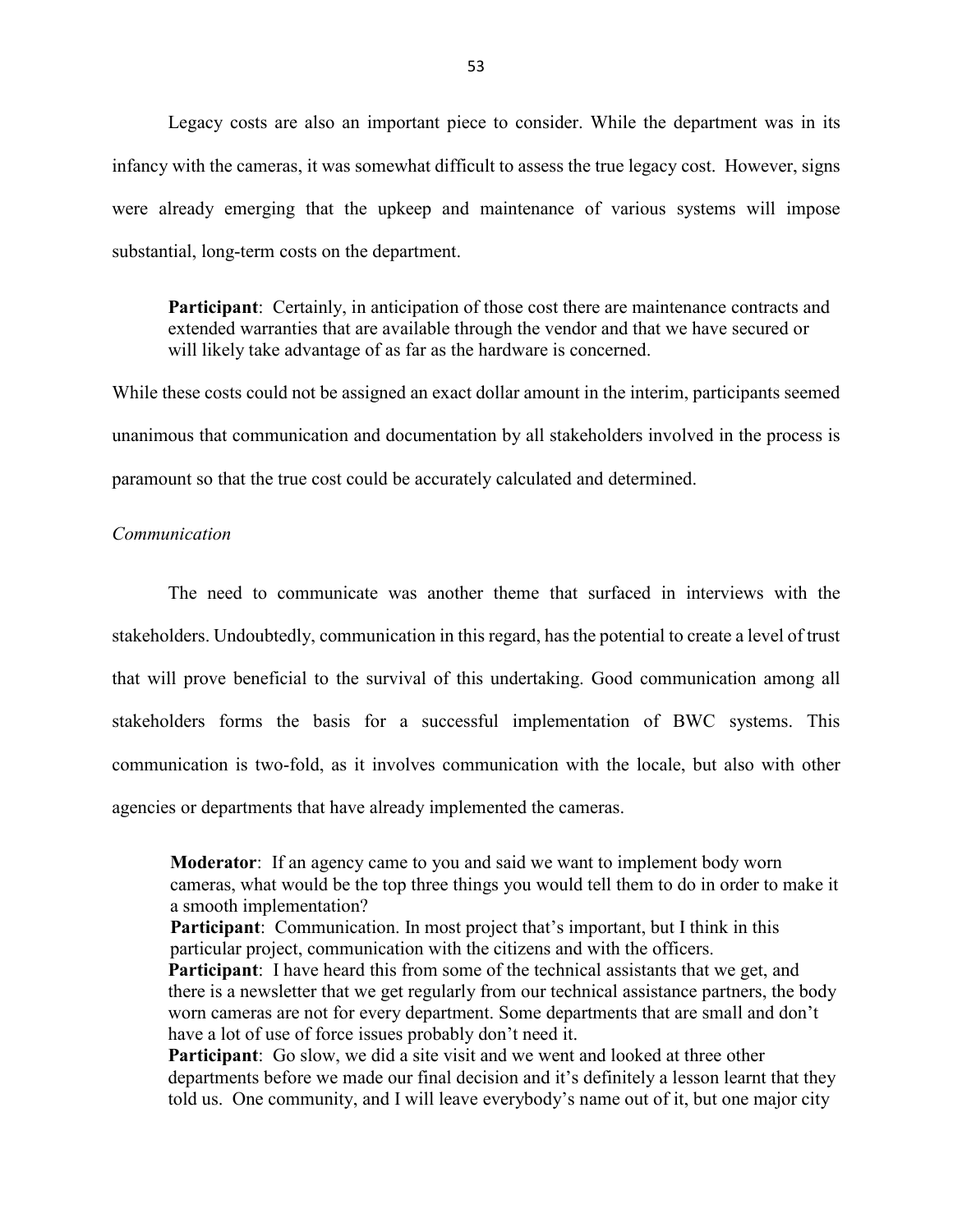that we went to visit, they had a whole closet full of a thousand cameras that they hadn't deployed yet because it was just too many. They purchased a thousand they constantly had to update the software but they just didn't have the capacity nor the plan to deploy them citywide.

Effective communication among stakeholders and officers also provides yet another advantage. It

allows all groups to become equally invested in the quest to make the BWCs a success.

# Buy-In

This communication transcends just notifying officers and citizens, it extends to the need

to get buy-in from them as well. This buy-in is a major subtheme when looking at the need for

communication in all facets of this project.

**Participant**: This project requires making sure you go nice and slow and have buy-in and you are addressing the concerns and so it's not just something that's been forced on them without any buy-in and without the ability to pull it off successfully.

Sharing and receiving information from external sources is also a major aspect of the successful

completion of a project of this magnitude. It is also a subtheme that was quite dominant and useful

to many stakeholders during the process

**Participant**: We share with other departments and we take advantage of webinars that the DOJ offers because we are grant recipients to learn because the pooling of the cameras, the deployment, should be like a zero entry in a pool instead of jumping off the deep end.

**Participant**: It's all about sharing information. I can't even begin to stress the importance of buy-in and the information sharing and the constant dialogue with command staff, officers and addressing concerns immediately because that can get out of control even if the perception is there and not really built in reality, then you are constantly dealing with that.

# *Section Summary*

The importance of understanding the various nuances that may arise during implementation

should not be underestimated. As agencies embark on implementing BWCs, there is sometimes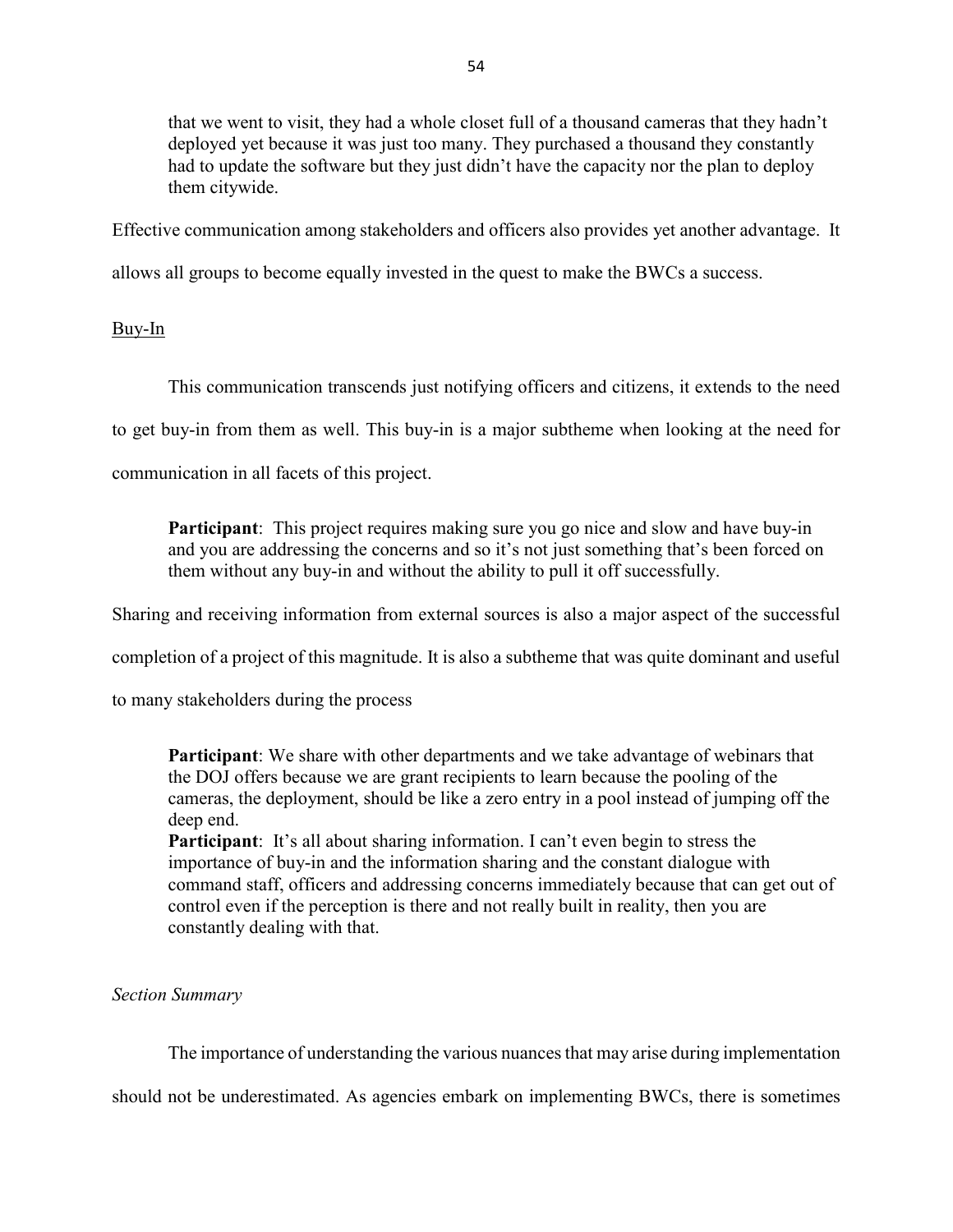the disillusion that it is simply placing a camera on the officers' chests, collar or belt. The information garnered through the semi-structured interviews corroborates the surveys and focus group data, and provides meaningful information to the contrary. The exchanges above were from various entities involved in the process, including officers, the vendor, city leadership and the police hierarchy. This wide-ranging insight provided meaningful themes through different lenses. It became obvious that while there were some themes that overlapped among each group, the different groups were concerned or could shed light on different aspects of the process.

The stakeholders saw communication as a major theme, but their themes focused a lot on the bigger issues, such as vendor selection and what that entails and then the overall cost. Thus, in some ways, stakeholders raised slightly different concerns than officers. For example, stakeholders seemingly felt confident that they had buy-in from officers, however, 91% of the officers reported having heard about the cameras from someone other than the department or felt it was thrust upon them in some way. These sentiments are echoed in numerous excerpts from the focus groups with officers.

Promisingly enough, implementation issues cited by the officers can be remediated with training and communication. As the stakeholders also mentioned, this is a slow process that has to be modified continuously to identify the best path forward. Therefore, there is hope that modifications to the level of communication and the emphasis placed on training going forward will provide the officers with the requisite tools to make the body worn camera project a success.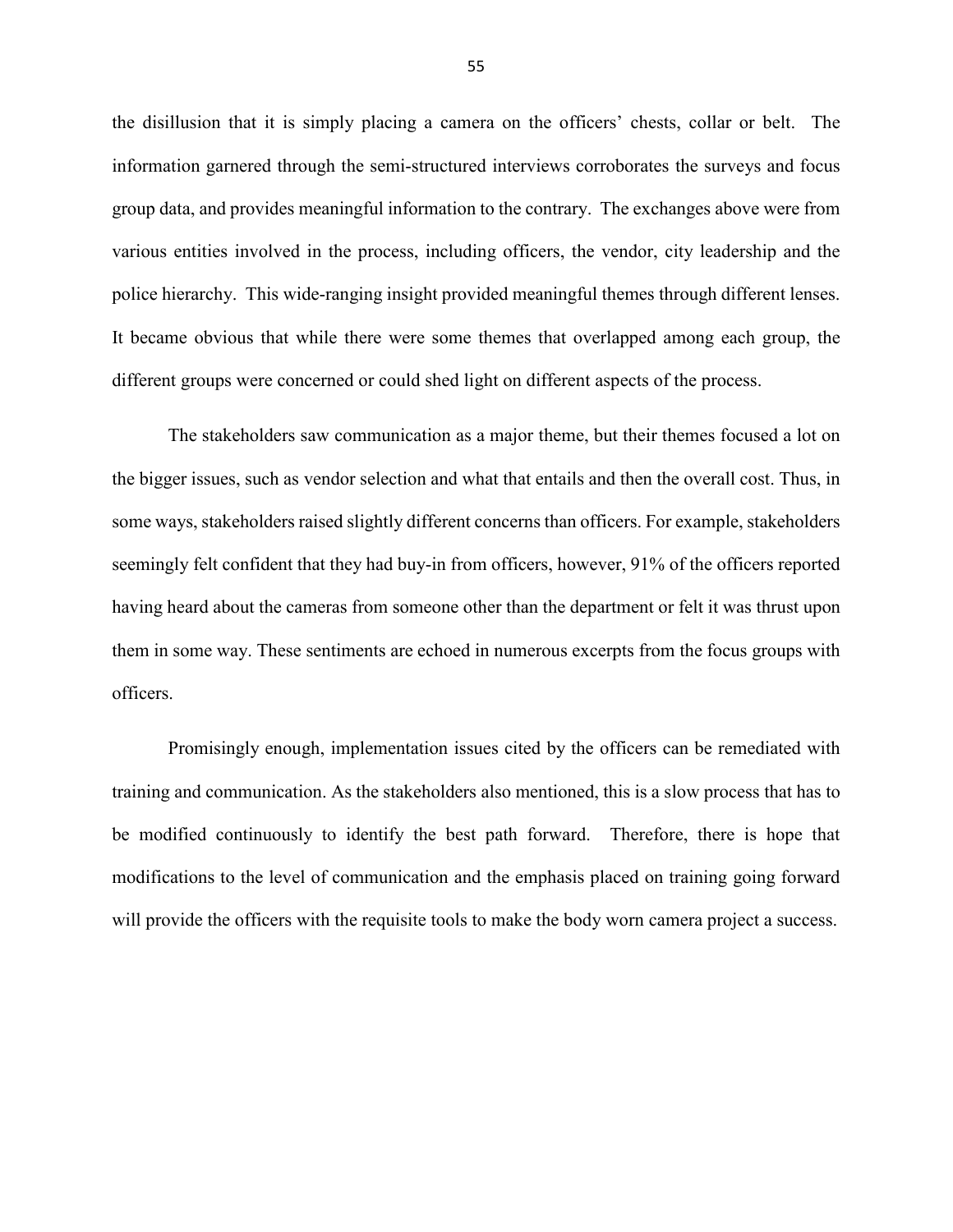#### **CHAPTER 7:** Conclusion

The need for sound implementation strategies is an important facet of any venture. While the strategies herein applies directly to the implementation of BWCs, the same is true for any project the size and magnitude of the BWC undertaking. It requires a commitment to details, effective communication and a team that is responsive to constructive criticism and willing to make changes where necessary.

The adoption of BWCs is a substantial undertaking. It is a task that many police departments across the country, and the world, will be forced to undergo in the very near future. Since it is inevitable, it behooves departments and stakeholders to understand the process as much as possible. While the surveys, focus groups and semi-structured interviews detailed in previous chapters expose the fact that each side involved in the adoption has their own narrative, there was consensus on a few issues: effective implementation requires commitment to details, transparency and communication.

The data pertinent to this study were collected over an eight-month period. During that time, surveys were administered to two precincts that had not been exposed to the technology. Then, focus groups were administered to officer from two precincts after they were exposed to BWCs. Finally, semi-structured interviews were conducted with key stakeholders. It was important to gather data on the perceptions of the officers prior to and after implementation to understand any potential preconceived ideas they might have had about the technology or the Department's intent for the technology. Of the officers surveyed, 56% were supportive of the decision to adopt BWCs.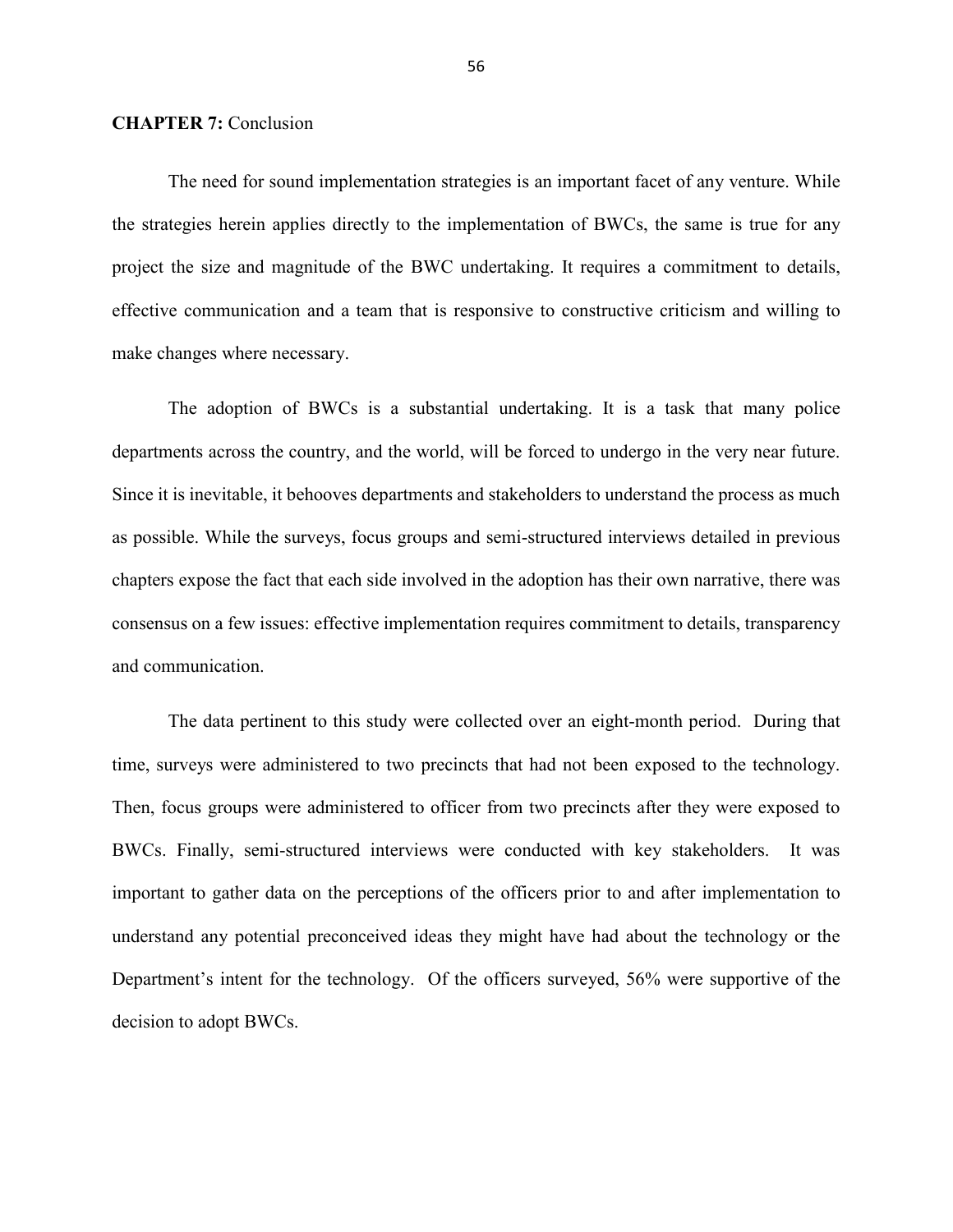Unfortunately, mid-way through the implementation, two officers were shot in the line of duty. In the second incident, body camera footage was available to retell the story of what really happened. Whilst the researcher did not re-measure perceptions of the cameras among officers who had already completed a survey, officers (those not yet surveyed) were more willing to respond to the survey after this event. Experiencing a historical event like this during data collection is certainly problematic because, in this instance, it appeared to serve as a catalyst for officers completing surveys. Importantly, however, the event serves as a reminder of the dangers of policing. The officer-involved shooting captured on film demonstrated the importance BWCs can play in protecting and supporting officers' actions in the line of duty. From a policy perspective, this grim reality provides a platform from which agencies may dedicate time explaining to officers the benefits of BWCs using real life examples of instances where the cameras have managed to preserve an officer's story during times of uncertainty.

It is also important to focus on commonalities expressed by officers and stakeholders that should be considered key to effective implementation. The first involves the need to focus on the right technology for the department. Second, was the need for effective communication. The third encompasses the training that is needed to complete the process. Lastly, cost emerged as a major area of focus that must be addressed in the initial stages of implementation.

## *The Need for Sound Technology*

The technology itself forms the core of this venture. It is the tool many are looking to restore accountability and transparency in the policing institution. It means that the technology must meet the needs of the officers wearing them. As such, it requires a vendor that truly understands these needs and has the tools necessary to meet those needs. In the case of DPD, they wanted technology that could do much more than simply record and capture images. They wanted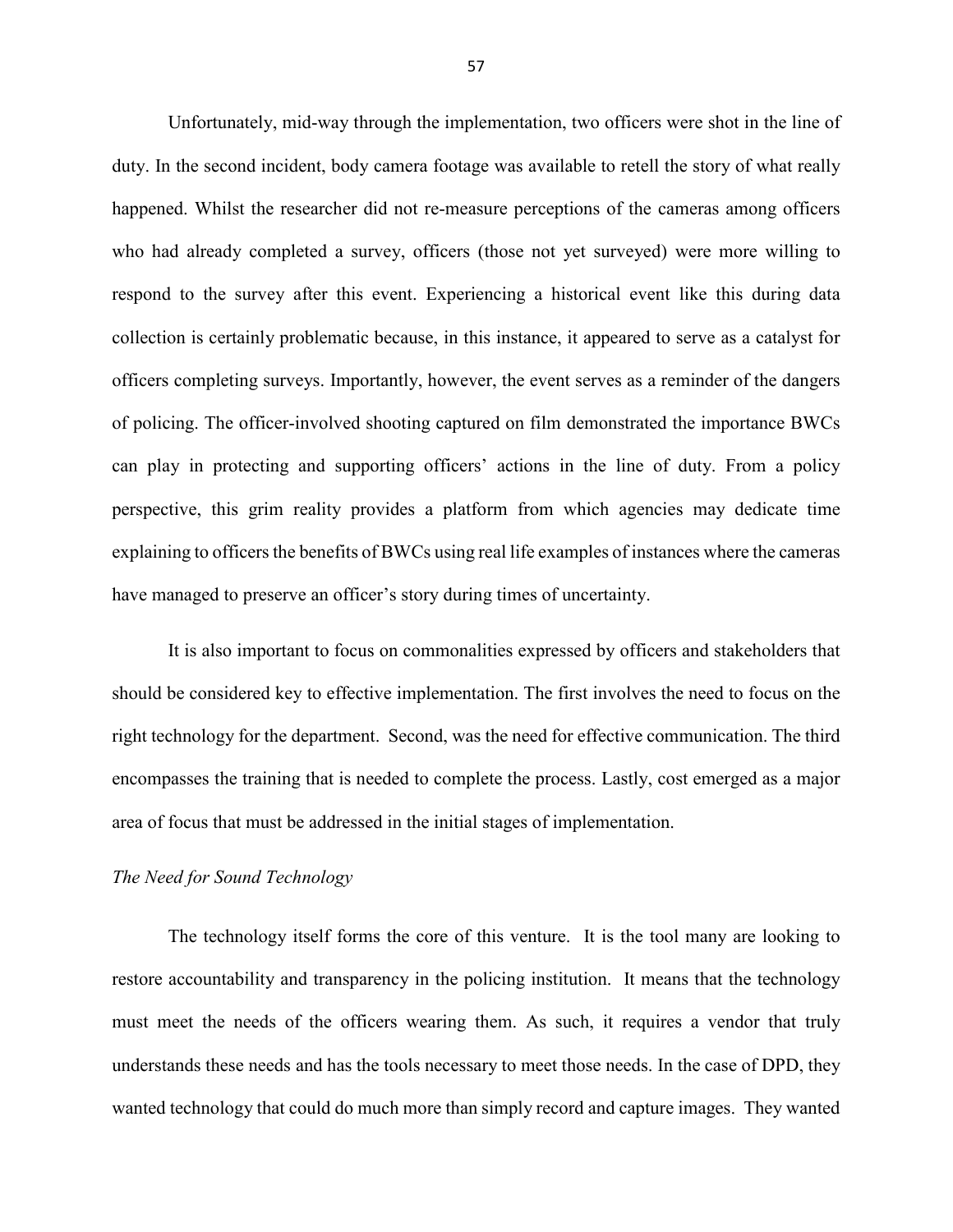something that would integrate with the other technologies already in use in the department. DPD found that in a vendor who worked collaboratively with the department to ensure full functionality.

The functionality of the technology is also of paramount importance. The cameras, even with the most sophisticated system, are useless if it does not work well. DPD encountered problems with the cameras' battery life during implementation. The key stakeholders and even some officers concluded that this was due, in large part, to some technical issues on the part of the vendor, but more so, to the number of cameras that were in use during the initial stages. Then there were also issues surrounding attachment. Officers complained that some attachment methods not only caused damages to their uniforms, but were not as secure as they would have liked. Because some of the clips have not been able to securely fasten to the officers' person, the Department is forced to endure the cost associated with replacing these clips. Unfortunately, that amount adds up quite quickly.

## *Health Risks*

As the type of device and its functionality are considered, the larger issues of officer concerns with health and safety must also be included. The perceived health risks posed a challenge during implementation. DPD was forced to address this issue once officers started to complain about the heat emanating from the device. Officers became increasingly concerned about radiation, among other things, when the cameras started to heat up, and feel hot to the touch. Once this issue was raised by officers, the vendor took time to explain the reason for the heat, including the fact that this was a built-in feature that sought to keep the heat off the officers' person. Moreover, the situation was addressed with the introduction of thermometers that measured the heat and reported that it was not problematic from a health perspective. Nonetheless, it was an unanticipated problem that initially caused a lot of fear and suspicion among officers. This issue that can be avoided by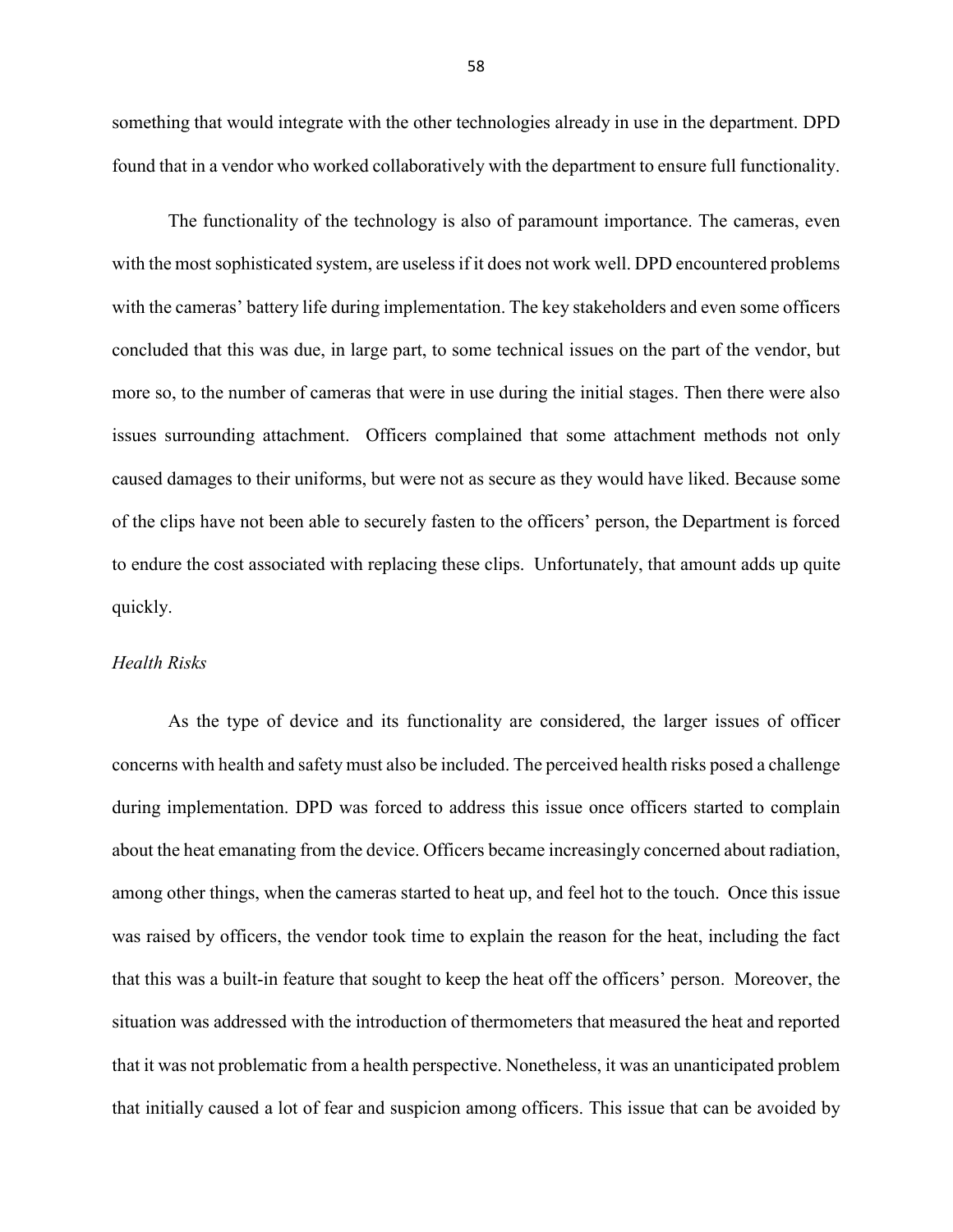other departments adopting such technology by prophylactically educating officers on what to expect when BWCs are attached to their person and recording events.

#### *Communication*

A second commonly mentioned theme emphasized the importance of effective communication between the agency and its officers. Moreover, this communication should be multifaceted, including discussions regarding what other departments have gone through during their adoption process with BWCs. It also includes effectively communicating with the other stakeholders involved in the process, the vendor, the management team, police representatives, the mayor's office as well as citizens and any other stakeholders that should have an input in any part of this venture. Communication is necessary for an effort that seeks to ensure that all contributors are kept abreast of what is happening, but more importantly, that all stakeholders understand and appreciate the need for the technology and buy-in for the concept. Communication is also vital in simply ensuring that there is an understanding among all, as it relates to the cost and infrastructural considerations that are needed to make the implementation a success.

Effective communication is as much about how things are communicated as it is the content of what is communicated. The onus is on the leadership of DPD to ensure that officers are not just told that the cameras are coming and the when, there is also an obligation to engage officers on the benefits of this venture. The communication should include detailed interactions, where the department could lay out their reason for wanting to adopt the technology, followed by input and feedback from the officers. Therefore, conversations surrounding the department's commitment to transparency and accountability should have been included in this dialogue. Officers should have been kept abreast of the information related to vendor selection and why, the timeline for the outfitting of precincts with the technology, findings from the pilot phase and all other aspects of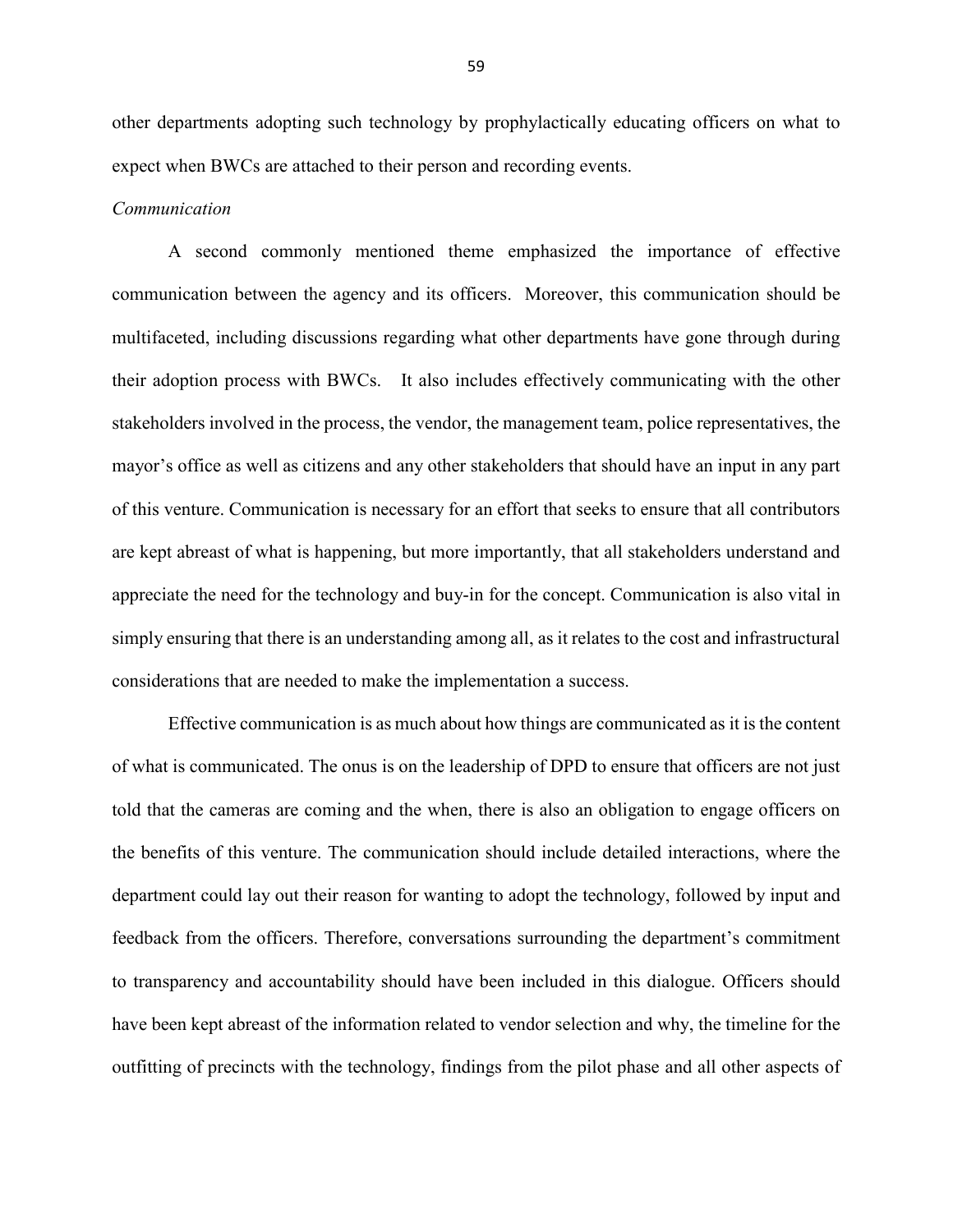the implementation. Including officers in this way aids in fostering the kind of dialogue that lends itself to true interest and a willingness to ensure that the project is successful, because all stakeholders are involved in decision-making and have a stake in the project's success.

#### *Cost considerations*

This leads to the final and overarching theme that emerged from the findings of the qualitative and quantitative data. One of the major reasons the adoption of BWCs is such a huge undertaking is the cost that goes along with it. Undoubtedly, the number of devices and the related price tag to equip all officers is a huge part of the cost. Those are the obvious costs, but then, there are the not so obvious costs associated with BWCs. This includes legacy and infrastructural costs that involve software upkeep, storage, replacement parts, and camera replacement as well as the cost associated with a data management system responsible for transferring data to and from the prosecutorial desk. One of the early unanticipated costs DPD experienced was the replacement of the clips used to attach the cameras, and this cost was quickly adding up according to some stakeholders. Minor instances, such as this have the potential to be huge costs and are sometimes unforeseen and in some ways unpredictable. Nonetheless, they exist, and must be anticipated by agencies considering the adoption of BWCs.

## *Recommendations*

Using a mixed methodology approach in understanding the implementation of BWCs provides significant benefits. Not only does it allow for a richer and deeper understanding of the potential issues to expect when considering adoption, it allows for this exploration in more than one way. Additionally, it allows for the generation of ideas that can be explored in greater detail and form the basis of future hypotheses to be tested. Some of the ideas expressed by stakeholders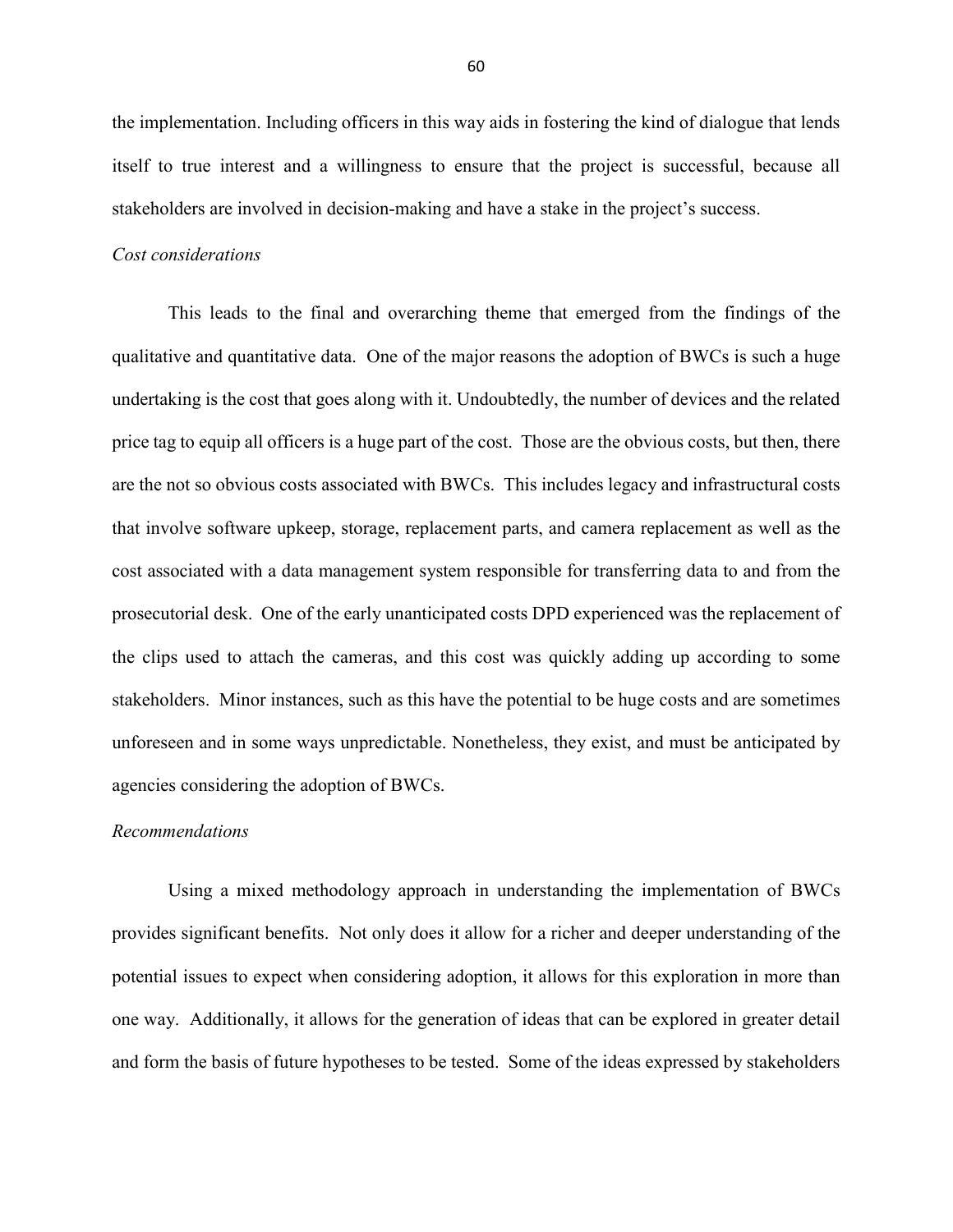in this study provide key points that also have implications for policy makers and those considering adopting the cameras.

This study has identified significant considerations for agencies to deliberate before embarking on the mission of adopting BWCs. First, ventures like this call for a vendor who is willing to work with the department and make certain provisions to make the relationship worthwhile. In the case of DPD, they worked with a vendor who was willing to institute a risk mitigation period which included showing that their equipment could work for sixty days without any problems and at no cost to the department. This strategic move, that was agreed to by the department and the vendor, allowed for a useful partnership. The offerings of the vendor are also key. It requires a vendor who has the technology that best suits the needs of that individual department. While there needs to be collaboration between department and vendor, it is important to note that different departments have different needs and this must be acknowledged during the process. Meaning, there is not a one size fits all approach to implanting BWCs, and agencies and vendors, alike, must recognize this and approach adoption processes in a tailored fashion. As such, when one considers the device itself, there is little room to follow blindly behind another department's protocol because the device needs may be different for each. In the case of DPD, they had in-car cameras for over a decade prior to implementing BWCs, and for them, it was important to have a system that integrated both. Once the vendor has been chosen, issues surrounding communication are necessary to consider.

Secondly, policymakers must consider the type of and level of communication they will engage in with all the stakeholders who are a part of the process, including those who are most affected by the technology (i.e., officers). The communication that is involved in the process may be among the single most decisive issue that can strengthen or threaten the survival of the project.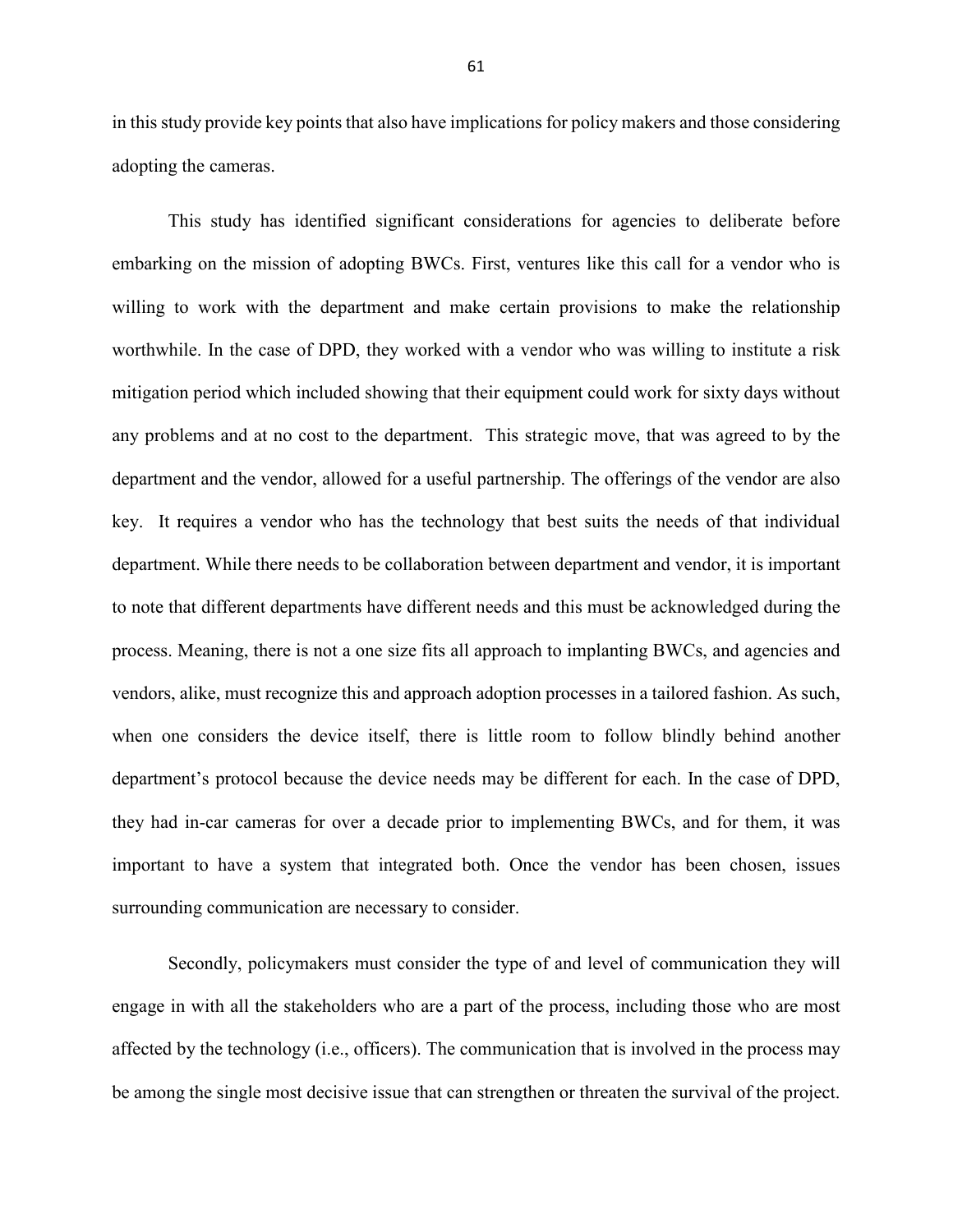This communication must be honest and include not just leadership informing officers of what is coming, but should include feedback from officers and incorporating those suggestions in future decisions. Departments must also communicate with other departments and agencies that are attune to the nuances of implementation. With good communication in place, other considerations like that of solidifying a policy that guides officer behavior become necessary.

A clear policy is necessary, and the timing of this policy is also crucial. Departments can benefit from having a clear policy in place prior to the implementation of BWCs. Retroactively instituting a policy runs the risk of officers "learning" how to use the technology in ways that are in violation of agency protocol. Thus, it is vitally important agencies have a written policy in place prior to outfitting officers with BWCs so that users of the technology can be properly trained on agency guidelines and expectations regarding when cameras must be on, who has access to footage, among other pressing concerns. There is also the need for policy that dictates what happens in cases where complains made against officers are unsubstantiated. Importantly, in pursuit of transparency, policies should be a well-known fact that is detailed for officers and citizens alike. Additionally, the policy should dictate clear parameters as it relates to what constitutes officers' private conversation and what does not. Based on the focus groups with officers, there was a shared reality that DPD did not provide enough policy directives prior to issuing BWCs, and this led to officer uncertainty surrounding several important issues.

Another key recommendation centers on ensuring officers' well-being serves as a prominent feature of training protocols for BWCs. Officers' well-being must be assured and that includes ensuring that any potential health concerns are anticipated and or addressed with alacrity when they arise. The need to address concerns upfront and with urgency allows for the quick resolution of conflicts or concerns that, if left untreated, can have major implications for stability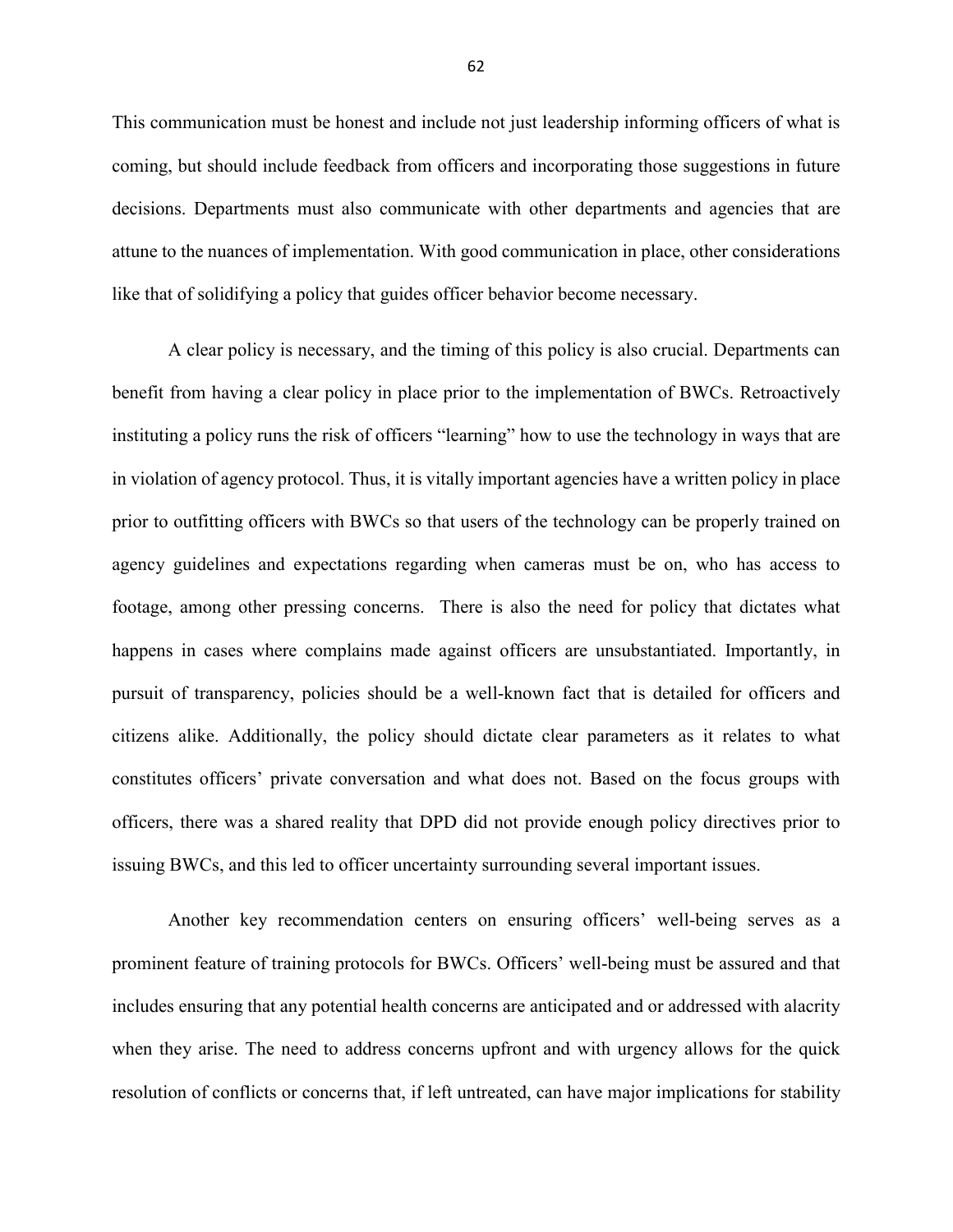and normalcy with the technology. Health concerns associated with the technology should be covered in officer training in an attempt to mitigate officers' concerns over how the technology might be affecting their bodies' functioning.

Policy makers must also consider the type and quality of training offered to officers. The timing and quality of training must be seriously considered so that the training can be effective. Training that comes too soon or too late can defeat the intended purpose, so the timing must be carefully considered. The training should also encompass some major tenets. Not only should it tell how the technology works, but it should allay fears about the capabilities of the technology. It should detail the intimate workings of the camera and expose officers to all it functionalities. Additionally, it should answer question about what can be recorded and when and provide some amount to reassurance to officers that they will not be constantly watched when the cameras are off.

Finally, policy makers must consider the cost that it will take to embark on this endeavor. The cost of purchasing and maintaining the cameras is a huge one. One that very soon may be covered by tax payer dollars. Before engaging in this venture, departments must have the base to sustain it. While some funding may come from the federal government, the long-term effects will be felt by tax paying citizens. The venture goes far beyond the cost to purchase the device. It includes a multitude of incidentals and a commitment to funding the infrastructural and legacy costs that will accompany this venture. Departments must be prepared for same. Importantly, these costs must be weighed against the potential benefits derived from BWCs. The nascent literature to date suggests BWC systems have the potential to produce several benefits for officers and departments, however, agencies are urged to steer clear of blindly adopting this technology without understanding their needs, budgetary constraints, and some of the other aforementioned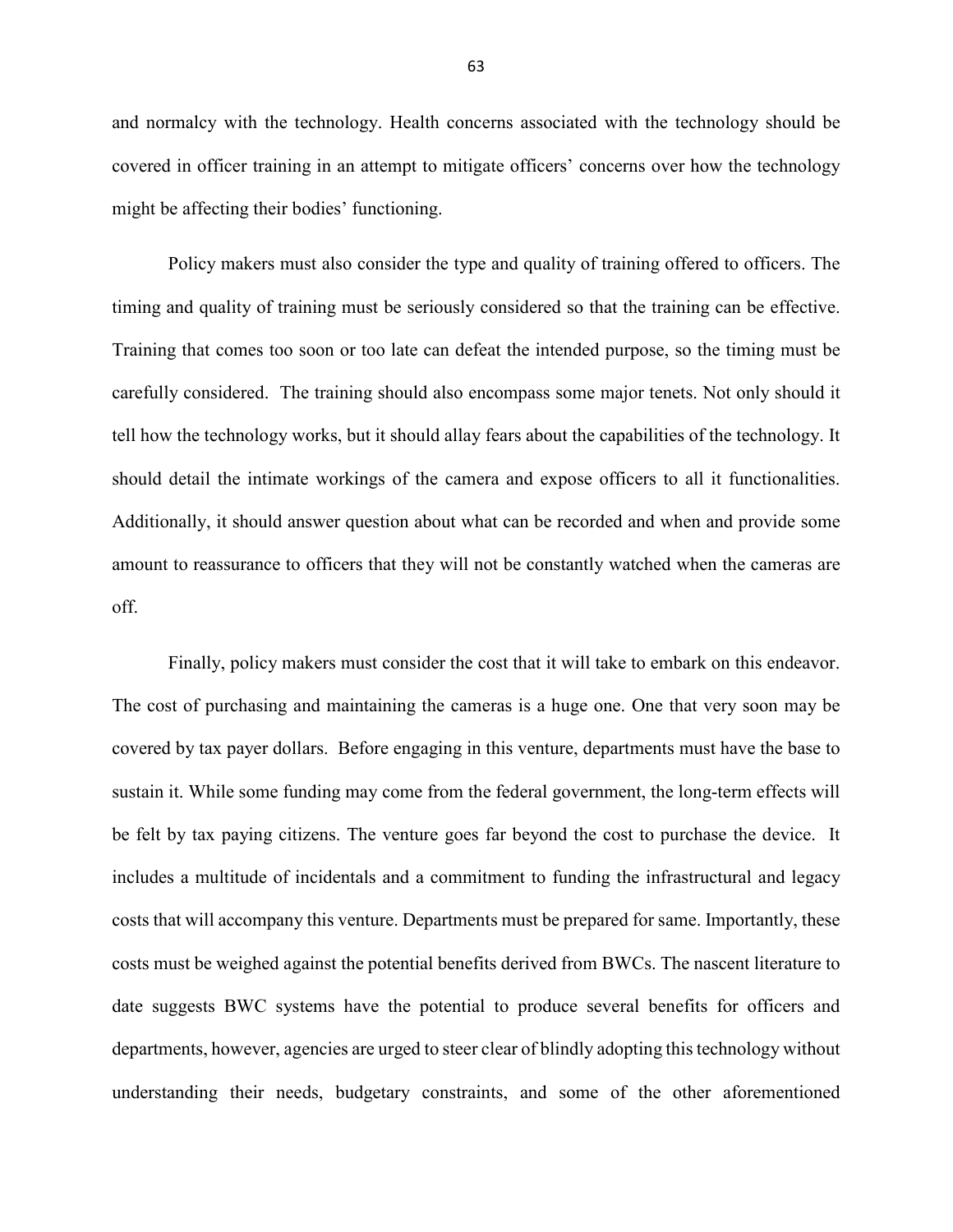considerations. Otherwise, more departments might have closets full of unused cameras, which is a waste of precious resources during a time when they are becoming increasingly scarce.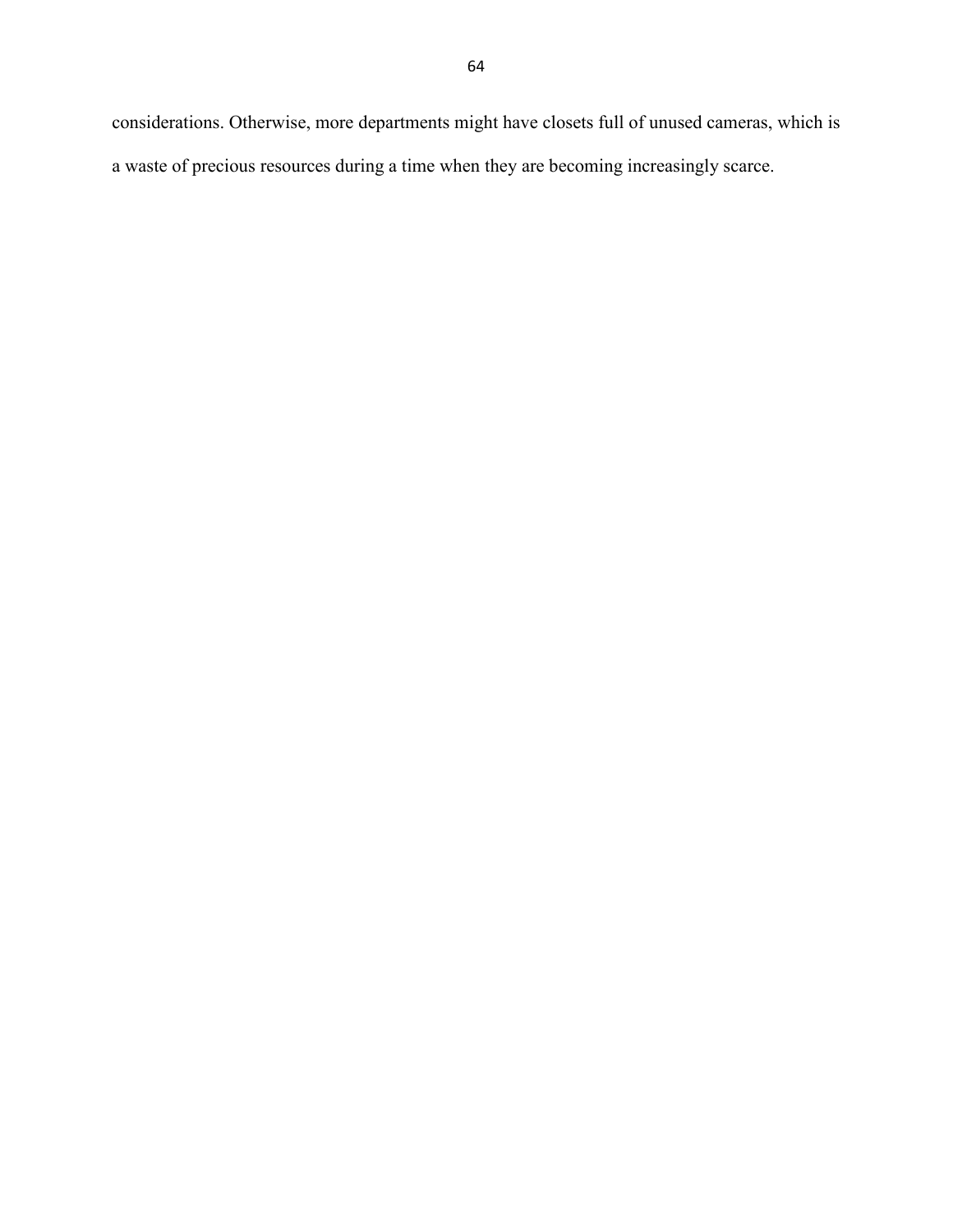#### **REFERENCES**

- Aarons, G. A., Hurlburt, M., & Horwitz, S. M. (2011). Advancing a conceptual model of evidence-based practice implementation in public service sectors. *Administration and Policy in Mental Health and Mental Health Services Research*, *38*(1), 4-23.
- Alpert, G. P., Dunham, R. G., & MacDonald, J. M. (2004). Interactive police-citizen encounters that result in force. *Police Quarterly*, *7*(4), 475-488.
- Ariel, B., Farrar, W. A., & Sutherland, A. (2015). The effect of police body-worn cameras on use of force and citizens' complaints against the police: A randomized controlled trial. *Journal of quantitative criminology*, *31*(3), 509-535.
- Atkinson, R., & Flint, J. (2001). Accessing hidden and hard-to-reach populations: Snowball research strategies. *Social research update*, *33*(1), 1-4.
- Baldas, T. (2016, March 31). Detroit police finally rid of federal oversight. *Detroit Free Press*. Retrieved from http://www.freep.com/story/news/local/michigan/detroit/2016/03/31/ detroit-police-finally-rid-federal-oversight/82491776/
- Barajas, J. (2014, October 23). What does Michael Brown's official autopsy report actually reveal? *PBS Newshour*. Retrieved from: http://www.pbs.org/newshour/rundown/michaelbrowns-official-autopsy-report-actually-reveal/
- Bardach, E. (1977). The implementation game: What happens after a bill becomes a law.
- Blomberg, T. G., & Waldo, G. P. (2002). Evaluation research, policy, and politics. *Evaluation review*, *26*(3), 340-351.
- Bovens, M., Schillemans, T., & HART, P. T. (2008). Does public accountability work? An assessment tool. *Public Administration*, *86*(1), 225-242.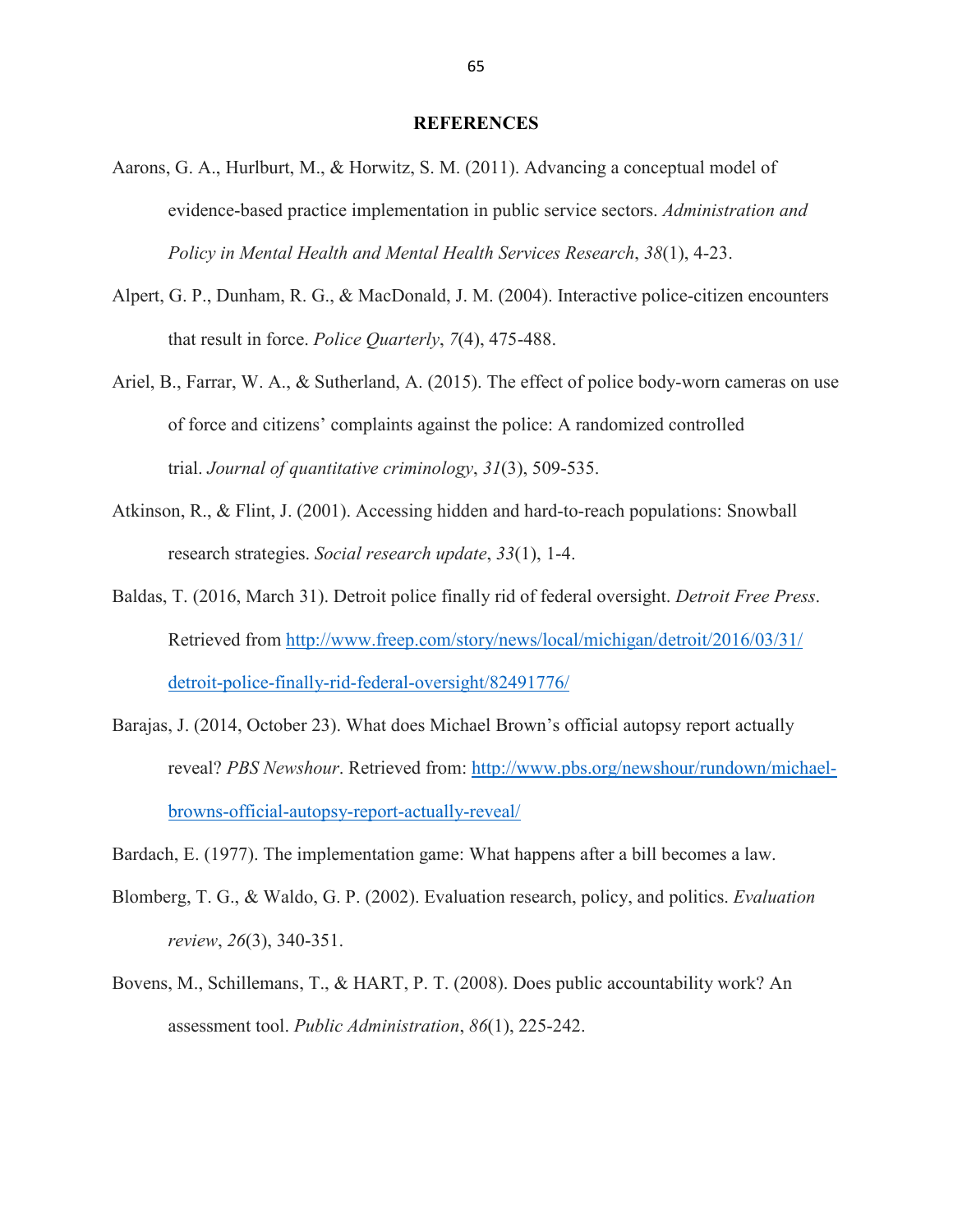- Christensen, Clayton M. (1997). *The Innovator's Dilemma: When New Technologies Cause Great Firms to Fail*. Boston: Harvard Business School Press.
- Edmondson, A. C., Bohmer, R. M., & Pisano, G. P. (2001). Disrupted routines: Team learning and new technology implementation in hospitals. *Administrative Science Quarterly*, *46*(4), 685-716.
- Elmore, R. E. (1978). Organizational models of social program implementation. *Public Policy*, *26*(2), 185-228.
- Farrington, D. P. (2003). Methodological quality standards for evaluation research. *The Annals of the American Academy of Political and Social Science*, *587*(1), 49-68.
- Frambach, R. T., & Schillewaert, N. (2002). Organizational innovation adoption: A multi-level framework of determinants and opportunities for future research. *Journal of business research*, *55*(2), 163-176.
- Fisher, D. (2015 October 29). America's most dangerous cities: Detroit can't shake No. 1 spot. *Forbes*. Retrieved from https://www.forbes.com/sites/danielfisher/2015/10/29/americasmost-dangerous-cities-detroit-cant-shake-no-1-spot/#7c07204f467d
- Gascó, M. (2003). New technologies and institutional change in public administration. *Social science computer review*, *21*(1), 6-14.
- Goldsmith, A. (2005). Police reform and the problem of trust. *Theoretical criminology*, *9*(4), 443-470.
- International Association of Chiefs of Police (IACP) 2002, "Criminal intelligence sharing: A national plan for intelligence-led policing at the local, state and federal levels", IACP Intelligence Summit, COPS and International Association of Chiefs of Police, Minneapolis, MN.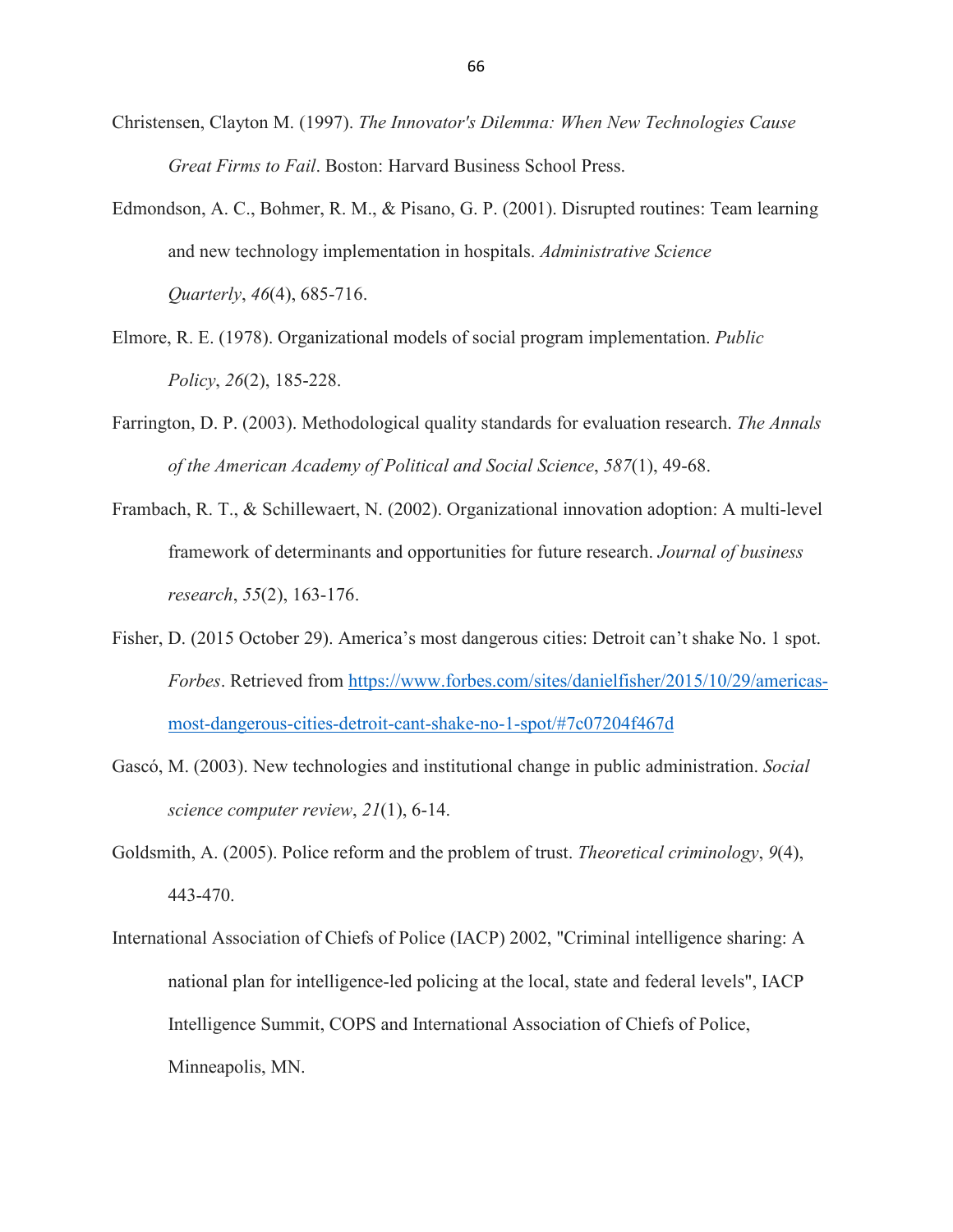- Jennings, W. G., Lynch, M. D., & Fridell, L. A. (2015). Evaluating the impact of police officer body-worn cameras (BWCs) on response-to-resistance and serious external complaints: Evidence from the Orlando police department (OPD) experience utilizing a randomized controlled experiment. *Journal of criminal justice*, *43*(6), 480-486.
- Johnson, R. B., & Onwuegbuzie, A. J. (2004). Mixed methods research: A research paradigm whose time has come. *Educational researcher*, *33*(7), 14-26.
- Jones-Brown, D. D. (2014). When the Officer Is Unfriendly. *The Psychology of Black Boys and Adolescents [2 volumes]*, 335.
- Lea, J., & Young, J. (1984). What Is To Be Done About Law and Order.
- Lester, J. P., Bowman, A., Goggin, M. L., & O'Toole, L. (1987). Future direction for research in implementation. *Policy Studies Review*, *7*(1), 200-216.
- Lester, J. P., & Goggin, M. L. (1998). Back to the future: The rediscovery of implementation studies. *Policy Currents*, *8*(3), 1-9.
- Levitt, B., & March, J. G. (1988). Organizational learning. *Annual review of sociology*, *14*(1), 319-338.
- Linder, S. H., & Peters, B. G. (1987). A design perspective on policy implementation: The fallacies of misplaced prescription. *Review of Policy Research*, *6*(3), 459-475.
- Lundman, R. J. (1974). Routine police arrest practices: A commonweal perspective. *Social Problems*, *22*(1), 127-141.
- Lundman, R. J. (1994). DEMEANOR OR CRIME? THE MIDWEST CITY POLICE  $\Box$ CITIZEN ENCOUNTERS STUDY. *Criminology*, *32*(4), 631-656.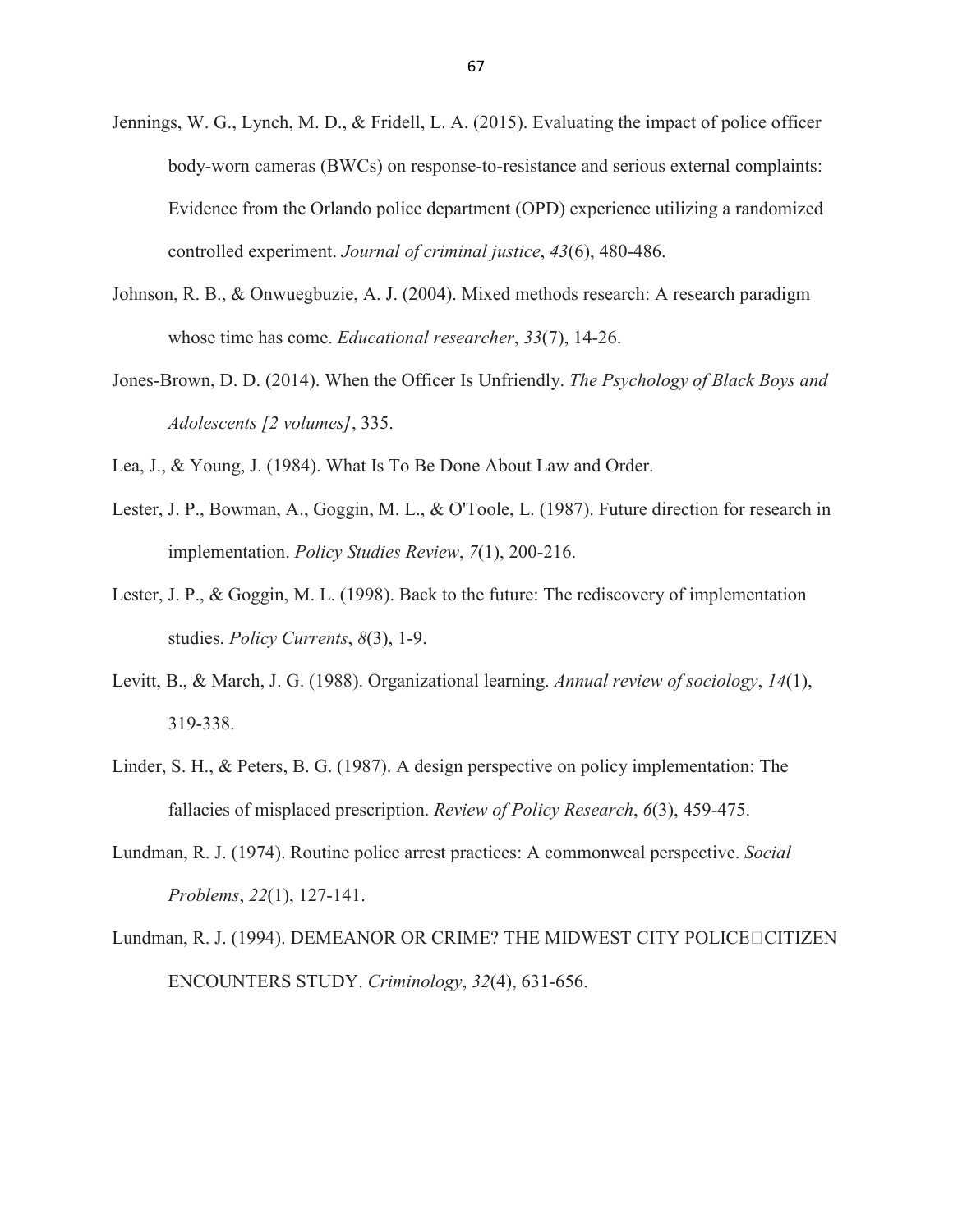- Lyons, W. (2002). Partnerships, information and public safety: Community policing in a time of terror. *Policing: An International Journal of Police Strategies & Management*, *25*(3), 530-542.
- Maguire, E. R., & King, W. R. (2013). Transferring criminal investigation methods from developed to developing nations. *Policing and Society*, *23*(3), 346-361.

Mazmanian, D. A., & Sabatier, P. A. (Eds.). (1981). *Effective policy implementation*. Free Press.

- Marshall, M. N. (1996). Sampling for qualitative research. *Family practice*, *13*(6), 522-526.
- Mclaughlin, E. (2014 15). What we know about Michael brown's shooting. *CNN*. Retrieved from http://www.cnn.com/2014/08/11/us/missouri-ferguson-michael-brown-what-we-know/
- Mirvis, P. H., Sales, A. L., & Hackett, E. J. (1991). The implementation and adoption of new technology in organizations: the impact on work, people, and culture. *Human Resource Management*, *30*(1), 113-139.
- Orlikowski, W. J. (2000). Using technology and constituting structures: A practice lens for studying technology in organizations. *Organization science*, *11*(4), 404-428.
- O'Toole Jr, L. J. (2000). Research on policy implementation: Assessment and prospects. *Journal of Public Administration Research and Theory: J-PART*, 263-288.
- Pressman, J. L., & Wildavsky, A. B. (1973). *Implementation: How Grert Expectations in Washington are Dashed in Oakland; Or, why It's Amazing that Federal Programs Work at All..*. University of California Press.
- Ready, J. T., & Young, J. T. (2015). The impact of on-officer video cameras on police–citizen contacts: Findings from a controlled experiment in Mesa, AZ. *Journal of experimental criminology*, *11*(3), 445-458.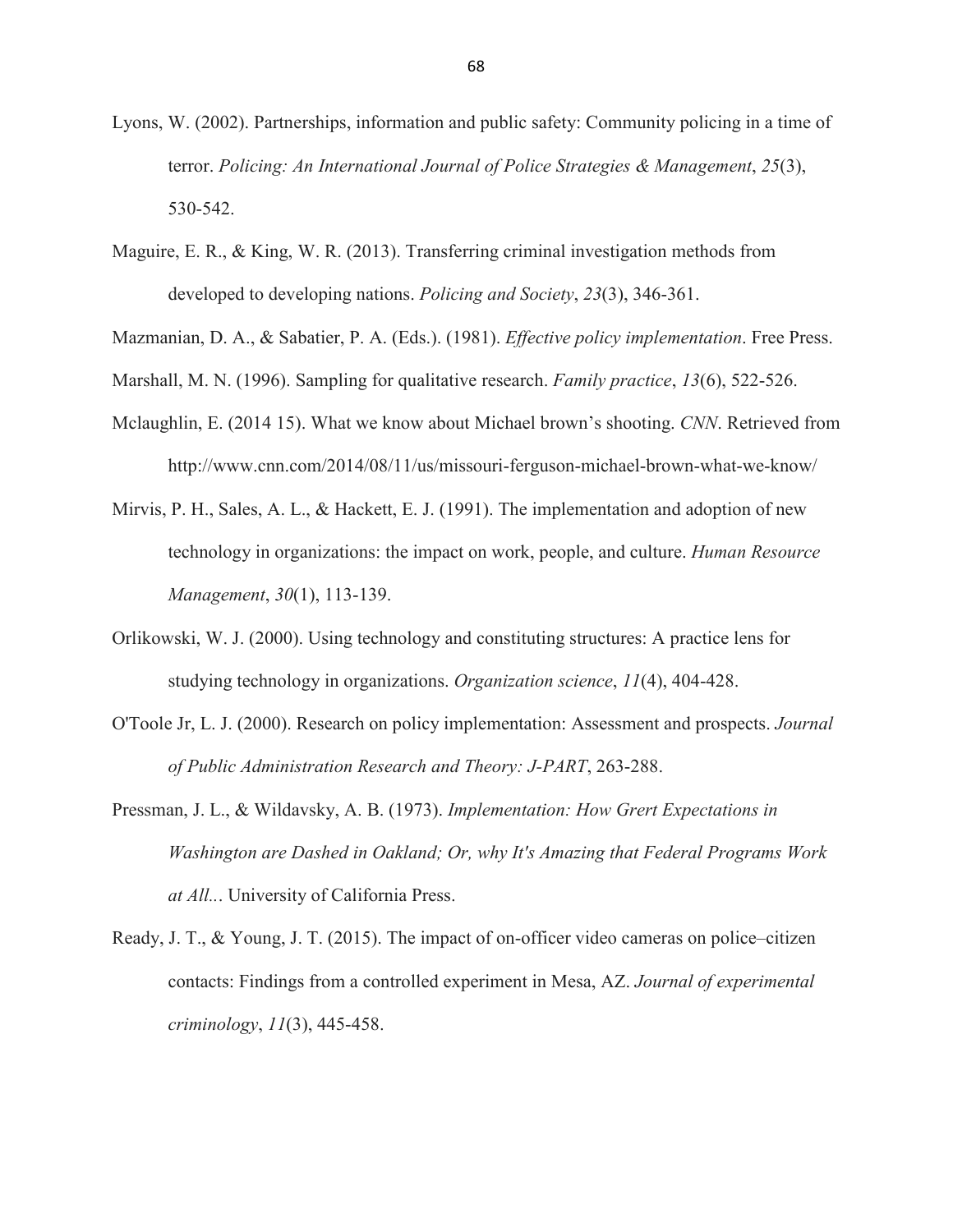- Robles F & Bosman J. (2014). Autopsy show Michael Brown was struck at least 6 times. *The New York Times*. Retrieved from https://www.nytimes.com/2014/08/18/us/michaelbrown-autopsy-shows-he-was-shot-at-least-6-times.html
- Sunshine, J., & Tyler, T. R. (2003). The role of procedural justice and legitimacy in shaping public support for policing. *Law & society review*, *37*(3), 513-548.
- US Kerner Commission. (1968). *Report of the national advisory commission on civil disorders*. US Government Printing Office.
- Worden, R. E., & Shepard, R. L. (1996). Demeanor, crime, and police behavior: A reexamination of the police services study data. *Criminology*, *34*(1), 83-105.
- Zheng, W., Yang, B., & McLean, G. N. (2010). Linking organizational culture, structure, strategy, and organizational effectiveness: Mediating role of knowledge management. *Journal of Business research*, *63*(7), 763-771.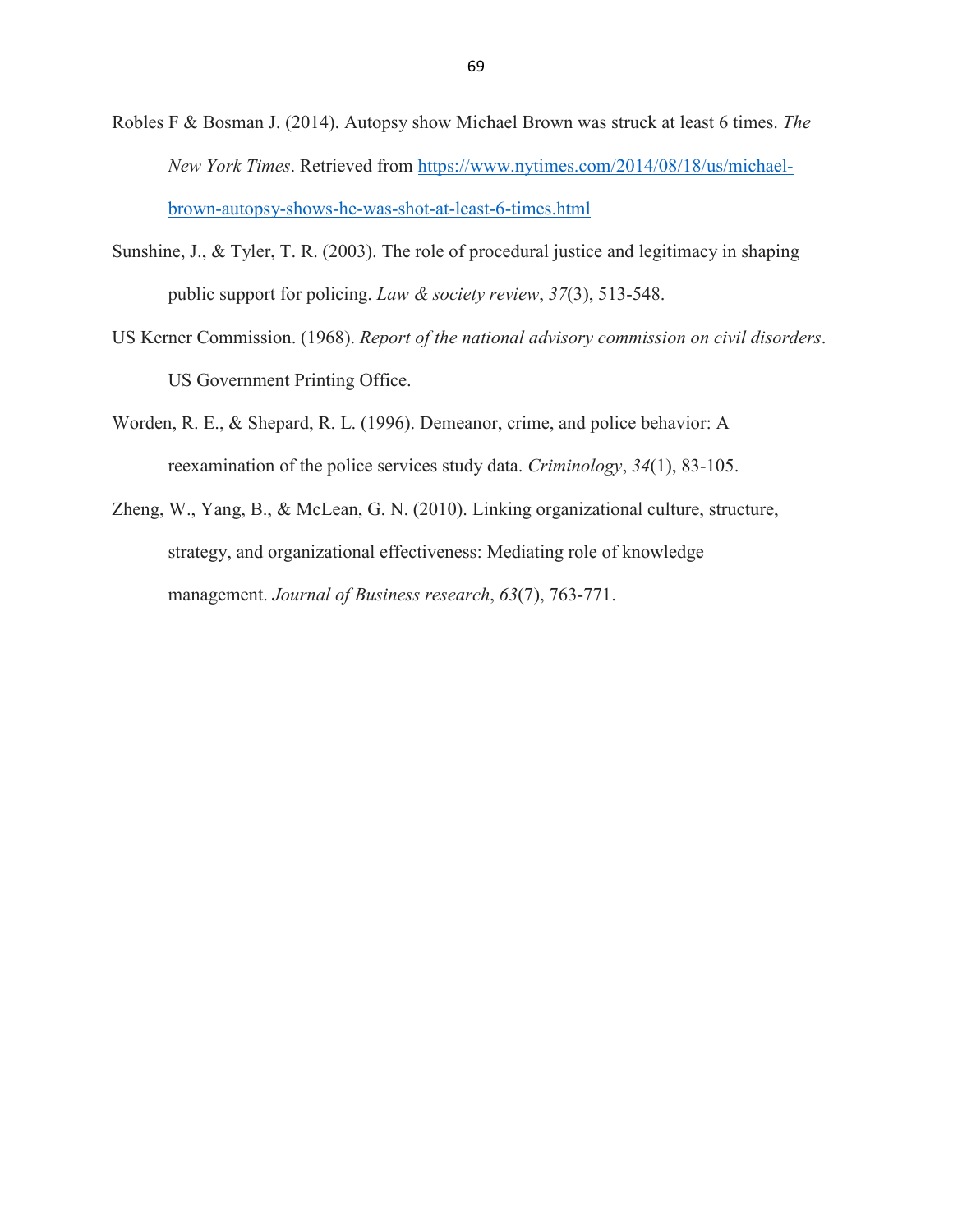## **ABSTRACT**

## **THE IMPLEMENTATION OF BODY WORN CAMERAS, LESSON LEARNED – THE CASE OF DETROIT POLICE DEPARTMENT**

by

## **TOYCIA COLLINS**

## **August 2017**

**Advisor**: Dr. Charles F. Klahm IV

**Major**: Criminal Justice

**Degree**: Master of Science

 The level of mistrust between citizens and the police continues to have serious implications for police legitimacy. Police legitimacy is an important phenomenon that must be preserved, since it forms the very foundation of police authority. The intricates surrounding police/citizen mistrust is further compounded in this era of citizen journalism, where the increasing availability of cellphones and varying social media platforms, have given rise to the ability to share the captured footages with a wider audience. In 2014, then president, Barack Obama proposed a compromise to bridge the gap between citizens and the police. This compromise came in the form of body worn cameras. The advent of BWCs continues to be explored by scholars in an attempt to assess its impact on various outcomes. This paper digresses from attempts to explore outcomes and instead, looks at the implementation process. After all, the soundest policies, if not implemented properly will have serious negative consequences. Using a mixed methodological approach, this paper explores some of the nuances of the implementation phase that department must consider before adopting the technology. The study uncovered a plethora of nuances that departments looking to adopt the technology must consider, if for no other reason, to assist in creating their own implementation design. These include the need for effective communication with all stakeholders prior to and during the process, the need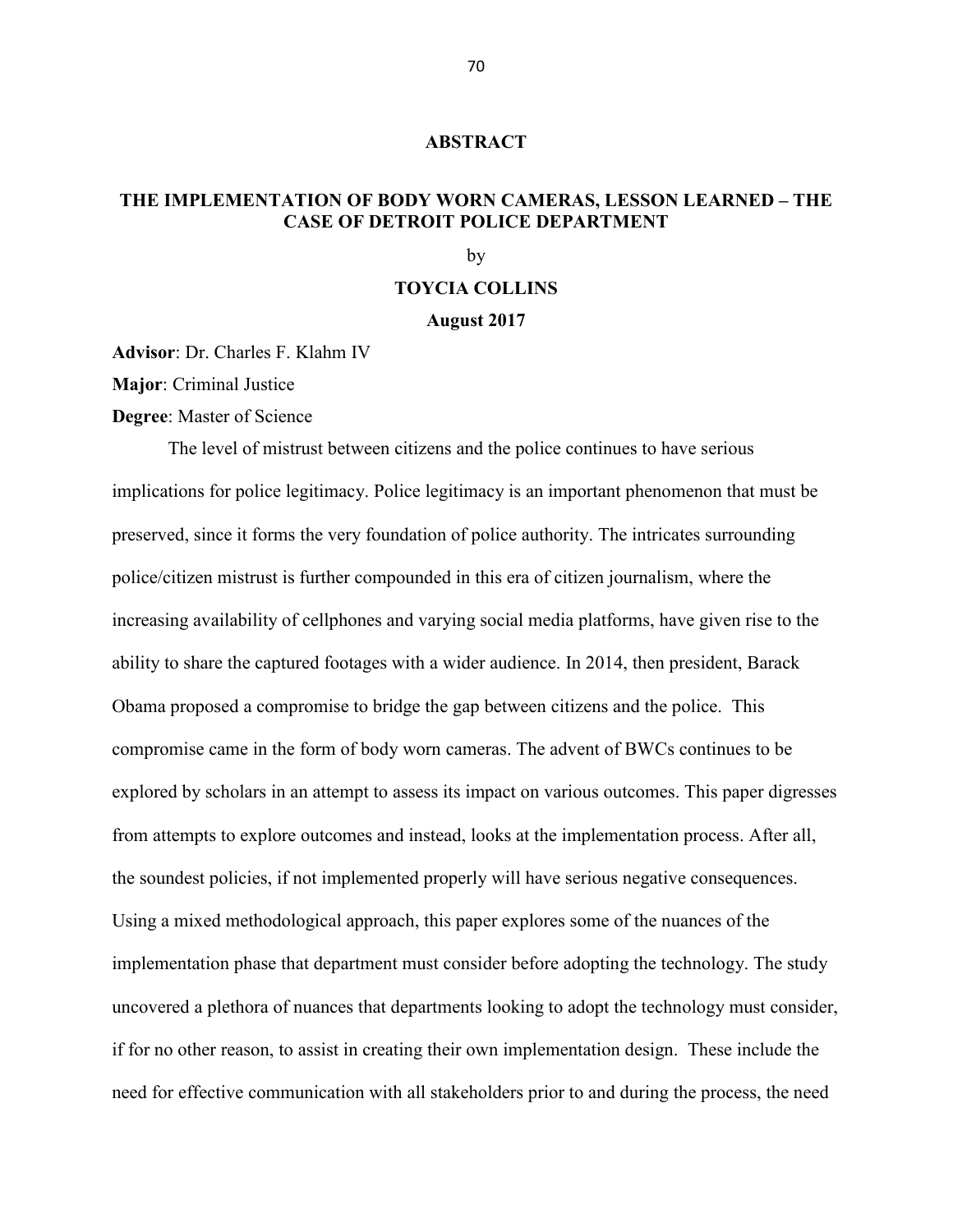to institute a risk mitigation period, the importance of sound policy related to the usage of BWCs prior to rolling out the technology, the importance of serious consideration as it relates to both short-term and legacy cost, as well as the need to offer a very robust training on the technology.